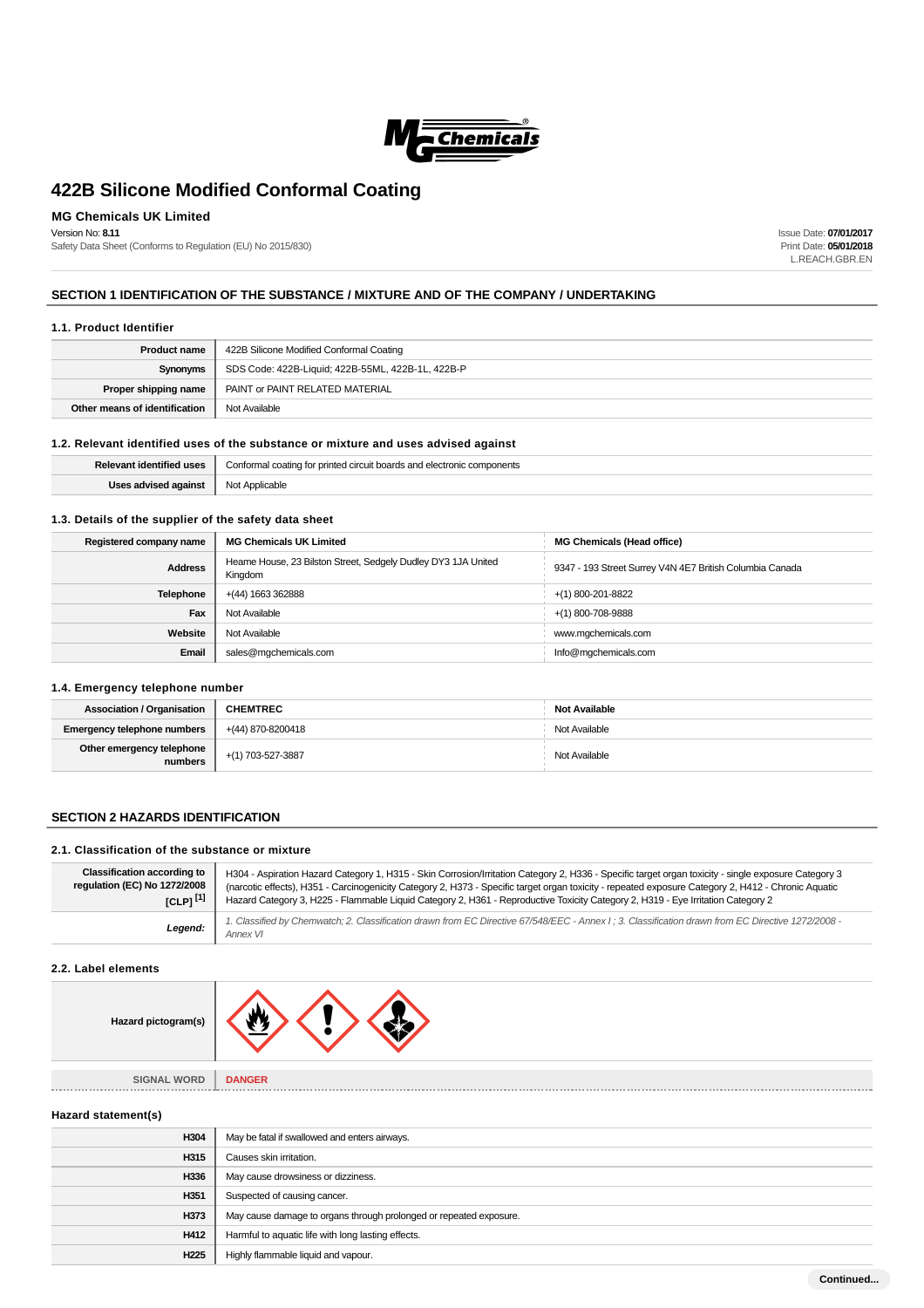| H361 | orn chila.<br><b>ADD</b><br>TNA<br>ວບະ<br>$\sim$ $\sim$ |
|------|---------------------------------------------------------|
| H319 | atior<br>` irrit.                                       |

# **Supplementary statement(s)**

Not Applicable

## **Precautionary statement(s) Prevention**

| P201             | Obtain special instructions before use.                                                        |  |  |
|------------------|------------------------------------------------------------------------------------------------|--|--|
| P210             | Keep away from heat, hot surfaces, sparks, open flames and other ignition sources. No smoking. |  |  |
| P <sub>260</sub> | Do not breathe dust/fume/gas/mist/vapours/spray.                                               |  |  |
| P <sub>271</sub> | Use in a well-ventilated area.                                                                 |  |  |
| P <sub>280</sub> | Wear protective gloves/protective clothing/eye protection/face protection.                     |  |  |
| P <sub>240</sub> | Ground/bond container and receiving equipment.                                                 |  |  |
| P <sub>241</sub> | Use explosion-proof electrical/ventilating/lighting/intrinsically safe equipment.              |  |  |
| P <sub>242</sub> | Use only non-sparking tools.                                                                   |  |  |
| P <sub>243</sub> | Take precautionary measures against static discharge.                                          |  |  |
| P273             | Avoid release to the environment.                                                              |  |  |

# **Precautionary statement(s) Response**

| P301+P310      | IF SWALLOWED: Immediately call a POISON CENTER/doctor/physician/first aider.                                                     |
|----------------|----------------------------------------------------------------------------------------------------------------------------------|
| P308+P313      | IF exposed or concerned: Get medical advice/attention.                                                                           |
| P331           | Do NOT induce vomiting.                                                                                                          |
| P370+P378      | In case of fire: Use alcohol resistant foam or normal protein foam to extinguish.                                                |
| P305+P351+P338 | IF IN EYES: Rinse cautiously with water for several minutes. Remove contact lenses, if present and easy to do. Continue rinsing. |
| P312           | Call a POISON CENTER/doctor/physician/first aider/if you feel unwell.                                                            |
| P337+P313      | If eye irritation persists: Get medical advice/attention.                                                                        |
| P302+P352      | IF ON SKIN: Wash with plenty of water and soap.                                                                                  |
| P303+P361+P353 | IF ON SKIN (or hair): Take off immediately all contaminated clothing. Rinse skin with water/shower.                              |
| P304+P340      | IF INHALED: Remove person to fresh air and keep comfortable for breathing.                                                       |
| P332+P313      | If skin irritation occurs: Get medical advice/attention.                                                                         |
| P362+P364      | Take off contaminated clothing and wash it before reuse.                                                                         |
|                |                                                                                                                                  |

# **Precautionary statement(s) Storage**

| <b>DA02.</b><br><b>DOOL</b> | .001<br>$\sim$<br><br>n —<br>е да да н<br>$  -$ |
|-----------------------------|-------------------------------------------------|
| <b>P40</b><br>ישי           |                                                 |

# **Precautionary statement(s) Disposal**

**P501** Dispose of contents/container in accordance with local regulations.

# **2.3. Other hazards**

HARMFUL: may cause lung damage if swallowed

REACh - Art.57-59: The mixture does not contain Substances of Very High Concern (SVHC) at the SDS print date.

# **SECTION 3 COMPOSITION / INFORMATION ON INGREDIENTS**

# **3.1.Substances**

See 'Composition on ingredients' in Section 3.2

# **3.2.Mixtures**

| 1.CAS No<br>2.EC No<br>3. Index No<br><b>4.REACH No</b>                         | %[weight] | Name                                                          | Classification according to regulation (EC) No 1272/2008 [CLP]                                                                                                                          |
|---------------------------------------------------------------------------------|-----------|---------------------------------------------------------------|-----------------------------------------------------------------------------------------------------------------------------------------------------------------------------------------|
| 1.67-64-1<br>2.200-662-2<br>3.606-001-00-8<br>4.01-2119471330-49-XXXX           | 41        | acetone                                                       | Flammable Liquid Category 2, Eye Irritation Category 2, Specific target organ toxicity - single exposure<br>Category 3 (narcotic effects): H225, H319, H336, EUH066 <sup>[3]</sup>      |
| 1.1330-20-7<br>2.215-535-7<br>$3.601 - 022 - 00 - 9$<br>4.01-2119488216-32-XXXX | 19-22     | xylene                                                        | Flammable Liquid Category 3, Acute Toxicity (Inhalation) Category 4, Acute Toxicity (Dermal) Category 4,<br>Skin Corrosion/Irritation Category 2; H226, H332, H312, H315 <sup>[3]</sup> |
| 1.108-65-6<br>2.203-603-9<br>3.607-195-00-7 607-251-00-0                        | $4-6$     | propylene glycol<br>monomethyl ether acetate,<br>alpha-isomer | Flammable Liquid Category 3; H226 <sup>[3]</sup>                                                                                                                                        |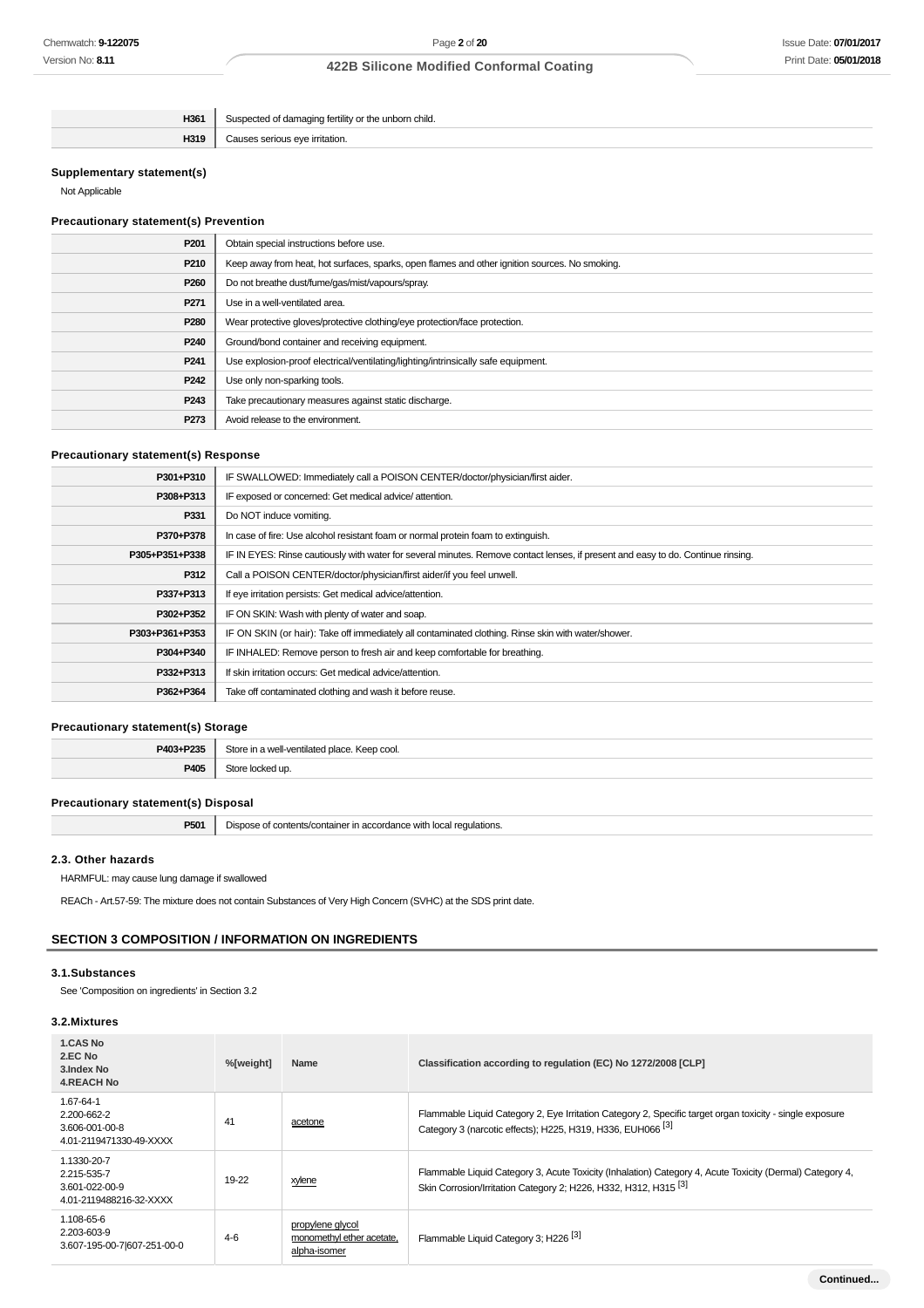# **422B Silicone Modified Conformal Coating**

| 4.01-2119475791-29-XXXX                                                                                    |         |                                           |                                                                                                                                                                                                                                                                                                                                            |
|------------------------------------------------------------------------------------------------------------|---------|-------------------------------------------|--------------------------------------------------------------------------------------------------------------------------------------------------------------------------------------------------------------------------------------------------------------------------------------------------------------------------------------------|
| 1.100-41-4<br>2.202-849-4<br>3.601-023-00-4<br>4.01-2119489370-35-<br>XXXX registration numbers<br>missing | $4 - 5$ | ethylbenzene                              | Flammable Liquid Category 2, Acute Toxicity (Inhalation) Category 4, Specific target organ toxicity -<br>repeated exposure Category 2 (hearing organs), Aspiration Hazard Category 1; H225, H332, H373, H304<br>$[3]$                                                                                                                      |
| 1.108-88-3<br>2.203-625-9<br>3.601-021-00-3<br>4.01-2119471310-51-XXXX                                     | < 0.5   | toluene                                   | Flammable Liquid Category 2, Reproductive Toxicity Category 2, Aspiration Hazard Category 1, Specific<br>target organ toxicity - repeated exposure Category 2, Skin Corrosion/Irritation Category 2, Specific target<br>organ toxicity - single exposure Category 3 (narcotic effects); H225, H361d, H304, H373, H315, H336 <sup>[3]</sup> |
| Legend:                                                                                                    |         | Annex VI 4. Classification drawn from C&L | 1. Classified by Chemwatch: 2. Classification drawn from EC Directive 67/548/EEC - Annex I : 3. Classification drawn from EC Directive 1272/2008 -                                                                                                                                                                                         |

# **SECTION 4 FIRST AID MEASURES**

#### **4.1. Description of first aid measures**

| <b>Eye Contact</b>  | If this product comes in contact with the eyes:<br>• Wash out immediately with fresh running water.<br>Ensure complete irrigation of the eye by keeping eyelids apart and away from eye and moving the eyelids by occasionally lifting the upper and lower lids.<br>► Seek medical attention without delay; if pain persists or recurs seek medical attention.<br>► Removal of contact lenses after an eye injury should only be undertaken by skilled personnel.                                                                                                                                                                                                                                                                |
|---------------------|----------------------------------------------------------------------------------------------------------------------------------------------------------------------------------------------------------------------------------------------------------------------------------------------------------------------------------------------------------------------------------------------------------------------------------------------------------------------------------------------------------------------------------------------------------------------------------------------------------------------------------------------------------------------------------------------------------------------------------|
| <b>Skin Contact</b> | If skin contact occurs:<br>Inmediately remove all contaminated clothing, including footwear.<br>Flush skin and hair with running water (and soap if available).<br>▶ Seek medical attention in event of irritation.                                                                                                                                                                                                                                                                                                                                                                                                                                                                                                              |
| Inhalation          | If fumes or combustion products are inhaled remove from contaminated area.<br>Lay patient down. Keep warm and rested.<br>► Prostheses such as false teeth, which may block airway, should be removed, where possible, prior to initiating first aid procedures.<br>▶ Apply artificial respiration if not breathing, preferably with a demand valve resuscitator, bag-valve mask device, or pocket mask as trained. Perform CPR if<br>necessary.<br>Transport to hospital, or doctor.                                                                                                                                                                                                                                             |
| Ingestion           | If spontaneous vomiting appears imminent or occurs, hold patient's head down, lower than their hips to help avoid possible aspiration of vomitus.<br>If swallowed do <b>NOT</b> induce vomiting.<br>If vomiting occurs, lean patient forward or place on left side (head-down position, if possible) to maintain open airway and prevent aspiration.<br>• Observe the patient carefully.<br>► Never give liquid to a person showing signs of being sleepy or with reduced awareness; i.e. becoming unconscious.<br>Give water to rinse out mouth, then provide liquid slowly and as much as casualty can comfortably drink.<br>$\blacktriangleright$ Seek medical advice.<br>Avoid giving milk or oils.<br>Avoid giving alcohol. |

#### **4.2 Most important symptoms and effects, both acute and delayed**

See Section 11

#### **4.3. Indication of any immediate medical attention and special treatment needed**

Any material aspirated during vomiting may produce lung injury. Therefore emesis should not be induced mechanically or pharmacologically. Mechanical means should be used if it is considered necessary to evacuate the stomach contents; these include gastric lavage after endotracheal intubation. If spontaneous vomiting has occurred after ingestion, the patient should be monitored for difficult breathing, as adverse effects of aspiration into the lungs may be delayed up to 48 hours.

- For acute or short term repeated exposures to acetone:
- Symptoms of acetone exposure approximate ethanol intoxication.
- About 20% is expired by the lungs and the rest is metabolised. Alveolar air half-life is about 4 hours following two hour inhalation at levels near the Exposure Standard; in overdose, saturable metabolism and limited clearance, prolong the elimination half-life to 25-30 hours.
- There are no known antidotes and treatment should involve the usual methods of decontamination followed by supportive care. [Ellenhorn and Barceloux: Medical Toxicology]

#### Management:

Measurement of serum and urine acetone concentrations may be useful to monitor the severity of ingestion or inhalation. Inhalation Management:

- Maintain a clear airway, give humidified oxygen and ventilate if necessary.
- If respiratory irritation occurs, assess respiratory function and, if necessary, perform chest X-rays to check for chemical pneumonitis.
- Consider the use of steroids to reduce the inflammatory response.
- Treat pulmonary oedema with PEEP or CPAP ventilation.

Dermal Management:

- Remove any remaining contaminated clothing, place in double sealed, clear bags, label and store in secure area away from patients and staff.
- Irrigate with copious amounts of water.
- An emollient may be required.

Eye Management:

- If Irrigate thoroughly with running water or saline for 15 minutes.
- Stain with fluorescein and refer to an ophthalmologist if there is any uptake of the stain.
- Oral Management:

# **No GASTRIC LAVAGE OR EMETIC**

**Encourage oral fluids** 

- Systemic Management:
- Monitor blood glucose and arterial pH.
- Ventilate if respiratory depression occurs.
- If patient unconscious, monitor renal function.
- Symptomatic and supportive care.

The Chemical Incident Management Handbook: Guy's and St. Thomas' Hospital Trust, 2000

BIOLOGICAL EXPOSURE INDEX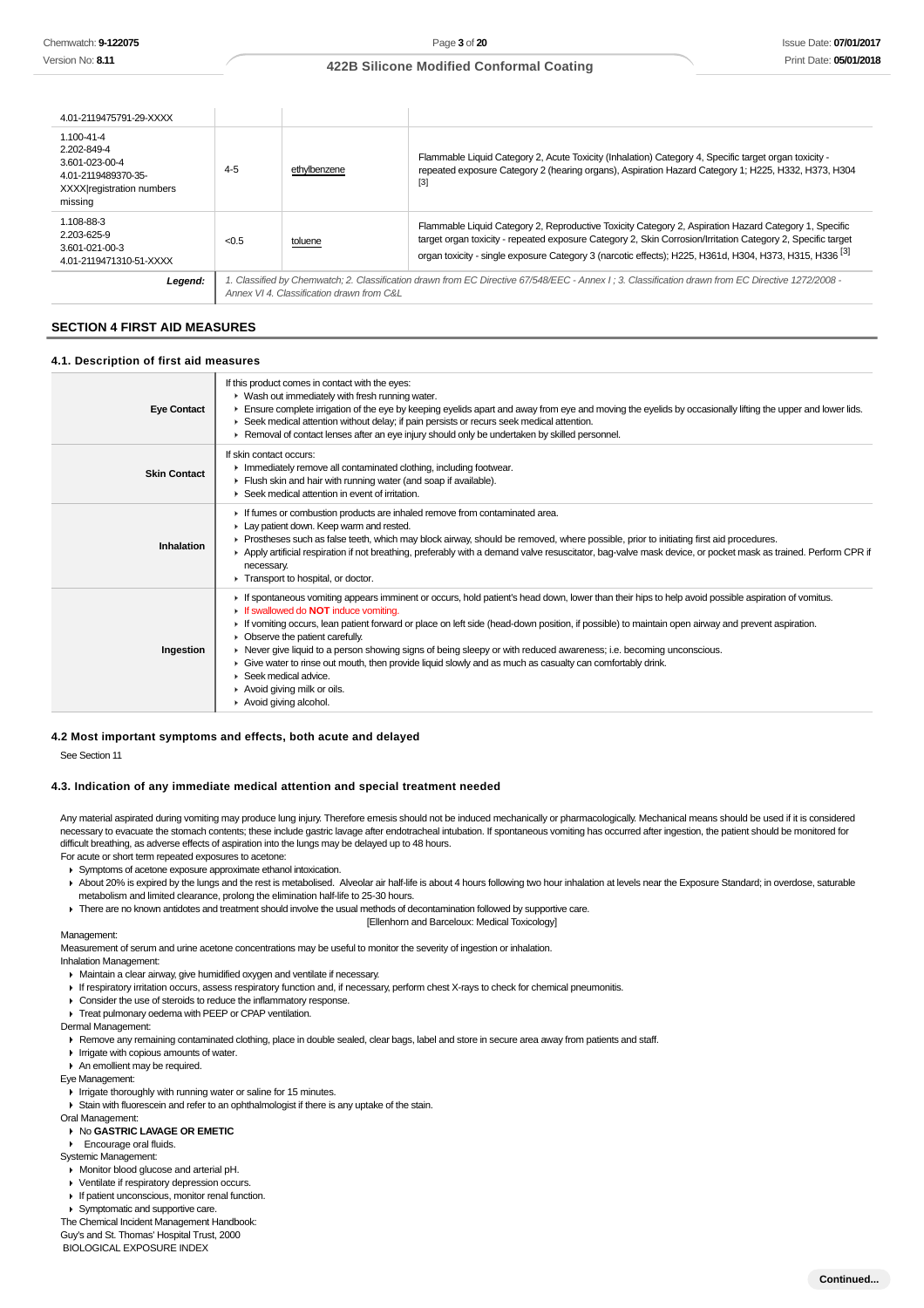These represent the determinants observed in specimens collected from a healthy worker exposed at the Exposure Standard (ES or TLV):<br>Determinant lodex Determinant Comments Comments Comments Sampling Time **Index** Comments Comments Comments Acetone in urine The Communication of the End of shift School and The School School and The School and The NS NS: Non-specific determinant; also observed after exposure to other material

For acute or short term repeated exposures to xylene:

Gastro-intestinal absorption is significant with ingestions. For ingestions exceeding 1-2 ml (xylene)/kg, intubation and lavage with cuffed endotracheal tube is recommended. The use of charcoal and cathartics is equivocal.

- Pulmonary absorption is rapid with about 60-65% retained at rest.
- Primary threat to life from ingestion and/or inhalation, is respiratory failure.
- Patients should be quickly evaluated for signs of respiratory distress (e.g. cyanosis, tachypnoea, intercostal retraction, obtundation) and given oxygen. Patients with inadequate tidal volumes or poor arterial blood gases (pO2 < 50 mm Hg or pCO2 > 50 mm Hg) should be intubated.
- ▶ Arrhythmias complicate some hydrocarbon ingestion and/or inhalation and electrocardiographic evidence of myocardial injury has been reported; intravenous lines and cardiac monitors should be established in obviously symptomatic patients. The lungs excrete inhaled solvents, so that hyperventilation improves clearance.

A chest x-ray should be taken immediately after stabilisation of breathing and circulation to document aspiration and detect the presence of pneumothorax.

Epinephrine (adrenalin) is not recommended for treatment of bronchospasm because of potential myocardial sensitisation to catecholamines. Inhaled cardioselective bronchodilators (e.g. Alupent, Salbutamol) are the preferred agents, with aminophylline a second choice.

BIOLOGICAL EXPOSURE INDEX - BEI

These represent the determinants observed in specimens collected from a healthy worker exposed at the Exposure Standard (ES or TLV):

| Determinant                    | Index                | Sampling Time       | Comments |
|--------------------------------|----------------------|---------------------|----------|
| Methylhippu-ric acids in urine | 1.5 gm/gm creatinine | End of shift        |          |
|                                | 2 mg/min             | Last 4 hrs of shift |          |

### **SECTION 5 FIREFIGHTING MEASURES**

#### **5.1. Extinguishing media**

- Foam.
- Dry chemical powder.
- ▶ BCF (where regulations permit).
- Carbon dioxide.
- Water spray or fog Large fires only.

#### **5.2. Special hazards arising from the substrate or mixture**

| a Incompatibility | ► Avoid contamination with oxidising agents i.e. nitrates, oxidising acids, chlorine bleaches, pool chlorine etc. as ignition may result |
|-------------------|------------------------------------------------------------------------------------------------------------------------------------------|
|-------------------|------------------------------------------------------------------------------------------------------------------------------------------|

# **5.3. Advice for firefighters**

| <b>Fire Fighting</b>         | Alert Fire Brigade and tell them location and nature of hazard.<br>• May be violently or explosively reactive.<br>• Wear breathing apparatus plus protective gloves in the event of a fire.<br>► Prevent, by any means available, spillage from entering drains or water course.<br>• Consider evacuation (or protect in place).<br>Fight fire from a safe distance, with adequate cover.<br>If safe, switch off electrical equipment until vapour fire hazard removed.<br>► Use water delivered as a fine spray to control the fire and cool adjacent area.<br>Avoid spraying water onto liquid pools.<br>Do not approach containers suspected to be hot.<br>• Cool fire exposed containers with water spray from a protected location.<br>If safe to do so, remove containers from path of fire. |
|------------------------------|----------------------------------------------------------------------------------------------------------------------------------------------------------------------------------------------------------------------------------------------------------------------------------------------------------------------------------------------------------------------------------------------------------------------------------------------------------------------------------------------------------------------------------------------------------------------------------------------------------------------------------------------------------------------------------------------------------------------------------------------------------------------------------------------------|
| <b>Fire/Explosion Hazard</b> | ▶ Liquid and vapour are highly flammable.<br>Severe fire hazard when exposed to heat, flame and/or oxidisers.<br>▶ Vapour may travel a considerable distance to source of ignition.<br>► Heating may cause expansion or decomposition leading to violent rupture of containers.<br>• On combustion, may emit toxic fumes of carbon monoxide (CO).<br>Combustion products include:<br>carbon dioxide (CO2)<br>other pyrolysis products typical of burning organic material.<br><b>Contains low boiling substance:</b> Closed containers may rupture due to pressure buildup under fire conditions.                                                                                                                                                                                                  |

#### **SECTION 6 ACCIDENTAL RELEASE MEASURES**

#### **6.1. Personal precautions, protective equipment and emergency procedures**

See section 8

#### **6.2. Environmental precautions**

See section 12

#### **6.3. Methods and material for containment and cleaning up**

| <b>Minor Spills</b> | ▶ Remove all ignition sources.<br>• Clean up all spills immediately.<br>Avoid breathing vapours and contact with skin and eyes.<br>• Control personal contact with the substance, by using protective equipment.<br>• Contain and absorb small quantities with vermiculite or other absorbent material.<br>$\triangleright$ Wipe up.<br>• Collect residues in a flammable waste container. |             |             |                   |                    |
|---------------------|--------------------------------------------------------------------------------------------------------------------------------------------------------------------------------------------------------------------------------------------------------------------------------------------------------------------------------------------------------------------------------------------|-------------|-------------|-------------------|--------------------|
| <b>Major Spills</b> | <b>Chemical Class: ketones</b><br>For release onto land: recommended sorbents listed in order of priority.                                                                                                                                                                                                                                                                                 |             |             |                   |                    |
|                     | SORBENT                                                                                                                                                                                                                                                                                                                                                                                    | <b>RANK</b> | APPLICATION | <b>COLLECTION</b> | <b>LIMITATIONS</b> |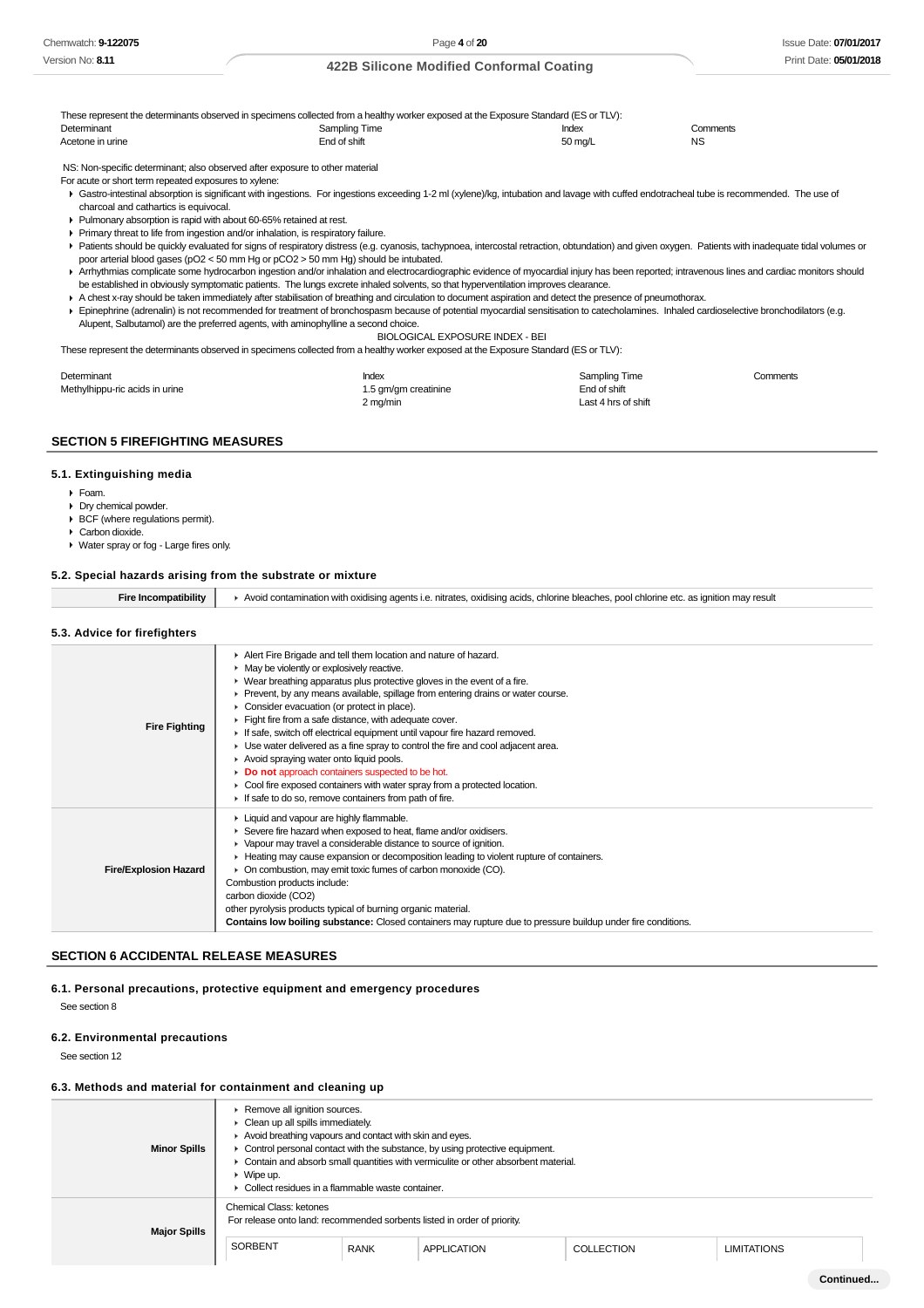| 1                                                                     | shovel           | shovel                                                                                                                                                                                                                                                                                     | R, W, SS                                                                        |
|-----------------------------------------------------------------------|------------------|--------------------------------------------------------------------------------------------------------------------------------------------------------------------------------------------------------------------------------------------------------------------------------------------|---------------------------------------------------------------------------------|
| 1                                                                     | throw            | pitchfork                                                                                                                                                                                                                                                                                  | R, DGC, RT                                                                      |
| $\overline{2}$                                                        | shovel           | shovel                                                                                                                                                                                                                                                                                     | R, I, P                                                                         |
| 3                                                                     | throw            | pitchfork                                                                                                                                                                                                                                                                                  | R, P, DGC, RT                                                                   |
| 3                                                                     | throw            | pitchfork                                                                                                                                                                                                                                                                                  | DGC, RT                                                                         |
| 4                                                                     | throw            |                                                                                                                                                                                                                                                                                            | R, P, DGC, RT                                                                   |
|                                                                       |                  |                                                                                                                                                                                                                                                                                            |                                                                                 |
| 1                                                                     | blower           | skiploader                                                                                                                                                                                                                                                                                 | R.W. SS                                                                         |
| $\overline{2}$                                                        | throw            |                                                                                                                                                                                                                                                                                            | R, DGC, RT                                                                      |
|                                                                       |                  |                                                                                                                                                                                                                                                                                            | R, I, P                                                                         |
|                                                                       |                  |                                                                                                                                                                                                                                                                                            | R, SS, DGC                                                                      |
|                                                                       |                  |                                                                                                                                                                                                                                                                                            | R, I, W, P, DGC                                                                 |
|                                                                       |                  |                                                                                                                                                                                                                                                                                            | DGC, RT                                                                         |
|                                                                       |                  |                                                                                                                                                                                                                                                                                            |                                                                                 |
|                                                                       |                  |                                                                                                                                                                                                                                                                                            |                                                                                 |
| • Collect recoverable product into labelled containers for recycling. |                  |                                                                                                                                                                                                                                                                                            |                                                                                 |
|                                                                       | 3<br>3<br>4<br>4 | blower<br>blower<br>blower<br>throw<br>Reference: Sorbents for Liquid Hazardous Substance Cleanup and Control;<br>R.W Melvold et al: Pollution Technology Review No. 150: Noyes Data Corporation 1988<br>▶ Prevent, by any means available, spillage from entering drains or water course. | pitchfork<br>skiploader<br>skiploader<br>skiploader<br>skiploader<br>skiploader |

- Wash area and prevent runoff into drains.
	- If contamination of drains or waterways occurs, advise emergency services.

**6.4. Reference to other sections**

Personal Protective Equipment advice is contained in Section 8 of the SDS.

# **SECTION 7 HANDLING AND STORAGE**

# **7.1. Precautions for safe handling**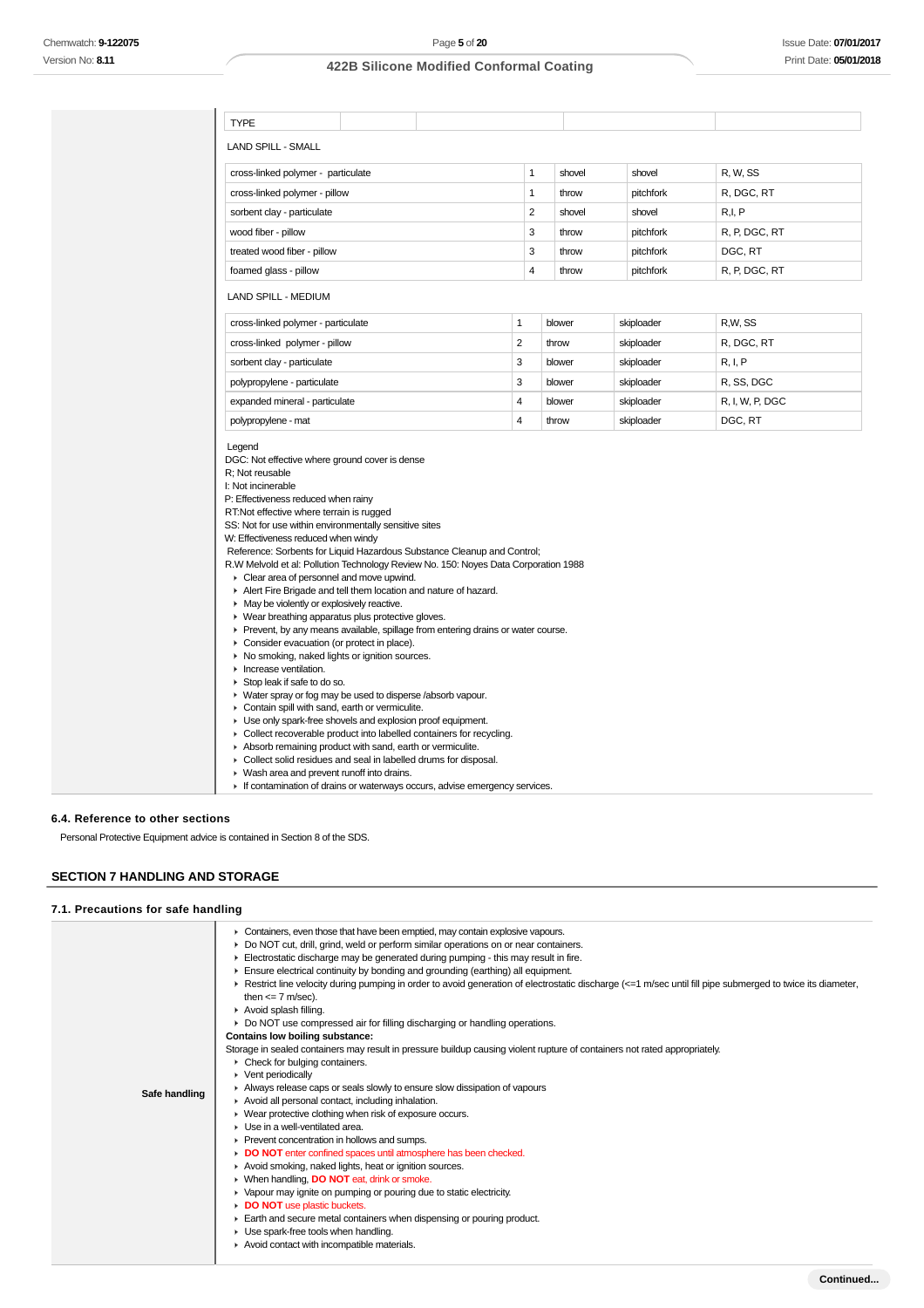# **422B Silicone Modified Conformal Coating**

|                               | ▶ Keep containers securely sealed.                                                                               |  |  |  |  |
|-------------------------------|------------------------------------------------------------------------------------------------------------------|--|--|--|--|
|                               | Avoid physical damage to containers.                                                                             |  |  |  |  |
|                               | Always wash hands with soap and water after handling.                                                            |  |  |  |  |
|                               | • Work clothes should be laundered separately.                                                                   |  |  |  |  |
|                               | • Use good occupational work practice.                                                                           |  |  |  |  |
|                               | • Observe manufacturer's storage and handling recommendations contained within this SDS.                         |  |  |  |  |
|                               | Atmosphere should be regularly checked against established exposure standards to ensure safe working conditions. |  |  |  |  |
|                               | DO NOT allow clothing wet with material to stay in contact with skin                                             |  |  |  |  |
| Fire and explosion protection | See section 5                                                                                                    |  |  |  |  |
|                               | Store in original containers in approved flame-proof area.                                                       |  |  |  |  |
|                               | • No smoking, naked lights, heat or ignition sources.                                                            |  |  |  |  |
|                               | • DO NOT store in pits, depressions, basements or areas where vapours may be trapped.                            |  |  |  |  |
| Other information             | ▶ Keep containers securely sealed.                                                                               |  |  |  |  |
|                               |                                                                                                                  |  |  |  |  |
|                               | Store away from incompatible materials in a cool, dry well ventilated area.                                      |  |  |  |  |
|                               | • Protect containers against physical damage and check regularly for leaks.                                      |  |  |  |  |

# **7.2. Conditions for safe storage, including any incompatibilities**

| Suitable container      | • Packing as supplied by manufacturer.<br>Plastic containers may only be used if approved for flammable liquid.<br>• Check that containers are clearly labelled and free from leaks.<br>For low viscosity materials (i): Drums and jerry cans must be of the non-removable head type. (ii): Where a can is to be used as an inner package, the<br>can must have a screwed enclosure.<br>For materials with a viscosity of at least 2680 cSt. (23 deg. C)<br>For manufactured product having a viscosity of at least 250 cSt. (23 deg. C)<br>▶ Manufactured product that requires stirring before use and having a viscosity of at least 20 cSt (25 deg. C): (i) Removable head packaging; (ii) Cans<br>with friction closures and (iii) low pressure tubes and cartridges may be used.<br>▶ Where combination packages are used, and the inner packages are of glass, there must be sufficient inert cushioning material in contact with inner and<br>outer packages<br>In addition, where inner packagings are glass and contain liguids of packing group I there must be sufficient inert absorbent to absorb any spillage,<br>unless the outer packaging is a close fitting moulded plastic box and the substances are not incompatible with the plastic.                                                                                                                                                                                                                                                                                                                                                                                                                                                                                                                                                                                                                                                                                                                                                                                                                                                                                                                                                                                                                                                                                                                                                                                                                                                                                                                                                                                                                                                                                                                                                                                                                                                                                                                                                                                                                                                                                                                                                                                                                                                                                                                                                                                                                                                                                                                                                                                                                                                                                                                                                                                                                                                                                                                                                                                                                                                                                                                                                                                                                                                                                                                                                                                                                                                                                                                                                                                                                                                                                                                                                                                                                                                                                                  |
|-------------------------|---------------------------------------------------------------------------------------------------------------------------------------------------------------------------------------------------------------------------------------------------------------------------------------------------------------------------------------------------------------------------------------------------------------------------------------------------------------------------------------------------------------------------------------------------------------------------------------------------------------------------------------------------------------------------------------------------------------------------------------------------------------------------------------------------------------------------------------------------------------------------------------------------------------------------------------------------------------------------------------------------------------------------------------------------------------------------------------------------------------------------------------------------------------------------------------------------------------------------------------------------------------------------------------------------------------------------------------------------------------------------------------------------------------------------------------------------------------------------------------------------------------------------------------------------------------------------------------------------------------------------------------------------------------------------------------------------------------------------------------------------------------------------------------------------------------------------------------------------------------------------------------------------------------------------------------------------------------------------------------------------------------------------------------------------------------------------------------------------------------------------------------------------------------------------------------------------------------------------------------------------------------------------------------------------------------------------------------------------------------------------------------------------------------------------------------------------------------------------------------------------------------------------------------------------------------------------------------------------------------------------------------------------------------------------------------------------------------------------------------------------------------------------------------------------------------------------------------------------------------------------------------------------------------------------------------------------------------------------------------------------------------------------------------------------------------------------------------------------------------------------------------------------------------------------------------------------------------------------------------------------------------------------------------------------------------------------------------------------------------------------------------------------------------------------------------------------------------------------------------------------------------------------------------------------------------------------------------------------------------------------------------------------------------------------------------------------------------------------------------------------------------------------------------------------------------------------------------------------------------------------------------------------------------------------------------------------------------------------------------------------------------------------------------------------------------------------------------------------------------------------------------------------------------------------------------------------------------------------------------------------------------------------------------------------------------------------------------------------------------------------------------------------------------------------------------------------------------------------------------------------------------------------------------------------------------------------------------------------------------------------------------------------------------------------------------------------------------------------------------------------------------------------------------------------------------------------------------------------------------------------------------------------------------------------------------------------------------|
| Storage incompatibility | Xylenes:<br>may ignite or explode in contact with strong oxidisers, 1,3-dichloro-5,5-dimethylhydantoin, uranium fluoride<br>attack some plastics, rubber and coatings<br>• may generate electrostatic charges on flow or agitation due to low conductivity.<br>► Vigorous reactions, sometimes amounting to explosions, can result from the contact between aromatic rings and strong oxidising agents.<br>Aromatics can react exothermically with bases and with diazo compounds.<br>Acetone:<br>► may react violently with chloroform, activated charcoal, aliphatic amines, bromine, bromine trifluoride, chlorotriazine, chromic(IV) acid, chromic(VI) acid,<br>chromium trioxide, chromyl chloride, hexachloromelamine, iodine heptafluoride, iodoform, liquid oxygen, nitrosyl chloride, nitrosyl perchlorate, nitryl<br>perchlorate, perchloromelamine, peroxomonosulfuric acid, platinum, potassium tert-butoxide, strong acids, sulfur dichloride, trichloromelamine, xenon<br>tetrafluoride<br>F reacts violently with bromoform and chloroform in the presence of alkalies or in contact with alkaline surfaces.<br>• may form unstable and explosive peroxides in contact with strong oxidisers, fluorine, hydrogen peroxide (90%), sodium perchlorate, 2-methyl-<br>1.3-butadiene<br>► can increase the explosive sensitivity of nitromethane on contact flow or agitation may generate electrostatic charges due to low conductivity<br>dissolves or attacks most rubber, resins, and plastics (polyethylenes, polyester, vinyl ester, PVC, Neoprene, Viton)<br>For alkyl aromatics:<br>The alkyl side chain of aromatic rings can undergo oxidation by several mechanisms. The most common and dominant one is the attack by oxidation at<br>benzylic carbon as the intermediate formed is stabilised by resonance structure of the ring.<br>Following reaction with oxygen and under the influence of sunlight, a hydroperoxide at the alpha-position to the aromatic ring, is the primary oxidation<br>product formed (provided a hydrogen atom is initially available at this position) - this product is often short-lived but may be stable dependent on the<br>nature of the aromatic substitution; a secondary C-H bond is more easily attacked than a primary C-H bond whilst a tertiary C-H bond is even more<br>susceptible to attack by oxygen<br>▶ Monoalkylbenzenes may subsequently form monocarboxylic acids; alkyl naphthalenes mainly produce the corresponding naphthalene carboxylic acids.<br>• Oxidation in the presence of transition metal salts not only accelerates but also selectively decomposes the hydroperoxides.<br>▶ Hock-rearrangement by the influence of strong acids converts the hydroperoxides to hemiacetals. Peresters formed from the hydroperoxides undergo<br>Criegee rearrangement easily.<br>Alkali metals accelerate the oxidation while CO2 as co-oxidant enhances the selectivity.<br>• Microwave conditions give improved yields of the oxidation products.<br>• Photo-oxidation products may occur following reaction with hydroxyl radicals and NOx - these may be components of photochemical smogs.<br>Oxidation of Alkylaromatics: T.S.S Rao and Shubhra Awasthi: E-Journal of Chemistry Vol 4, No. 1, pp 1-13 January 2007<br>Ketones in this group:<br>$\blacktriangleright$ are reactive with many acids and bases liberating heat and flammable gases (e.g., H2).<br>F react with reducing agents such as hydrides, alkali metals, and nitrides to produce flammable gas (H2) and heat.<br>are incompatible with isocyanates, aldehydes, cyanides, peroxides, and anhydrides.<br>F react violently with aldehydes, HNO3 (nitric acid), HNO3 + H2O2 (mixture of nitric acid and hydrogen peroxide), and HClO4 (perchloric acid).<br>may react with hydrogen peroxide to form unstable peroxides; many are heat- and shock-sensitive explosives.<br>A significant property of most ketones is that the hydrogen atoms on the carbons next to the carbonyl group are relatively acidic when compared to hydrogen<br>atoms in typical hydrocarbons. Under strongly basic conditions these hydrogen atoms may be abstracted to form an enolate anion. This property allows<br>ketones, especially methyl ketones, to participate in condensation reactions with other ketones and aldehydes. This type of condensation reaction is favoured<br>by high substrate concentrations and high pH (greater than 1 wt% NaOH).<br>Propylene glycol monomethyl ether acetate:<br>may polymerise unless properly inhibited due to peroxide formation<br>in should be isolated from UV light, high temperatures, free radical initiators<br>may react with strong oxidisers to produce fire and/ or explosion<br>reacts violently with with sodium peroxide, uranium fluoride<br>ightharpoonright is incompatible with sulfuric acid, nitric acid, caustics, aliphatic amines, isocyanates, boranes |

# **7.3. Specific end use(s)**

See section 1.2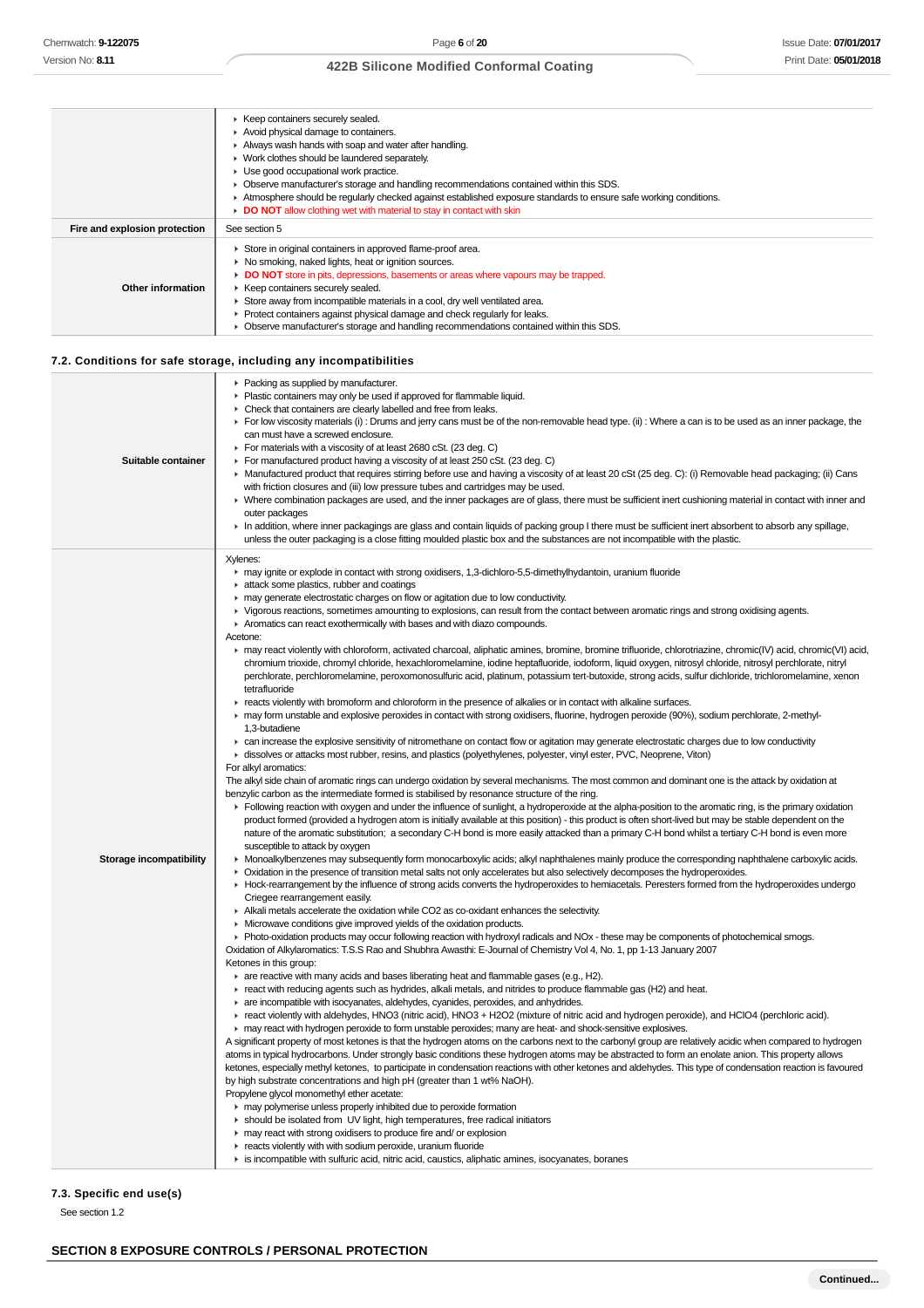# **8.1. Control parameters**

# **DERIVED NO EFFECT LEVEL (DNEL)**

Not Available

# **PREDICTED NO EFFECT LEVEL (PNEC)**

Not Available

# **OCCUPATIONAL EXPOSURE LIMITS (OEL)**

# **INGREDIENT DATA**

| Source                                                                                                                                               | Ingredient                                                 | <b>Material name</b>                 | <b>TWA</b>              | <b>STEL</b>              | Peak                    | <b>Notes</b>     |
|------------------------------------------------------------------------------------------------------------------------------------------------------|------------------------------------------------------------|--------------------------------------|-------------------------|--------------------------|-------------------------|------------------|
| European Union (EU) First List of<br>Indicative Occupational Exposure<br>Limit Values (IOELVs) (English)                                             | acetone                                                    | Acetone                              | 1 210 mg/m3/<br>500 ppm | Not Available            | Not<br>Available        | Not<br>Available |
| UK Workplace Exposure Limits<br>(WELs)                                                                                                               | acetone                                                    | Acetone                              | 1210 mg/m3/<br>500 ppm  | 3620 mg/m3 /<br>1500 ppm | Not<br>Available        | Not<br>Available |
| EU Consolidated List of Indicative<br>Occupational Exposure Limit<br>Values (IOELVs)                                                                 | acetone                                                    | Acetone                              | 1210 mg/m3/<br>500 ppm  | Not Available            | Not<br>Available        | Not<br>Available |
| European Union (EU) First List of<br>Indicative Occupational Exposure<br>Limit Values (IOELVs) (English)                                             | xylene                                                     | Xylene, mixed isomers, pure          | 221 mg/m3 / 50<br>ppm   | 442 mg/m3 / 100<br>ppm   | Not<br>Available        | Skin             |
| UK Workplace Exposure Limits<br>(WELs)                                                                                                               | xylene                                                     | Xylene, o-,m-,p- or mixed<br>isomers | 220 mg/m3 / 50<br>ppm   | 441 mg/m3 / 100<br>ppm   | <b>Not</b><br>Available | Sk, BMGV         |
| EU Consolidated List of Indicative<br>Occupational Exposure Limit<br>Values (IOELVs)                                                                 | xylene                                                     | Xylene (mixed isomers,<br>pure)      | 221 mg/m3 / 50<br>ppm   | 442 mg/m3 / 100<br>ppm   | Not<br>Available        | Skin             |
| European Union (EU) First List of<br>Indicative Occupational Exposure<br>Limit Values (IOELVs) (English)                                             | propylene glycol monomethyl ether<br>acetate, alpha-isomer | 2-Methoxy-<br>1-methylethylacetate   | 275 mg/m3 / 50<br>ppm   | 550 mg/m3 / 100<br>ppm   | Not<br>Available        | Skin             |
| UK Workplace Exposure Limits<br>(WELs)                                                                                                               | propylene glycol monomethyl ether<br>acetate, alpha-isomer | 1-Methoxypropyl acetate              | 274 mg/m3 / 50<br>ppm   | 548 mg/m3 / 100<br>ppm   | Not<br>Available        | Sk               |
| EU Consolidated List of Indicative<br>Occupational Exposure Limit<br>Values (IOELVs)                                                                 | propylene glycol monomethyl ether<br>acetate, alpha-isomer | 1-Methoxypropyl-2-acetate            | 275 mg/m3 / 50<br>ppm   | 550 mg/m3 / 100<br>ppm   | Not<br>Available        | Skin             |
| European Union (EU) First List of<br>Indicative Occupational Exposure<br>Limit Values (IOELVs) (English)                                             | ethylbenzene                                               | Ethylbenzene                         | 442 mg/m3 / 100<br>ppm  | 884 mg/m3 / 200<br>ppm   | Not<br>Available        | Skin             |
| UK Workplace Exposure Limits<br>(WELs)                                                                                                               | ethylbenzene                                               | Ethylbenzene                         | 441 mg/m3 / 100<br>ppm  | 552 mg/m3 / 125<br>ppm   | Not<br>Available        | Sk               |
| EU Consolidated List of Indicative<br>Occupational Exposure Limit<br>Values (IOELVs)                                                                 | ethylbenzene                                               | Ethyl benzene                        | 442 mg/m3 / 100<br>ppm  | 884 mg/m3 / 200<br>ppm   | Not<br>Available        | Skin             |
| UK Workplace Exposure Limits<br>(WELs)                                                                                                               | toluene                                                    | Toulene                              | 191 mg/m3 / 50<br>ppm   | 384 mg/m3 / 100<br>ppm   | Not<br>Available        | Sk               |
| European Union (EU)<br>Commission Directive 2006/15/EC<br>establishing a second list of<br>indicative occupational exposure<br>limit values (IOELVs) | toluene                                                    | Toluene                              | 192 mg/m3 / 50<br>ppm   | 384 mg/m3 / 100<br>ppm   | Not<br>Available        | skin             |
| EU Consolidated List of Indicative<br>Occupational Exposure Limit<br>Values (IOELVs)                                                                 | toluene                                                    | Toluene                              | 192 mg/m3 / 50<br>ppm   | 384 mg/m3 / 100<br>ppm   | Not<br>Available        | Skin             |

# **EMERGENCY LIMITS**

| Ingredient                                                 | <b>Material name</b>                                                                 |               | TEEL-1        | TEEL-2        | TEEL-3        |
|------------------------------------------------------------|--------------------------------------------------------------------------------------|---------------|---------------|---------------|---------------|
| acetone                                                    | Acetone                                                                              |               | Not Available | Not Available | Not Available |
| xylene                                                     | Xylenes                                                                              |               | Not Available | Not Available | Not Available |
| propylene glycol monomethyl ether<br>acetate, alpha-isomer | Propylene glycol monomethyl ether acetate, alpha-isomer; (1-Methoxypropyl-2-acetate) | Not Available | Not Available | Not Available |               |
| propylene glycol monomethyl ether<br>acetate, alpha-isomer | Propylene glycol monomethyl ether acetate, beta-isomer; (2-Methoxypropoyl-1-acetate) | Not Available | Not Available | Not Available |               |
| ethylbenzene                                               | Ethyl benzene                                                                        | Not Available | Not Available | Not Available |               |
| toluene                                                    | Toluene                                                                              |               | Not Available | Not Available | Not Available |
| <b>Original IDLH</b><br><b>Revised IDLH</b><br>Ingredient  |                                                                                      |               |               |               |               |
| acetone                                                    | 2,500 [LEL] ppm                                                                      | Not Available |               |               |               |
|                                                            |                                                                                      |               |               |               |               |
| xylene                                                     | 900 ppm                                                                              |               |               |               |               |
| propylene glycol monomethyl ether<br>acetate, alpha-isomer | Not Available                                                                        | Not Available |               |               |               |
| ethylbenzene                                               | 800 [LEL] ppm<br>Not Available                                                       |               |               |               |               |
| toluene                                                    | 500 ppm                                                                              | Not Available |               |               |               |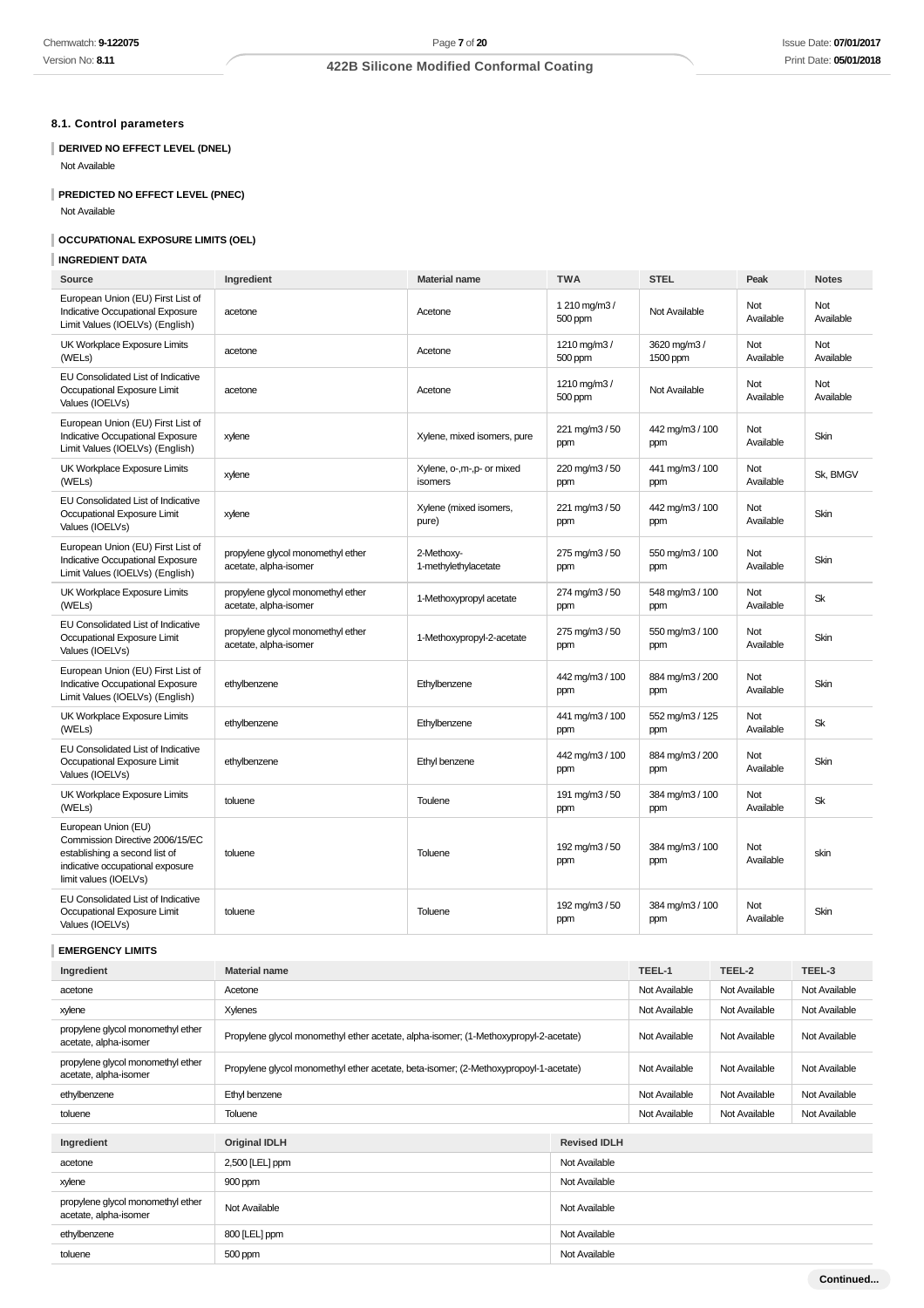# **422B Silicone Modified Conformal Coating**

#### **MATERIAL DATA**

Odour Threshold Value: 3.6 ppm (detection), 699 ppm (recognition)

Saturation vapour concentration: 237000 ppm @ 20 C

NOTE: Detector tubes measuring in excess of 40 ppm, are available.

Exposure at or below the recommended TLV-TWA is thought to protect the worker against mild irritation associated with brief exposures and the bioaccumulation, chronic irritation of the respiratory tract and headaches associated with long-term acetone exposures. The NIOSH REL-TWA is substantially lower and has taken into account slight irritation experienced by volunteer subjects at 300 ppm. Mild irritation to acclimatised workers begins at about 750 ppm - unacclimatised subjects will experience irritation at about 350-500 ppm but acclimatisation can occur rapidly. Disagreement between the peak bodies is based largely on the view by ACGIH that widespread use of acetone, without evidence of significant adverse health effects at higher concentrations, allows acceptance of a higher limit.

Half-life of acetone in blood is 3 hours which means that no adjustment for shift-length has to be made with reference to the standard 8 hour/day, 40 hours per week because body clearance occurs within any shift with low potential for accumulation.

A STEL has been established to prevent excursions of acetone vapours that could cause depression of the central nervous system.

Odour Safety Factor(OSF) OSF=38 (ACETONE)

for propylene glycol monomethyl ether acetate (PGMEA)

#### Saturated vapour concentration: 4868 ppm at 20 C.

A two-week inhalation study found nasal effects to the nasal mucosa in animals at concentrations up to 3000 ppm. Differences in the teratogenic potential of the alpha (commercial grade) and beta isomers of PGMEA may be explained by the formation of different metabolites. The beta-isomer is thought to be oxidised to methoxypropionic acid, a homologue to methoxyacetic acid which is a known teratogen. The alpha- form is conjugated and excreted. PGMEA mixture (containing 2% to 5% beta isomer) is a mild skin and eye irritant, produces mild central nervous system effects in animals at 3000 ppm and produces mild CNS impairment and upper respiratory tract and eye irritation in humans at 1000 ppm. In rats exposed to 3000 ppm PGMEA produced slight foetotoxic effects (delayed sternabral ossification) - no effects on foetal development were seen in rabbits exposed at 3000 ppm.

#### for xylenes:

IDLH Level: 900 ppm

Odour Threshold Value: 20 ppm (detection), 40 ppm (recognition)

NOTE: Detector tubes for o-xylene, measuring in excess of 10 ppm, are available commercially. (m-xylene and p-xylene give almost the same response).

Xylene vapour is an irritant to the eyes, mucous membranes and skin and causes narcosis at high concentrations. Exposure to doses sufficiently high to produce intoxication and unconsciousness also produces transient liver and kidney toxicity. Neurologic impairment is NOT evident amongst volunteers inhaling up to 400 ppm though complaints of ocular and upper respiratory tract irritation occur at 200 ppm for 3 to 5 minutes.

Exposure to xylene at or below the recommended TLV-TWA and STEL is thought to minimise the risk of irritant effects and to produce neither significant narcosis or chronic injury. An earlier skin notation was deleted because percutaneous absorption is gradual and protracted and does not substantially contribute to the dose received by inhalation. Odour Safety Factor(OSF)

OSF=4 (XYLENE)

#### for ethyl benzene:

Odour Threshold Value: 0.46-0.60 ppm

NOTE: Detector tubes for ethylbenzene, measuring in excess of 30 ppm, are commercially available.

Ethyl benzene produces irritation of the skin and mucous membranes and appears to produce acute and chronic effects on the central nervous system. Animal experiments also suggest the effects of chronic exposure include damage to the liver, kidneys and testes. In spite of structural similarities to benzene, the material does not appear to cause damage to the haemopoietic system. The TLV-TWA is thought to be protective against skin and eye irritation. Exposure at this concentration probably will not result in systemic effects.

Subjects exposed at 200 ppm experienced transient irritation of the eyes; at 1000 ppm there was eye irritation with profuse lachrymation; at 2000 ppm eye irritation and lachrymation were immediate and severe accompanied by moderate nasal irritation, constriction in the chest and vertigo; at 5000 ppm exposure produced intolerable irritation of the eyes and throat.

Odour Safety Factor(OSF)

OSF=43 (ETHYL BENZENE)

#### For toluene:

Odour Threshold Value: 0.16-6.7 (detection), 1.9-69 (recognition)

NOTE: Detector tubes measuring in excess of 5 ppm, are available.

High concentrations of toluene in the air produce depression of the central nervous system (CNS) in humans. Intentional toluene exposure (glue-sniffing) at maternally-intoxicating concentration has also produced birth defects. Foetotoxicity appears at levels associated with CNS narcosis and probably occurs only in those with chronic toluene-induced kidney failure. Exposure at or below the recommended TLV-TWA is thought to prevent transient headache and irritation, to provide a measure of safety for possible disturbances to human reproduction, the prevention of reductions in cognitive responses reported amongst humans inhaling greater than 40 ppm, and the significant risks of hepatotoxic, behavioural and nervous system effects (including impaired reaction time and incoordination). Although toluene/ethanol interactions are well recognised, the degree of protection afforded by the TLV-TWA among drinkers is not known. Odour Safety Factor(OSF)

OSF=17 (TOLUENE)

#### **8.2. Exposure controls**

| 8.2.1. Appropriate engineering | Engineering controls are used to remove a hazard or place a barrier between the worker and the hazard. Well-designed engineering controls can be<br>highly effective in protecting workers and will typically be independent of worker interactions to provide this high level of protection.<br>The basic types of engineering controls are:<br>Process controls which involve changing the way a job activity or process is done to reduce the risk.<br>Enclosure and/or isolation of emission source which keeps a selected hazard 'physically' away from the worker and ventilation that strategically 'adds' and<br>'removes' air in the work environment. Ventilation can remove or dilute an air contaminant if designed properly. The design of a ventilation system must<br>match the particular process and chemical or contaminant in use.<br>Employers may need to use multiple types of controls to prevent employee overexposure.<br>For flammable liquids and flammable gases, local exhaust ventilation or a process enclosure ventilation system may be required. Ventilation equipment<br>should be explosion-resistant.<br>Air contaminants generated in the workplace possess varying 'escape' velocities which, in turn, determine the 'capture velocities' of fresh circulating air<br>required to effectively remove the contaminant. |                                            |
|--------------------------------|--------------------------------------------------------------------------------------------------------------------------------------------------------------------------------------------------------------------------------------------------------------------------------------------------------------------------------------------------------------------------------------------------------------------------------------------------------------------------------------------------------------------------------------------------------------------------------------------------------------------------------------------------------------------------------------------------------------------------------------------------------------------------------------------------------------------------------------------------------------------------------------------------------------------------------------------------------------------------------------------------------------------------------------------------------------------------------------------------------------------------------------------------------------------------------------------------------------------------------------------------------------------------------------------------------------------------------------------------------------|--------------------------------------------|
| controls                       | Type of Contaminant:                                                                                                                                                                                                                                                                                                                                                                                                                                                                                                                                                                                                                                                                                                                                                                                                                                                                                                                                                                                                                                                                                                                                                                                                                                                                                                                                         | Air Speed:                                 |
|                                | solvent, vapours, degreasing etc., evaporating from tank (in still air).                                                                                                                                                                                                                                                                                                                                                                                                                                                                                                                                                                                                                                                                                                                                                                                                                                                                                                                                                                                                                                                                                                                                                                                                                                                                                     | $0.25 - 0.5$ m/s<br>$(50-100)$<br>f/min.)  |
|                                | aerosols, fumes from pouring operations, intermittent container filling, low speed conveyer transfers, welding, spray drift, plating acid<br>fumes, pickling (released at low velocity into zone of active generation)                                                                                                                                                                                                                                                                                                                                                                                                                                                                                                                                                                                                                                                                                                                                                                                                                                                                                                                                                                                                                                                                                                                                       | $0.5 - 1$ m/s<br>$(100 - 200)$<br>f/min.)  |
|                                | direct spray, spray painting in shallow booths, drum filling, conveyer loading, crusher dusts, gas discharge (active generation into zone<br>of rapid air motion)                                                                                                                                                                                                                                                                                                                                                                                                                                                                                                                                                                                                                                                                                                                                                                                                                                                                                                                                                                                                                                                                                                                                                                                            | $1-2.5$ m/s<br>$(200 - 500)$<br>$f/min.$ ) |
|                                | Within each range the appropriate value depends on:                                                                                                                                                                                                                                                                                                                                                                                                                                                                                                                                                                                                                                                                                                                                                                                                                                                                                                                                                                                                                                                                                                                                                                                                                                                                                                          |                                            |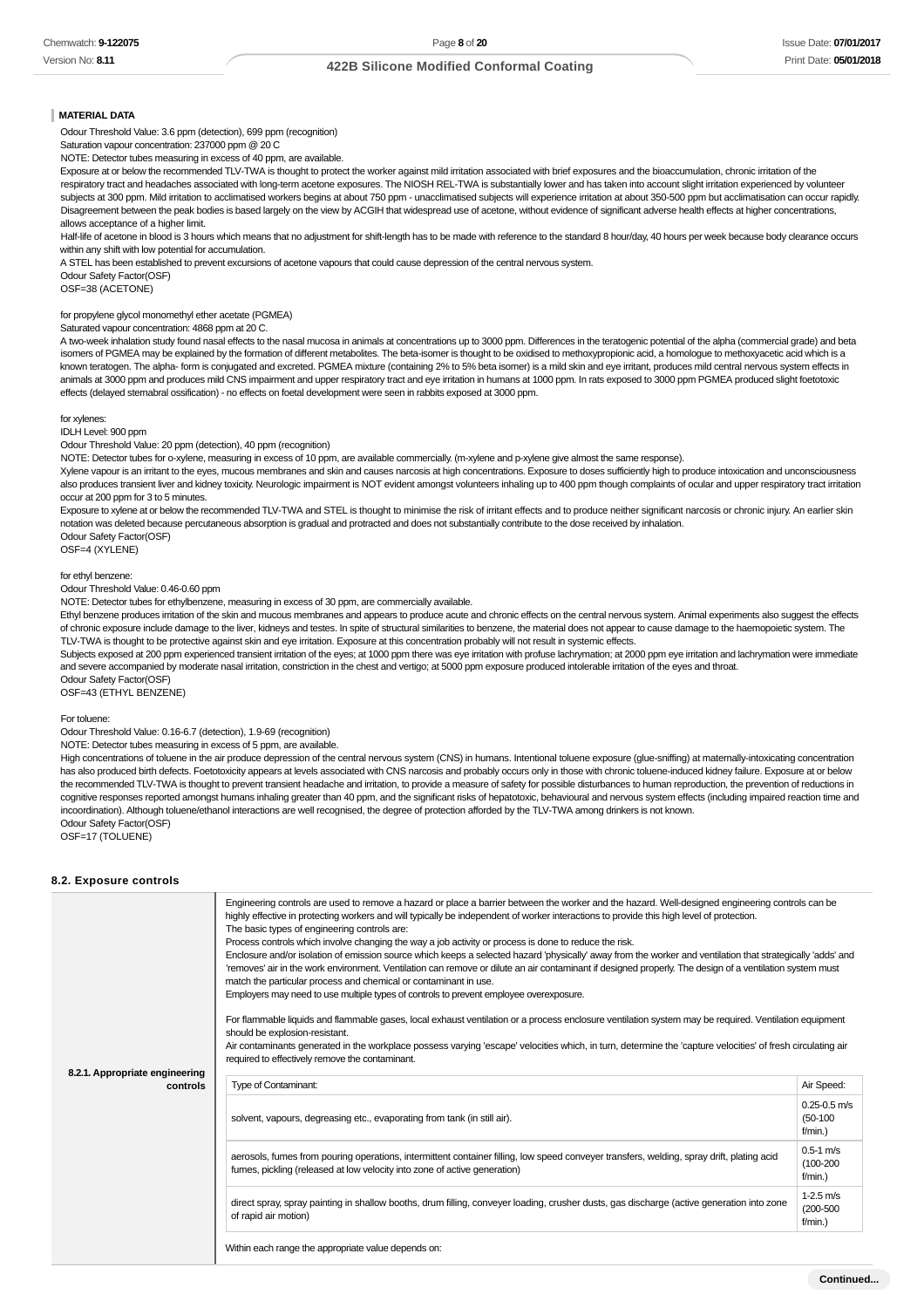Î.

# **422B Silicone Modified Conformal Coating**

|                            | Lower end of the range                                                                                                                                                                                                                                                                                                                                                                                                                                                                                                                                                                                                                                                                                                                                                                                                                                                                                                                                                                                                                                                                                                                                                                                                                                                                                                                                                                                                                                                                                                                                                                                                                                                                                                                                                                                                                                                                                                                                                                                                                                                                                                                                                                                                                                                                                                                                                                                                                                                                                                                                                                                                                                                                                                                                                                                                                                                                                                                                                                                                                                                                                                                                                                                                                                                                                                                                                                                        | Upper end of the range           |  |
|----------------------------|---------------------------------------------------------------------------------------------------------------------------------------------------------------------------------------------------------------------------------------------------------------------------------------------------------------------------------------------------------------------------------------------------------------------------------------------------------------------------------------------------------------------------------------------------------------------------------------------------------------------------------------------------------------------------------------------------------------------------------------------------------------------------------------------------------------------------------------------------------------------------------------------------------------------------------------------------------------------------------------------------------------------------------------------------------------------------------------------------------------------------------------------------------------------------------------------------------------------------------------------------------------------------------------------------------------------------------------------------------------------------------------------------------------------------------------------------------------------------------------------------------------------------------------------------------------------------------------------------------------------------------------------------------------------------------------------------------------------------------------------------------------------------------------------------------------------------------------------------------------------------------------------------------------------------------------------------------------------------------------------------------------------------------------------------------------------------------------------------------------------------------------------------------------------------------------------------------------------------------------------------------------------------------------------------------------------------------------------------------------------------------------------------------------------------------------------------------------------------------------------------------------------------------------------------------------------------------------------------------------------------------------------------------------------------------------------------------------------------------------------------------------------------------------------------------------------------------------------------------------------------------------------------------------------------------------------------------------------------------------------------------------------------------------------------------------------------------------------------------------------------------------------------------------------------------------------------------------------------------------------------------------------------------------------------------------------------------------------------------------------------------------------------------------|----------------------------------|--|
|                            | 1: Room air currents minimal or favourable to capture                                                                                                                                                                                                                                                                                                                                                                                                                                                                                                                                                                                                                                                                                                                                                                                                                                                                                                                                                                                                                                                                                                                                                                                                                                                                                                                                                                                                                                                                                                                                                                                                                                                                                                                                                                                                                                                                                                                                                                                                                                                                                                                                                                                                                                                                                                                                                                                                                                                                                                                                                                                                                                                                                                                                                                                                                                                                                                                                                                                                                                                                                                                                                                                                                                                                                                                                                         | 1: Disturbing room air currents  |  |
|                            | 2: Contaminants of low toxicity or of nuisance value only.                                                                                                                                                                                                                                                                                                                                                                                                                                                                                                                                                                                                                                                                                                                                                                                                                                                                                                                                                                                                                                                                                                                                                                                                                                                                                                                                                                                                                                                                                                                                                                                                                                                                                                                                                                                                                                                                                                                                                                                                                                                                                                                                                                                                                                                                                                                                                                                                                                                                                                                                                                                                                                                                                                                                                                                                                                                                                                                                                                                                                                                                                                                                                                                                                                                                                                                                                    | 2: Contaminants of high toxicity |  |
|                            | 3: Intermittent, low production.                                                                                                                                                                                                                                                                                                                                                                                                                                                                                                                                                                                                                                                                                                                                                                                                                                                                                                                                                                                                                                                                                                                                                                                                                                                                                                                                                                                                                                                                                                                                                                                                                                                                                                                                                                                                                                                                                                                                                                                                                                                                                                                                                                                                                                                                                                                                                                                                                                                                                                                                                                                                                                                                                                                                                                                                                                                                                                                                                                                                                                                                                                                                                                                                                                                                                                                                                                              | 3: High production, heavy use    |  |
|                            | 4: Large hood or large air mass in motion                                                                                                                                                                                                                                                                                                                                                                                                                                                                                                                                                                                                                                                                                                                                                                                                                                                                                                                                                                                                                                                                                                                                                                                                                                                                                                                                                                                                                                                                                                                                                                                                                                                                                                                                                                                                                                                                                                                                                                                                                                                                                                                                                                                                                                                                                                                                                                                                                                                                                                                                                                                                                                                                                                                                                                                                                                                                                                                                                                                                                                                                                                                                                                                                                                                                                                                                                                     | 4: Small hood-local control only |  |
|                            | Simple theory shows that air velocity falls rapidly with distance away from the opening of a simple extraction pipe. Velocity generally decreases with the<br>square of distance from the extraction point (in simple cases). Therefore the air speed at the extraction point should be adjusted, accordingly, after<br>reference to distance from the contaminating source. The air velocity at the extraction fan, for example, should be a minimum of 1-2 m/s (200-400 f/min.) for<br>extraction of solvents generated in a tank 2 meters distant from the extraction point. Other mechanical considerations, producing performance deficits within<br>the extraction apparatus, make it essential that theoretical air velocities are multiplied by factors of 10 or more when extraction systems are installed or<br>used.                                                                                                                                                                                                                                                                                                                                                                                                                                                                                                                                                                                                                                                                                                                                                                                                                                                                                                                                                                                                                                                                                                                                                                                                                                                                                                                                                                                                                                                                                                                                                                                                                                                                                                                                                                                                                                                                                                                                                                                                                                                                                                                                                                                                                                                                                                                                                                                                                                                                                                                                                                               |                                  |  |
| 8.2.2. Personal protection |                                                                                                                                                                                                                                                                                                                                                                                                                                                                                                                                                                                                                                                                                                                                                                                                                                                                                                                                                                                                                                                                                                                                                                                                                                                                                                                                                                                                                                                                                                                                                                                                                                                                                                                                                                                                                                                                                                                                                                                                                                                                                                                                                                                                                                                                                                                                                                                                                                                                                                                                                                                                                                                                                                                                                                                                                                                                                                                                                                                                                                                                                                                                                                                                                                                                                                                                                                                                               |                                  |  |
| Eye and face protection    | Safety glasses with side shields.<br>Chemical goggles.<br>► Contact lenses may pose a special hazard; soft contact lenses may absorb and concentrate irritants. A written policy document, describing the wearing<br>of lenses or restrictions on use, should be created for each workplace or task. This should include a review of lens absorption and adsorption for the<br>class of chemicals in use and an account of injury experience. Medical and first-aid personnel should be trained in their removal and suitable equipment<br>should be readily available. In the event of chemical exposure, begin eye irrigation immediately and remove contact lens as soon as practicable. Lens<br>should be removed at the first signs of eye redness or irritation - lens should be removed in a clean environment only after workers have washed hands<br>thoroughly. [CDC NIOSH Current Intelligence Bulletin 59], [AS/NZS 1336 or national equivalent]                                                                                                                                                                                                                                                                                                                                                                                                                                                                                                                                                                                                                                                                                                                                                                                                                                                                                                                                                                                                                                                                                                                                                                                                                                                                                                                                                                                                                                                                                                                                                                                                                                                                                                                                                                                                                                                                                                                                                                                                                                                                                                                                                                                                                                                                                                                                                                                                                                                  |                                  |  |
| <b>Skin protection</b>     | See Hand protection below                                                                                                                                                                                                                                                                                                                                                                                                                                                                                                                                                                                                                                                                                                                                                                                                                                                                                                                                                                                                                                                                                                                                                                                                                                                                                                                                                                                                                                                                                                                                                                                                                                                                                                                                                                                                                                                                                                                                                                                                                                                                                                                                                                                                                                                                                                                                                                                                                                                                                                                                                                                                                                                                                                                                                                                                                                                                                                                                                                                                                                                                                                                                                                                                                                                                                                                                                                                     |                                  |  |
| Hands/feet protection      | ▶ Wear chemical protective gloves, e.g. PVC.<br>• Wear safety footwear or safety gumboots, e.g. Rubber<br>The selection of suitable gloves does not only depend on the material, but also on further marks of quality which vary from manufacturer to manufacturer.<br>Where the chemical is a preparation of several substances, the resistance of the glove material can not be calculated in advance and has therefore to be<br>checked prior to the application.<br>The exact break through time for substances has to be obtained from the manufacturer of the protective gloves and has to be observed when making a final<br>choice.<br>Personal hygiene is a key element of effective hand care. Gloves must only be worn on clean hands. After using gloves, hands should be washed and dried<br>thoroughly. Application of a non-perfumed moisturizer is recommended.<br>Suitability and durability of glove type is dependent on usage. Important factors in the selection of gloves include:<br>frequency and duration of contact,<br>chemical resistance of glove material,<br>glove thickness and<br>dexterity<br>Select gloves tested to a relevant standard (e.g. Europe EN 374, US F739, AS/NZS 2161.1 or national equivalent).<br>When prolonged or frequently repeated contact may occur, a glove with a protection class of 5 or higher (breakthrough time greater than<br>240 minutes according to EN 374, AS/NZS 2161.10.1 or national equivalent) is recommended.<br>When only brief contact is expected, a glove with a protection class of 3 or higher (breakthrough time greater than 60 minutes according<br>to EN 374, AS/NZS 2161.10.1 or national equivalent) is recommended.<br>Some glove polymer types are less affected by movement and this should be taken into account when considering gloves for long-term<br>use.<br>Contaminated gloves should be replaced.<br>For general applications, gloves with a thickness typically greater than 0.35 mm, are recommended.<br>It should be emphasised that glove thickness is not necessarily a good predictor of glove resistance to a specific chemical, as the permeation efficiency of<br>the glove will be dependent on the exact composition of the glove material. Therefore, glove selection should also be based on consideration of the task<br>requirements and knowledge of breakthrough times.<br>Glove thickness may also vary depending on the glove manufacturer, the glove type and the glove model. Therefore, the manufacturers' technical data<br>should always be taken into account to ensure selection of the most appropriate glove for the task.<br>Note: Depending on the activity being conducted, gloves of varying thickness may be required for specific tasks. For example:<br>Thinner gloves (down to 0.1 mm or less) may be required where a high degree of manual dexterity is needed. However, these gloves are<br>only likely to give short duration protection and would normally be just for single use applications, then disposed of.<br>Thicker gloves (up to 3 mm or more) may be required where there is a mechanical (as well as a chemical) risk i.e. where there is<br>abrasion or puncture potential<br>Gloves must only be worn on clean hands. After using gloves, hands should be washed and dried thoroughly. Application of a non-perfumed moisturiser is<br>recommended. |                                  |  |
| <b>Body protection</b>     | See Other protection below                                                                                                                                                                                                                                                                                                                                                                                                                                                                                                                                                                                                                                                                                                                                                                                                                                                                                                                                                                                                                                                                                                                                                                                                                                                                                                                                                                                                                                                                                                                                                                                                                                                                                                                                                                                                                                                                                                                                                                                                                                                                                                                                                                                                                                                                                                                                                                                                                                                                                                                                                                                                                                                                                                                                                                                                                                                                                                                                                                                                                                                                                                                                                                                                                                                                                                                                                                                    |                                  |  |
| Other protection           | • Overalls.<br>PVC Apron.<br>▶ PVC protective suit may be required if exposure severe.<br>Eyewash unit.<br>Ensure there is ready access to a safety shower.<br>Some plastic personal protective equipment (PPE) (e.g. gloves, aprons, overshoes) are not recommended as they may produce static<br>electricity.<br>For large scale or continuous use wear tight-weave non-static clothing (no metallic fasteners, cuffs or pockets).<br>Non sparking safety or conductive footwear should be considered. Conductive footwear describes a boot or shoe with a sole made from a<br>conductive compound chemically bound to the bottom components, for permanent control to electrically ground the foot an shall dissipate static<br>electricity from the body to reduce the possibility of ignition of volatile compounds. Electrical resistance must range between 0 to 500,000 ohms.<br>Conductive shoes should be stored in lockers close to the room in which they are worn. Personnel who have been issued conductive footwear                                                                                                                                                                                                                                                                                                                                                                                                                                                                                                                                                                                                                                                                                                                                                                                                                                                                                                                                                                                                                                                                                                                                                                                                                                                                                                                                                                                                                                                                                                                                                                                                                                                                                                                                                                                                                                                                                                                                                                                                                                                                                                                                                                                                                                                                                                                                                                            |                                  |  |
| <b>Thermal hazards</b>     | should not wear them from their place of work to their homes and return.<br>Not Available                                                                                                                                                                                                                                                                                                                                                                                                                                                                                                                                                                                                                                                                                                                                                                                                                                                                                                                                                                                                                                                                                                                                                                                                                                                                                                                                                                                                                                                                                                                                                                                                                                                                                                                                                                                                                                                                                                                                                                                                                                                                                                                                                                                                                                                                                                                                                                                                                                                                                                                                                                                                                                                                                                                                                                                                                                                                                                                                                                                                                                                                                                                                                                                                                                                                                                                     |                                  |  |

# **Recommended material(s)**

## **GLOVE SELECTION INDEX**

Glove selection is based on a modified presentation of the:

#### **Cartridge respirators should never be used for emergency ingress or in areas of unknown vapour concentrations or oxygen content. The wearer must be warned to leave the contaminated area immediately on detecting any odours through the**

**Respiratory protection**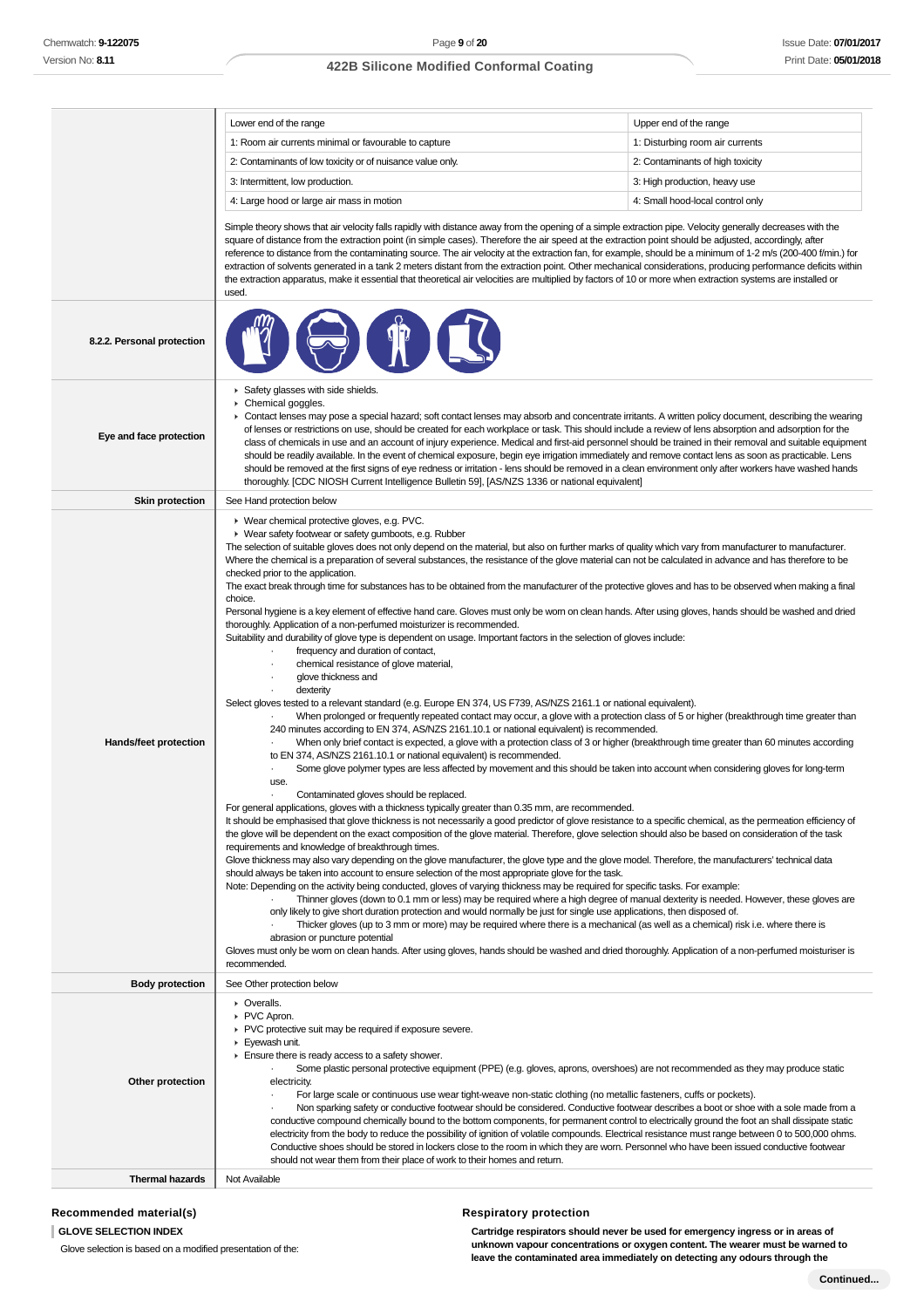#### **'Forsberg Clothing Performance Index'.**

 The effect(s) of the following substance(s) are taken into account in the **computergenerated** selection:

422B Silicone Modified Conformal Coating

| <b>Material</b>       | CPI          |
|-----------------------|--------------|
| <b>TEFLON</b>         | B            |
| <b>BUTYL</b>          | C            |
| <b>BUTYL/NEOPRENE</b> | C            |
| <b>CPE</b>            | C            |
| <b>HYPALON</b>        | C            |
| NAT+NEOPR+NITRILE     | C            |
| NATURAL RUBBER        | $\mathsf{C}$ |
| NATURAL+NEOPRENE      | C            |
| <b>NEOPRENE</b>       | C            |
| NEOPRENE/NATURAL      | C            |
| <b>NITRILE</b>        | C            |
| NITRILE+PVC           | C            |
| PE/EVAL/PE            | C            |
| <b>PVA</b>            | C            |
| <b>PVC</b>            | C            |
| PVDC/PE/PVDC          | C            |
| SARANEX-23            | $\mathsf{C}$ |
| SARANEX-23 2-PLY      | C            |
| <b>VITON</b>          | C            |
| VITON/CHLOROBUTYL     | C            |
| VITON/NEOPRENE        | C            |

**respirator. The odour may indicate that the mask is not functioning properly, that the vapour concentration is too high, or that the mask is not properly fitted. Because of these limitations, only restricted use of cartridge respirators is considered appropriate.**

Selection of the Class and Type of respirator will depend upon the level of breathing zone contaminant and the chemical nature of the contaminant. Protection Factors (defined as the ratio of contaminant outside and inside the mask) may also be important.

| protection factor | Required minimum Maximum gas/vapour<br>concentration present in air p.p.m. Respirator<br>(by volume) | Half-face            | <b>Full-Face</b><br>Respirator |
|-------------------|------------------------------------------------------------------------------------------------------|----------------------|--------------------------------|
| up to 10          | 1000                                                                                                 | A-AUS / Class -<br>1 |                                |
| up to 50          | 1000                                                                                                 |                      | A-AUS / Class<br>1             |
| up to 50          | 5000                                                                                                 | Airline *            | ۰                              |
| up to 100         | 5000                                                                                                 | ٠                    | $A-2$                          |
| up to 100         | 10000                                                                                                | ۰                    | $A-3$                          |
| $100+$            |                                                                                                      |                      | Airline**                      |

\* - Continuous Flow

\*\* - Continuous-flow or positive pressure demand.

A(All classes) = Organic vapours, B AUS or B1 = Acid gases, B2 = Acid gas or hydrogen cyanide(HCN), B3 = Acid gas or hydrogen cyanide(HCN), E = Sulfur dioxide(SO2), G = Agricultural chemicals, K = Ammonia(NH3), Hg = Mercury, NO = Oxides of nitrogen, MB = Methyl bromide, AX = Low boiling point organic compounds(below 65 deg C)

\* CPI - Chemwatch Performance Index

A: Best Selection

B: Satisfactory; may degrade after 4 hours continuous immersion

C: Poor to Dangerous Choice for other than short term immersion

**NOTE**: As a series of factors will influence the actual performance of the glove, a final

selection must be based on detailed observation. -

\* Where the glove is to be used on a short term, casual or infrequent basis, factors such as 'feel' or convenience (e.g. disposability), may dictate a choice of gloves which might otherwise be unsuitable following long-term or frequent use. A qualified practitioner should be consulted.

## **8.2.3. Environmental exposure controls**

See section 12

# **SECTION 9 PHYSICAL AND CHEMICAL PROPERTIES**

**9.1. Information on basic physical and chemical properties**

| Appearance                                      | Clear             |                                            |               |
|-------------------------------------------------|-------------------|--------------------------------------------|---------------|
| <b>Physical state</b>                           | Liquid            | Relative density (Water = $1$ )            | 0.89          |
| Odour                                           | Not Available     | Partition coefficient n-octanol /<br>water | Not Available |
| <b>Odour threshold</b>                          | Not Available     | Auto-ignition temperature (°C)             | 315           |
| pH (as supplied)                                | Not Available     | <b>Decomposition temperature</b>           | Not Available |
| Melting point / freezing point<br>(°C)          | Not Available     | <b>Viscosity (cSt)</b>                     | < 20.5        |
| Initial boiling point and boiling<br>range (°C) | 56                | Molecular weight (g/mol)                   | Not Available |
| Flash point (°C)                                | $-17$             | <b>Taste</b>                               | Not Available |
| <b>Evaporation rate</b>                         | Not Available     | <b>Explosive properties</b>                | Not Available |
| <b>Flammability</b>                             | HIGHLY FLAMMABLE. | <b>Oxidising properties</b>                | Not Available |
| Upper Explosive Limit (%)                       | 13                | Surface Tension (dyn/cm or<br>$mN/m$ )     | Not Available |
| Lower Explosive Limit (%)                       | 1                 | <b>Volatile Component (%vol)</b>           | Not Available |
| Vapour pressure (kPa)                           | Not Available     | Gas group                                  | Not Available |
| Solubility in water (g/L)                       | Partly miscible   | pH as a solution (1%)                      | Not Available |
| Vapour density $(Air = 1)$                      | >2                | VOC g/L                                    | Not Available |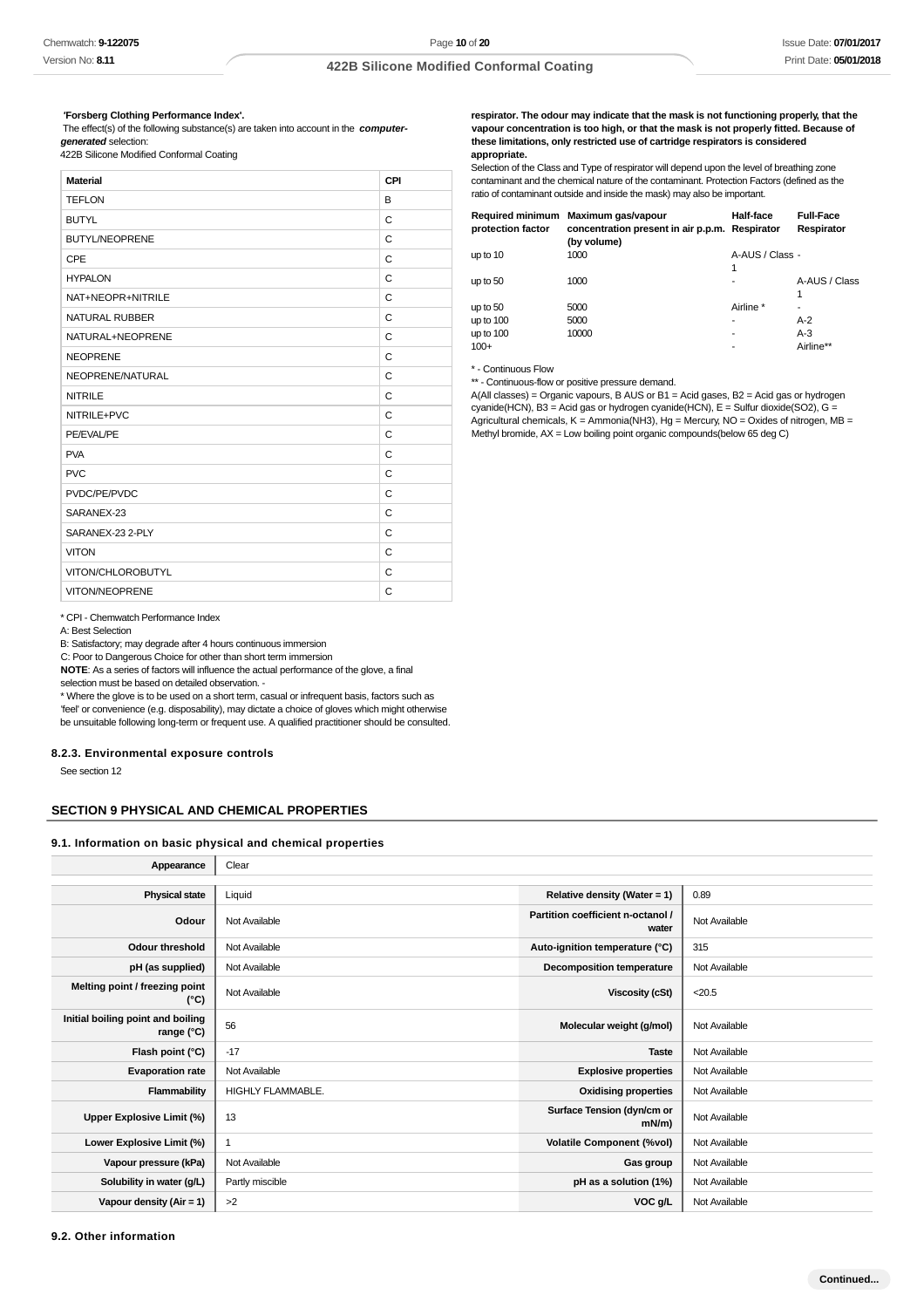**Continued...**

# **422B Silicone Modified Conformal Coating**

Not Available

# **SECTION 10 STABILITY AND REACTIVITY**

| 10.1. Reactivity                            | See section 7.2                                                                                                                      |
|---------------------------------------------|--------------------------------------------------------------------------------------------------------------------------------------|
| 10.2. Chemical stability                    | • Unstable in the presence of incompatible materials.<br>▶ Product is considered stable.<br>Hazardous polymerisation will not occur. |
| 10.3. Possibility of hazardous<br>reactions | See section 7.2                                                                                                                      |
| 10.4. Conditions to avoid                   | See section 7.2                                                                                                                      |
| 10.5. Incompatible materials                | See section 7.2                                                                                                                      |
| 10.6. Hazardous decomposition<br>products   | See section 5.3                                                                                                                      |

# **SECTION 11 TOXICOLOGICAL INFORMATION**

# **11.1. Information on toxicological effects**

| Inhaled             | Inhalation of vapours or aerosols (mists, fumes), generated by the material during the course of normal handling, may be harmful.<br>The material is not thought to produce respiratory irritation (as classified by EC Directives using animal models). Nevertheless inhalation of vapours,<br>fumes or aerosols, especially for prolonged periods, may produce respiratory discomfort and occasionally, distress.<br>Inhalation of vapours may cause drowsiness and dizziness. This may be accompanied by narcosis, reduced alertness, loss of reflexes, lack of coordination<br>and vertigo.<br>The acute toxicity of inhaled alkylbenzenes is best described by central nervous system depression. As a rule, these compounds may also act as general<br>anaesthetics.<br>Systemic poisoning produced by general anaesthesia is characterised by lightheadedness, nervousness, apprehension, euphoria, confusion, dizziness,<br>drowsiness, tinnitus, blurred or double vision, vomiting and sensations of heat, cold or numbness, twitching, tremors, convulsions, unconsciousness and<br>respiratory depression and arrest. Cardiac arrest may result from cardiovascular collapse. Bradycardia, and hypotension may also be produced.<br>Inhaled alkylbenzene vapours cause death in animals at air levels that are relatively similar (typically LC50s are in the range 5000 -8000 ppm for 4 to 8 hour<br>exposures). It is likely that acute inhalation exposure to alkylbenzenes resembles that to general anaesthetics.<br>Alkylbenzenes are not generally toxic other than at high levels of exposure. This may be because their metabolites have a low order of toxicity and are easily<br>excreted. There is little or no evidence to suggest that metabolic pathways can become saturated leading to spillover to alternate pathways. Nor is there<br>evidence that toxic reactive intermediates, which may produce subsequent toxic or mutagenic effects, are formed<br>Mice exposed at up to 3000 ppm PGMEA 6 hr/day for a total of 9 days during an 11-day period showed no pronounced effect on the weights of liver, kidneys,<br>heart, spleen, thymus or testes. Histopathological examination revealed degeneration of the olfactory epithelium in mice exposed at 300 ppm for the same<br>time. Rats, similarly failed to show changes in internal organs and did not show olfactory epithelium degeneration until 3000 ppm. The no-effect level in rats<br>was 1000 ppm. |
|---------------------|--------------------------------------------------------------------------------------------------------------------------------------------------------------------------------------------------------------------------------------------------------------------------------------------------------------------------------------------------------------------------------------------------------------------------------------------------------------------------------------------------------------------------------------------------------------------------------------------------------------------------------------------------------------------------------------------------------------------------------------------------------------------------------------------------------------------------------------------------------------------------------------------------------------------------------------------------------------------------------------------------------------------------------------------------------------------------------------------------------------------------------------------------------------------------------------------------------------------------------------------------------------------------------------------------------------------------------------------------------------------------------------------------------------------------------------------------------------------------------------------------------------------------------------------------------------------------------------------------------------------------------------------------------------------------------------------------------------------------------------------------------------------------------------------------------------------------------------------------------------------------------------------------------------------------------------------------------------------------------------------------------------------------------------------------------------------------------------------------------------------------------------------------------------------------------------------------------------------------------------------------------------------------------------------------------------------------------------------------------------------------------------------------------------------------------------------------------------------------------------------------|
|                     | Headache, fatigue, lassitude, irritability and gastrointestinal disturbances (e.g., nausea, anorexia and flatulence) are the most common symptoms of xylene<br>overexposure. Injury to the heart, liver, kidneys and nervous system has also been noted amongst workers. Transient memory loss, renal impairment,<br>temporary confusion and some evidence of disturbance of liver function was reported in three workers overcome by gross exposure to xylene (10000 ppm).<br>One worker died and autopsy revealed pulmonary congestion, oedema and focal alveolar haemorrhage. Volunteers inhaling xylene at 100 ppm for 5 to 6<br>hours showed changes in manual coordination reaction time and slight ataxia. Tolerance developed during the workweek but was lost over the weekend.<br>Physical exercise may antagonise this effect. Xylene body burden in humans exposed to 100 or 200 ppm xylene in air depends on the amount of body fat with<br>4% to 8% of total absorbed xylene accumulating in adipose tissue.<br>Xylene is a central nervous system depressant. Central nervous system (CNS) depression may include nonspecific discomfort, symptoms of giddiness,<br>headache, dizziness, nausea, anaesthetic effects, slowed reaction time, slurred speech and may progress to unconsciousness. Serious poisonings may<br>result in respiratory depression and may be fatal.                                                                                                                                                                                                                                                                                                                                                                                                                                                                                                                                                                                                                                                                                                                                                                                                                                                                                                                                                                                                                                                                                                      |
| Ingestion           | The material is not thought to produce adverse health effects following ingestion (as classified by EC Directives using animal models). Nevertheless,<br>adverse systemic effects have been produced following exposure of animals by at least one other route and good hygiene practice requires that exposure be<br>kept to a minimum.<br>Swallowing of the liquid may cause aspiration of vomit into the lungs with the risk of haemorrhaging, pulmonary oedema, progressing to chemical<br>pneumonitis; serious consequences may result.<br>Signs and symptoms of chemical (aspiration) pneumonitis may include coughing, gasping, choking, burning of the mouth, difficult breathing, and bluish<br>coloured skin (cyanosis).                                                                                                                                                                                                                                                                                                                                                                                                                                                                                                                                                                                                                                                                                                                                                                                                                                                                                                                                                                                                                                                                                                                                                                                                                                                                                                                                                                                                                                                                                                                                                                                                                                                                                                                                                               |
| <b>Skin Contact</b> | Skin contact with the material may be harmful; systemic effects may result following absorption.<br>Evidence exists, or practical experience predicts, that the material either produces inflammation of the skin in a substantial number of individuals following<br>direct contact, and/or produces significant inflammation when applied to the healthy intact skin of animals, for up to four hours, such inflammation being<br>present twenty-four hours or more after the end of the exposure period. Skin irritation may also be present after prolonged or repeated exposure; this may<br>result in a form of contact dermatitis (nonallergic). The dermatitis is often characterised by skin redness (erythema) and swelling (oedema) which may<br>progress to blistering (vesiculation), scaling and thickening of the epidermis. At the microscopic level there may be intercellular oedema of the spongy<br>layer of the skin (spongiosis) and intracellular oedema of the epidermis.<br>The material may accentuate any pre-existing dermatitis condition<br>Repeated application of commercial grade PGMEA to the skin of rabbits for 2-weeks caused slight redness and very slight exfoliation.<br>Open cuts, abraded or irritated skin should not be exposed to this material<br>Entry into the blood-stream through, for example, cuts, abrasions, puncture wounds or lesions, may produce systemic injury with harmful effects. Examine<br>the skin prior to the use of the material and ensure that any external damage is suitably protected.                                                                                                                                                                                                                                                                                                                                                                                                                                                                                                                                                                                                                                                                                                                                                                                                                                                                                                                                |
| Eye                 | Evidence exists, or practical experience predicts, that the material may cause eye irritation in a substantial number of individuals and/or may produce<br>significant ocular lesions which are present twenty-four hours or more after instillation into the eye(s) of experimental animals.<br>Repeated or prolonged eye contact may cause inflammation characterised by temporary redness (similar to windburn) of the conjunctiva (conjunctivitis);<br>temporary impairment of vision and/or other transient eye damage/ulceration may occur.<br>Undiluted propylene glycol monomethyl ether acetate (PGMEA) causes moderate discomfort, slight conjunctival redness and slight corneal injury in<br>rabbits                                                                                                                                                                                                                                                                                                                                                                                                                                                                                                                                                                                                                                                                                                                                                                                                                                                                                                                                                                                                                                                                                                                                                                                                                                                                                                                                                                                                                                                                                                                                                                                                                                                                                                                                                                                 |
| Chronic             | Repeated or long-term occupational exposure is likely to produce cumulative health effects involving organs or biochemical systems.<br>Harmful: danger of serious damage to health by prolonged exposure through inhalation.<br>Serious damage (clear functional disturbance or morphological change which may have toxicological significance) is likely to be caused by repeated or<br>prolonged exposure. As a rule the material produces, or contains a substance which produces severe lesions. Such damage may become apparent<br>following direct application in subchronic (90 day) toxicity studies or following sub-acute (28 day) or chronic (two-year) toxicity tests.                                                                                                                                                                                                                                                                                                                                                                                                                                                                                                                                                                                                                                                                                                                                                                                                                                                                                                                                                                                                                                                                                                                                                                                                                                                                                                                                                                                                                                                                                                                                                                                                                                                                                                                                                                                                               |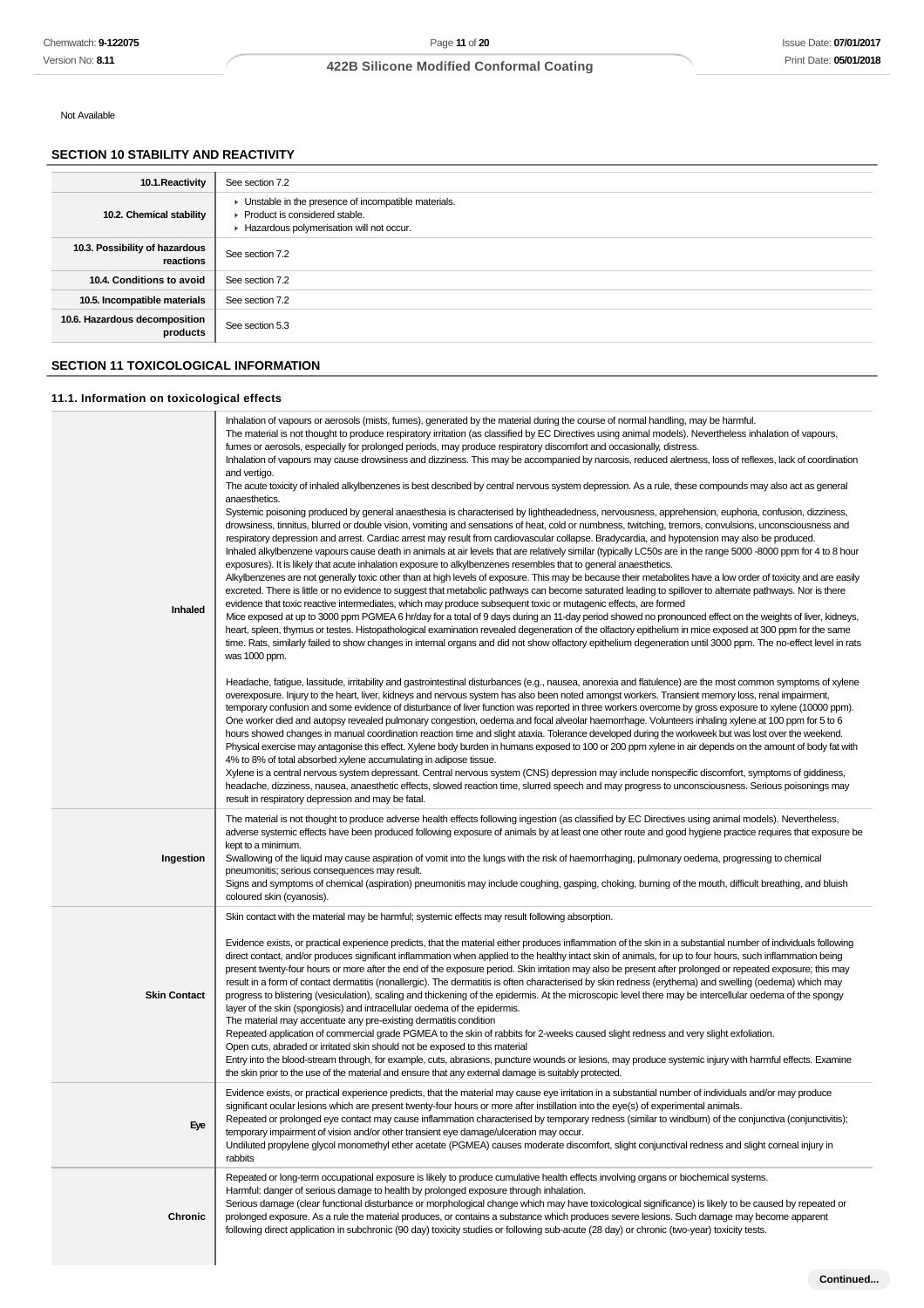T

# **422B Silicone Modified Conformal Coating**

| Exposure to the material may cause concerns for human fertility, generally on the basis that results in animal studies provide sufficient evidence to cause a<br>strong suspicion of impaired fertility in the absence of toxic effects, or evidence of impaired fertility occurring at around the same dose levels as other toxic<br>effects, but which are not a secondary non-specific consequence of other toxic effects.                                                                                                                                                                                                                                                                                                                                                                                                                                                                                                                                                                                                                                                                                        |
|----------------------------------------------------------------------------------------------------------------------------------------------------------------------------------------------------------------------------------------------------------------------------------------------------------------------------------------------------------------------------------------------------------------------------------------------------------------------------------------------------------------------------------------------------------------------------------------------------------------------------------------------------------------------------------------------------------------------------------------------------------------------------------------------------------------------------------------------------------------------------------------------------------------------------------------------------------------------------------------------------------------------------------------------------------------------------------------------------------------------|
| Exposure to the material may cause concerns for humans owing to possible developmental toxic effects, generally on the basis that results in appropriate<br>animal studies provide strong suspicion of developmental toxicity in the absence of signs of marked maternal toxicity, or at around the same dose levels as<br>other toxic effects but which are not a secondary non-specific consequence of other toxic effects.                                                                                                                                                                                                                                                                                                                                                                                                                                                                                                                                                                                                                                                                                        |
| Repeated exposure to higher concentrations of propylene glycol monomethyl ether acetate (PGMEA) (1000 ppm and above) causes mild liver and kidney<br>damage in animals.                                                                                                                                                                                                                                                                                                                                                                                                                                                                                                                                                                                                                                                                                                                                                                                                                                                                                                                                              |
| A minor component, 2-methoxy-1-propyl acetate (the beta-isomer) produced birth defects on inhalation exposure of pregnant rabbits at 545 ppm, but not at<br>145 or 36 ppm; maternal and embryo/foetal toxicity on inhalation exposure of pregnant rats at 2710 ppm, but not at 545 or 110 ppm; and no adverse effects on<br>dermal exposure of pregnant rabbits at applied dosages of 1000 and 2000 mg/kg of body weight per day during the critical period or embryo/foetal<br>development. In a further study, no developmental effects were seen following exposure of pregnant rats at air concentrations of commercial propylene<br>glycol monomethyl ether acetate (containing 3-5% of the minor component) up to 4000 ppm; slight maternal effects were seen at 5000 ppm and greater.<br>Exposure of pregnant rats and rabbits to the parent glycol ether, propylene glycol monomethyl ether which contained comparable amounts of the primary<br>isomer, 2-methoxy-1-propanol, did not produce teratogenic effects at concentrations up to 3000 ppm. Foetotoxic effects were seen in rat foetuses but not in |
| rabbit foetuses at this concentration and maternal toxicity was noted in both species at this concentration<br>On the basis, primarily, of animal experiments, concern has been expressed that the material may produce carcinogenic or mutagenic effects; in respect of                                                                                                                                                                                                                                                                                                                                                                                                                                                                                                                                                                                                                                                                                                                                                                                                                                             |
| the available information, however, there presently exists inadequate data for making a satisfactory assessment.                                                                                                                                                                                                                                                                                                                                                                                                                                                                                                                                                                                                                                                                                                                                                                                                                                                                                                                                                                                                     |
| Prolonged or repeated contact with xylenes may cause defatting dermatitis with drying and cracking. Chronic inhalation of xylenes has been associated with<br>central nervous system effects, loss of appetite, nausea, ringing in the ears, irritability, thirst anaemia, mucosal bleeding, enlarged liver and hyperplasia.<br>Exposure may produce kidney and liver damage. In chronic occupational exposure, xylene (usually mix ed with other solvents) has produced irreversible<br>damage to the central nervous system and ototoxicity (damages hearing and increases sensitivity to noise), probably due to neurotoxic mechanisms.                                                                                                                                                                                                                                                                                                                                                                                                                                                                           |
| Industrial workers exposed to xylene with a maximum level of ethyl benzene of 0.06 mg/l (14 ppm) reported headaches and irritability and tired quickly.<br>Functional nervous system disturbances were found in some workers employed for over 7 years whilst other workers had enlarged livers.<br>Xylene has been classed as a developmental toxin in some jurisdictions.                                                                                                                                                                                                                                                                                                                                                                                                                                                                                                                                                                                                                                                                                                                                          |
| Small excess risks of spontaneous abortion and congenital malformation were reported amongst women exposed to xylene in the first trimester of<br>pregnancy. In all cases, however, the women were also been exposed to other substances. Evaluation of workers chronically exposed to xylene has<br>demonstrated lack of genotoxicity. Exposure to xylene has been associated with increased risks of haemopoietic malignancies but, again, simultaneous<br>exposure to other substances (including benzene) complicates the picture. A long-term gavage study to mixed xylenes (containing 17% ethyl benzene)                                                                                                                                                                                                                                                                                                                                                                                                                                                                                                      |
| found no evidence of carcinogenic activity in rats and mice of either sex.                                                                                                                                                                                                                                                                                                                                                                                                                                                                                                                                                                                                                                                                                                                                                                                                                                                                                                                                                                                                                                           |
| Prolonged or repeated skin contact may cause drying with cracking, irritation and possible dermatitis following.<br>Workers exposed to 700 ppm acetone for 3 hours/day for 7-15 years showed inflammation of the respiratory tract, stomach and duodenum, attacks of<br>giddiness and loss of strength. Exposure to acetone may enhance liver toxicity of chlorinated solvents.                                                                                                                                                                                                                                                                                                                                                                                                                                                                                                                                                                                                                                                                                                                                      |
| Chronic solvent inhalation exposures may result in nervous system impairment and liver and blood changes. [PATTYS]                                                                                                                                                                                                                                                                                                                                                                                                                                                                                                                                                                                                                                                                                                                                                                                                                                                                                                                                                                                                   |

| 422B Silicone Modified      | <b>TOXICITY</b>                                           | <b>IRRITATION</b>              |                                   |                   |  |
|-----------------------------|-----------------------------------------------------------|--------------------------------|-----------------------------------|-------------------|--|
| <b>Conformal Coating</b>    | Not Available                                             | Not Available                  |                                   |                   |  |
|                             |                                                           |                                |                                   |                   |  |
|                             | <b>TOXICITY</b>                                           |                                | <b>IRRITATION</b>                 |                   |  |
|                             | Dermal (rabbit) LD50: 20000 mg/kg <sup>[2]</sup>          |                                | Eye (human): 500 ppm - irritant   |                   |  |
| acetone                     | Inhalation (rat) LC50: 100.2 mg/l/8hr[2]                  |                                | Eye (rabbit): 20mg/24hr -moderate |                   |  |
|                             | Oral (rat) LD50: 5800 mg/kg <sup>[2]</sup>                |                                | Eye (rabbit): 3.95 mg - SEVERE    |                   |  |
|                             |                                                           |                                | Skin (rabbit): 500 mg/24hr - mild |                   |  |
|                             |                                                           |                                | Skin (rabbit):395mg (open) - mild |                   |  |
|                             |                                                           |                                |                                   |                   |  |
|                             | <b>TOXICITY</b>                                           |                                | <b>IRRITATION</b>                 |                   |  |
|                             | Dermal (rabbit) LD50: >1700 mg/kg <sup>[2]</sup>          |                                | Eye (human): 200 ppm irritant     |                   |  |
| xylene                      | Inhalation (rat) LC50: 4994.295 mg/l/4h <sup>[2]</sup>    |                                | Eye (rabbit): 5 mg/24h SEVERE     |                   |  |
|                             | Oral (rat) LD50: 4300 mg/kg <sup>[2]</sup>                |                                | Eye (rabbit): 87 mg mild          |                   |  |
|                             |                                                           |                                | Skin (rabbit):500 mg/24h moderate |                   |  |
|                             |                                                           |                                |                                   |                   |  |
|                             | <b>TOXICITY</b>                                           |                                |                                   | <b>IRRITATION</b> |  |
| propylene glycol monomethyl | dermal (rat) LD50: >2000 mg/kg <sup>[1]</sup>             |                                |                                   | Not Available     |  |
| ether acetate, alpha-isomer | Inhalation (rat) LC50: 6510.0635325 mg/V6h <sup>[2]</sup> |                                |                                   |                   |  |
|                             | Oral (rat) LD50: >5000 mg/kg <sup>[1]</sup>               |                                |                                   |                   |  |
|                             |                                                           |                                |                                   |                   |  |
|                             | <b>TOXICITY</b>                                           |                                | <b>IRRITATION</b>                 |                   |  |
|                             | Dermal (rabbit) LD50: >5000 mg/kg <sup>[2]</sup>          |                                | Eye (rabbit): 500 mg - SEVERE     |                   |  |
| ethylbenzene                | Inhalation (mouse) LC50: 17.75 mg/l/2H <sup>[2]</sup>     |                                | Skin (rabbit): 15 mg/24h mild     |                   |  |
|                             | Oral (rat) LD50: 3500 mg/kg <sup>[2]</sup>                |                                |                                   |                   |  |
|                             |                                                           |                                |                                   |                   |  |
|                             | <b>TOXICITY</b>                                           | <b>IRRITATION</b>              |                                   |                   |  |
| toluene                     | Dermal (rabbit) LD50: 12124 mg/kg <sup>[2]</sup>          | Eye (rabbit): 2mg/24h - SEVERE |                                   |                   |  |
|                             | Inhalation (rat) LC50: 49 mg/l/4H <sup>[2]</sup>          |                                | Eye (rabbit):0.87 mg - mild       |                   |  |
|                             | Oral (rat) LD50: 636 mg/kg <sup>[2]</sup>                 |                                | Eye (rabbit):100 mg/30sec - mild  |                   |  |
|                             |                                                           |                                |                                   |                   |  |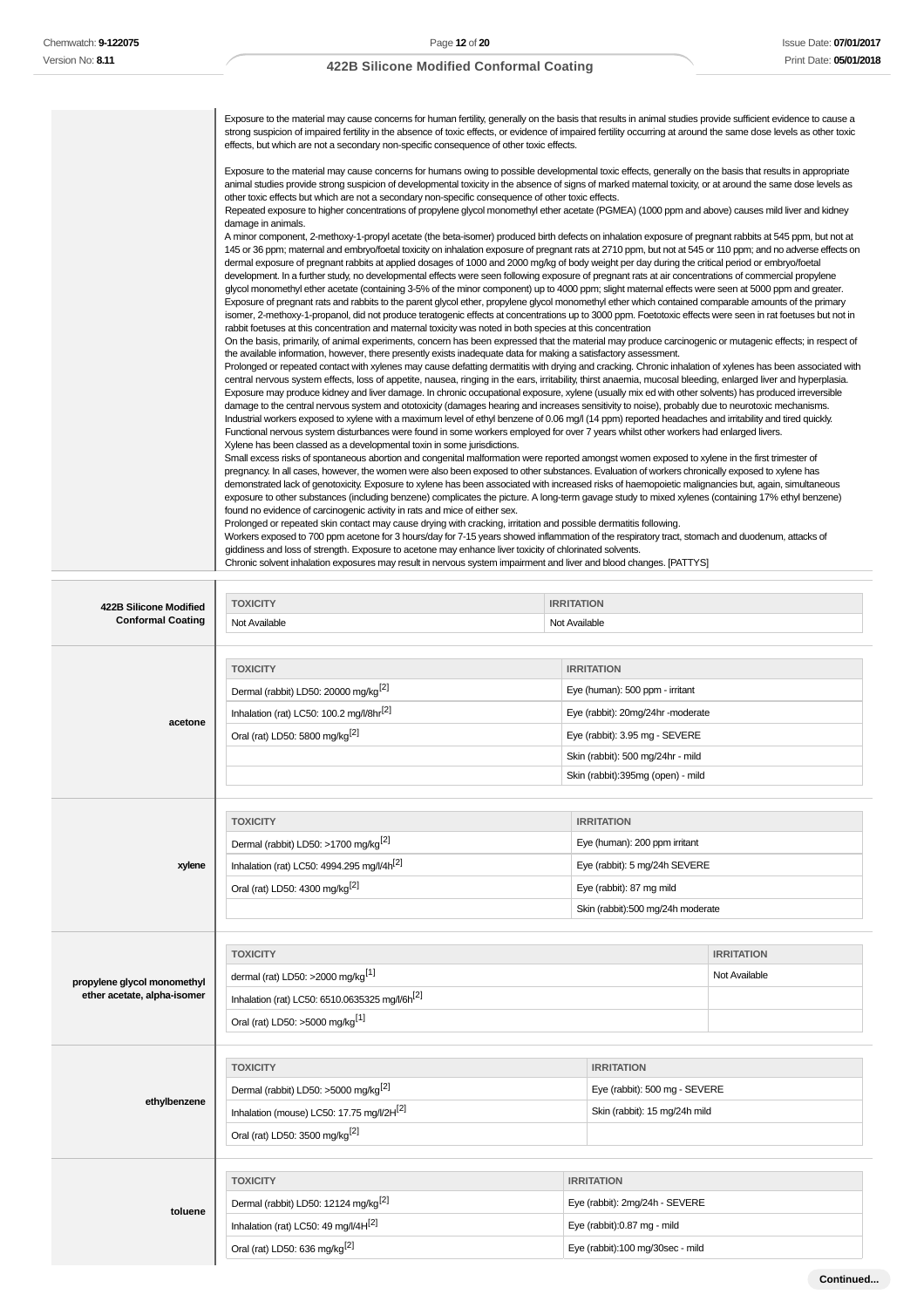|                                                                             | Skin (rabbit):20 mg/24h-moderate                                                                                                                                                                                                                                                                                                                                                                                                                                                                                                                                                                                                                                                                                                                                                                                                                                                                                                                                                                                                                                                                                                                                                                                                                                                                                                                                                                                                                                                                                                                                                                                                                                                                                                                                                                                                                                                                                                                                                                                                                                                                                                                                                                                                                                                                                                                                                                                                                                                                                                                                                                                                                                                                                                                                                                                                                                                                                                                                                                                                                                                                                                                                                                                                                                                                                                                                                                                                                                                                                                                                                                                                                                                                                                                                                                                                                                                                                                                                                                                                                                                                                                                                                                                                                                                                                                                                                                                                                                                                                                                                                                                                                                                                                                                                                                                                                                                                                                                                                                                                                                                                                                                                                                                                                                                            |
|-----------------------------------------------------------------------------|---------------------------------------------------------------------------------------------------------------------------------------------------------------------------------------------------------------------------------------------------------------------------------------------------------------------------------------------------------------------------------------------------------------------------------------------------------------------------------------------------------------------------------------------------------------------------------------------------------------------------------------------------------------------------------------------------------------------------------------------------------------------------------------------------------------------------------------------------------------------------------------------------------------------------------------------------------------------------------------------------------------------------------------------------------------------------------------------------------------------------------------------------------------------------------------------------------------------------------------------------------------------------------------------------------------------------------------------------------------------------------------------------------------------------------------------------------------------------------------------------------------------------------------------------------------------------------------------------------------------------------------------------------------------------------------------------------------------------------------------------------------------------------------------------------------------------------------------------------------------------------------------------------------------------------------------------------------------------------------------------------------------------------------------------------------------------------------------------------------------------------------------------------------------------------------------------------------------------------------------------------------------------------------------------------------------------------------------------------------------------------------------------------------------------------------------------------------------------------------------------------------------------------------------------------------------------------------------------------------------------------------------------------------------------------------------------------------------------------------------------------------------------------------------------------------------------------------------------------------------------------------------------------------------------------------------------------------------------------------------------------------------------------------------------------------------------------------------------------------------------------------------------------------------------------------------------------------------------------------------------------------------------------------------------------------------------------------------------------------------------------------------------------------------------------------------------------------------------------------------------------------------------------------------------------------------------------------------------------------------------------------------------------------------------------------------------------------------------------------------------------------------------------------------------------------------------------------------------------------------------------------------------------------------------------------------------------------------------------------------------------------------------------------------------------------------------------------------------------------------------------------------------------------------------------------------------------------------------------------------------------------------------------------------------------------------------------------------------------------------------------------------------------------------------------------------------------------------------------------------------------------------------------------------------------------------------------------------------------------------------------------------------------------------------------------------------------------------------------------------------------------------------------------------------------------------------------------------------------------------------------------------------------------------------------------------------------------------------------------------------------------------------------------------------------------------------------------------------------------------------------------------------------------------------------------------------------------------------------------------------------------------------------------------|
|                                                                             | Skin (rabbit):500 mg - moderate                                                                                                                                                                                                                                                                                                                                                                                                                                                                                                                                                                                                                                                                                                                                                                                                                                                                                                                                                                                                                                                                                                                                                                                                                                                                                                                                                                                                                                                                                                                                                                                                                                                                                                                                                                                                                                                                                                                                                                                                                                                                                                                                                                                                                                                                                                                                                                                                                                                                                                                                                                                                                                                                                                                                                                                                                                                                                                                                                                                                                                                                                                                                                                                                                                                                                                                                                                                                                                                                                                                                                                                                                                                                                                                                                                                                                                                                                                                                                                                                                                                                                                                                                                                                                                                                                                                                                                                                                                                                                                                                                                                                                                                                                                                                                                                                                                                                                                                                                                                                                                                                                                                                                                                                                                                             |
| Legend:                                                                     | 1. Value obtained from Europe ECHA Registered Substances - Acute toxicity 2.* Value obtained from manufacturer's SDS. Unless otherwise specified<br>data extracted from RTECS - Register of Toxic Effect of chemical Substances                                                                                                                                                                                                                                                                                                                                                                                                                                                                                                                                                                                                                                                                                                                                                                                                                                                                                                                                                                                                                                                                                                                                                                                                                                                                                                                                                                                                                                                                                                                                                                                                                                                                                                                                                                                                                                                                                                                                                                                                                                                                                                                                                                                                                                                                                                                                                                                                                                                                                                                                                                                                                                                                                                                                                                                                                                                                                                                                                                                                                                                                                                                                                                                                                                                                                                                                                                                                                                                                                                                                                                                                                                                                                                                                                                                                                                                                                                                                                                                                                                                                                                                                                                                                                                                                                                                                                                                                                                                                                                                                                                                                                                                                                                                                                                                                                                                                                                                                                                                                                                                             |
| PROPYLENE GLYCOL<br><b>MONOMETHYL ETHER</b><br><b>ACETATE, ALPHA-ISOMER</b> | A BASF report (in ECETOC) showed that inhalation exposure to 545 ppm PGMEA (beta isomer) was associated with a teratogenic response in rabbits;<br>but exposure to 145 ppm and 36 ppm had no adverse effects. The beta isomer of PGMEA comprises only 10% of the commercial material, the remaining<br>90% is alpha isomer. Hazard appears low but emphasizes the need for care in handling this chemical. [I.C.I] *Shin-Etsu SDS                                                                                                                                                                                                                                                                                                                                                                                                                                                                                                                                                                                                                                                                                                                                                                                                                                                                                                                                                                                                                                                                                                                                                                                                                                                                                                                                                                                                                                                                                                                                                                                                                                                                                                                                                                                                                                                                                                                                                                                                                                                                                                                                                                                                                                                                                                                                                                                                                                                                                                                                                                                                                                                                                                                                                                                                                                                                                                                                                                                                                                                                                                                                                                                                                                                                                                                                                                                                                                                                                                                                                                                                                                                                                                                                                                                                                                                                                                                                                                                                                                                                                                                                                                                                                                                                                                                                                                                                                                                                                                                                                                                                                                                                                                                                                                                                                                                           |
| <b>ETHYLBENZENE</b>                                                         | The material may produce severe irritation to the eye causing pronounced inflammation. Repeated or prolonged exposure to irritants may produce<br>conjunctivitis.<br>Ethylbenzene is readily absorbed following inhalation, oral, and dermal exposures, distributed throughout the body, and excreted primarily through urine.<br>There are two different metabolic pathways for ethylbenzene with the primary pathway being the alpha-oxidation of ethylbenzene to 1-phenylethanol, mostly<br>as the R-enantiomer. The pattern of urinary metabolite excretion varies with different mammalian species. In humans, ethylbenzene is excreted in the urine<br>as mandelic acid and phenylgloxylic acids; whereas rats and rabbits excrete hippuric acid and phenaceturic acid as the main metabolites. Ethylbenzene can<br>induce liver enzymes and hence its own metabolism as well as the metabolism of other substances.<br>Ethylbenzene has a low order of acute toxicity by the oral, dermal or inhalation routes of exposure. Studies in rabbits indicate that ethylbenzene is irritating<br>to the skin and eyes. There are numerous repeat dose studies available in a variety of species, these include: rats, mice, rabbits, guinea pig and rhesus<br>monkeys.<br>Hearing loss has been reported in rats (but not guinea pigs) exposed to relatively high exposures (400 ppm and greater) of ethylbenzene<br>In chronic toxicity/carcinogenicity studies, both rats and mice were exposed via inhalation to 0, 75, 250 or 750 ppm for 104 weeks. In rats, the kidney was the<br>target organ of toxicity, with renal tubular hyperplasia noted in both males and females at the 750 ppm level only. In mice, the liver and lung were the<br>principal target organs of toxicity. In male mice at 750 ppm, lung toxicity was described as alveolar epithelial metaplasia, and liver toxicity was described as<br>hepatocellular syncitial alteration, hypertrophy and mild necrosis; this was accompanied by increased follicular cell hyperplasia in the thyroid. As a result<br>the NOAEL in male mice was determined to be 250 ppm. In female mice, the 750 ppm dose group had an increased incidence of eosinophilic foci in the liver<br>(44% vs 10% in the controls) and an increased incidence in follicular cell hyperplasia in the thyroid gland.<br>In studies conducted by the U.S. National Toxicology Program, inhalation of ethylbenzene at 750 ppm resulted in increased lung tumors in male mice, liver<br>tumors in female mice, and increased kidney tumors in male and female rats. No increase in tumors was reported at 75 or 250 ppm. Ethylbenzene is<br>considered to be an animal carcinogen, however, the relevance of these findings to humans is currently unknown. Although no reproductive toxicity studies<br>have been conducted on ethylbenzene, repeated-dose studies indicate that the reproductive organs are not a target for ethylbenzene toxicity<br>Ethylbenzene was negative in bacterial gene mutation tests and in a yeast assay on mitotic recombination.<br>NOTE: Substance has been shown to be mutagenic in at least one assay, or belongs to a family of chemicals producing damage or change to cellular<br>DNA.                                                                                                                                                                                                                                                                                                                                                                                                                                                                                                                                                                                                                                                                                                                                                                                                                                                                                                                                                                                                                                                                                                                                                                                                                                                                                                                                                                                                                                                                                                                                                                                                                                                                                                                                                                                                                                                                                                                                                                                                                    |
|                                                                             | <b>WARNING:</b> This substance has been classified by the IARC as Group 2B: Possibly Carcinogenic to Humans.<br>Liver changes, utheral tract, effects on fertility, foetotoxicity, specific developmental abnormalities (musculoskeletal system) recorded.<br>The material may cause skin irritation after prolonged or repeated exposure and may produce a contact dermatitis (nonallergic). This form of dermatitis is                                                                                                                                                                                                                                                                                                                                                                                                                                                                                                                                                                                                                                                                                                                                                                                                                                                                                                                                                                                                                                                                                                                                                                                                                                                                                                                                                                                                                                                                                                                                                                                                                                                                                                                                                                                                                                                                                                                                                                                                                                                                                                                                                                                                                                                                                                                                                                                                                                                                                                                                                                                                                                                                                                                                                                                                                                                                                                                                                                                                                                                                                                                                                                                                                                                                                                                                                                                                                                                                                                                                                                                                                                                                                                                                                                                                                                                                                                                                                                                                                                                                                                                                                                                                                                                                                                                                                                                                                                                                                                                                                                                                                                                                                                                                                                                                                                                                    |
| <b>TOLUENE</b>                                                              | often characterised by skin redness (erythema) and swelling the epidermis. Histologically there may be intercellular oedema of the spongy layer<br>(spongiosis) and intracellular oedema of the epidermis.<br>For toluene:<br><b>Acute Toxicity</b><br>Humans exposed to intermediate to high levels of toluene for short periods of time experience adverse central nervous system effects ranging from<br>headaches to intoxication, convulsions, narcosis, and death. Similar effects are observed in short-term animal studies.<br>Humans - Toluene ingestion or inhalation can result in severe central nervous system depression, and in large doses, can act as a narcotic. The ingestion<br>of about 60 mL resulted in fatal nervous system depression within 30 minutes in one reported case.<br>Constriction and necrosis of myocardial fibers, markedly swollen liver, congestion and haemorrhage of the lungs and acute tubular necrosis were found on<br>autopsy.<br>Central nervous system effects (headaches, dizziness, intoxication) and eye irritation occurred following inhalation exposure to 100 ppm toluene 6<br>hours/day for 4 days.<br>Exposure to 600 ppm for 8 hours resulted in the same and more serious symptoms including euphoria, dilated pupils, convulsions, and nausea. Exposure to<br>10,000-30,000 ppm has been reported to cause narcosis and death<br>Toluene can also strip the skin of lipids causing dermatitis<br>Animals - The initial effects are instability and incoordination, lachrymation and sniffles (respiratory exposure), followed by narcosis. Animals die of<br>respiratory failure from severe nervous system depression. Cloudy swelling of the kidneys was reported in rats following inhalation exposure to 1600 ppm,<br>18-20 hours/day for 3 days<br><b>Subchronic/Chronic Effects:</b><br>Repeat doses of toluene cause adverse central nervous system effects and can damage the upper respiratory system, the liver, and the kidney. Adverse<br>effects occur as a result from both oral and the inhalation exposures. A reported lowest-observed-effect level in humans for adverse neurobehavioral effects<br>is 88 ppm.<br>Humans - Chronic occupational exposure and incidences of toluene abuse have resulted in hepatomegaly and liver function changes. It has also resulted<br>in nephrotoxicity and, in one case, was a cardiac sensitiser and fatal cardiotoxin.<br>Neural and cerebellar dystrophy were reported in several cases of habitual 'glue sniffing.' An epidemiological study in France on workers chronically<br>exposed to toluene fumes reported leukopenia and neutropenia. Exposure levels were not given in the secondary reference; however, the average urinary<br>excretion of hippuric acid, a metabolite of toluene, was given as 4 $g/L$ compared to a normal level of 0.6 $g/L$<br>Animals - The major target organs for the subchronic/chronic toxicity of toluene are the nervous system, liver, and kidney. Depressed immune response<br>has been reported in male mice given doses of 105 mg/kg/day for 28 days. Toluene in corn oil administered to F344 male and female rats by gavage 5<br>days/week for 13 weeks, induced prostration, hypoactivity, ataxia, piloerection, lachrymation, excess salivation, and body tremors at doses 2500 mg/kg. Liver,<br>kidney, and heart weights were also increased at this dose and histopathologic lesions were seen in the liver, kidneys, brain and urinary bladder. The<br>no-observed-adverse effect level (NOAEL) for the study was 312 mg/kg (223 mg/kg/day) and the lowest-observed-adverse effect level (LOAEL) for the study<br>was 625 mg/kg (446 mg/kg/day).<br>Developmental/Reproductive Toxicity<br>Exposures to high levels of toluene can result in adverse effects in the developing human foetus. Several studies have indicated that high levels of toluene<br>can also adversely effect the developing offspring in laboratory animals.<br>Humans - Variable growth, microcephaly, CNS dysfunction, attentional deficits, minor craniofacial and limb abnormalities, and developmental delay were<br>seen in three children exposed to toluene in utero as a result of maternal solvent abuse before and during pregnancy<br>Animals - Sternebral alterations, extra ribs, and missing tails were reported following treatment of rats with 1500 mg/m3 toluene 24 hours/day during days<br>9-14 of gestation. Two of the dams died during the exposure. Another group of rats received 1000 mg/m3 8 hours/day during days 1-21 of gestation. No<br>maternal deaths or toxicity occurred, however, minor skeletal retardation was present in the exposed fetuses. CFLP Mice were exposed to 500 or 1500<br>mg/m3 toluene continuously during days 6-13 of pregnancy. All dams died at the high dose during the first 24 hours of exposure, however none died at 500<br>mg/m3. Decreased foetal weight was reported, but there were no differences in the incidences of skeletal malformations or anomalies between the treated<br>and control offspring.<br>Absorption - Studies in humans and animals have demonstrated that toluene is readily absorbed via the lungs and the gastrointestinal tract. Absorption |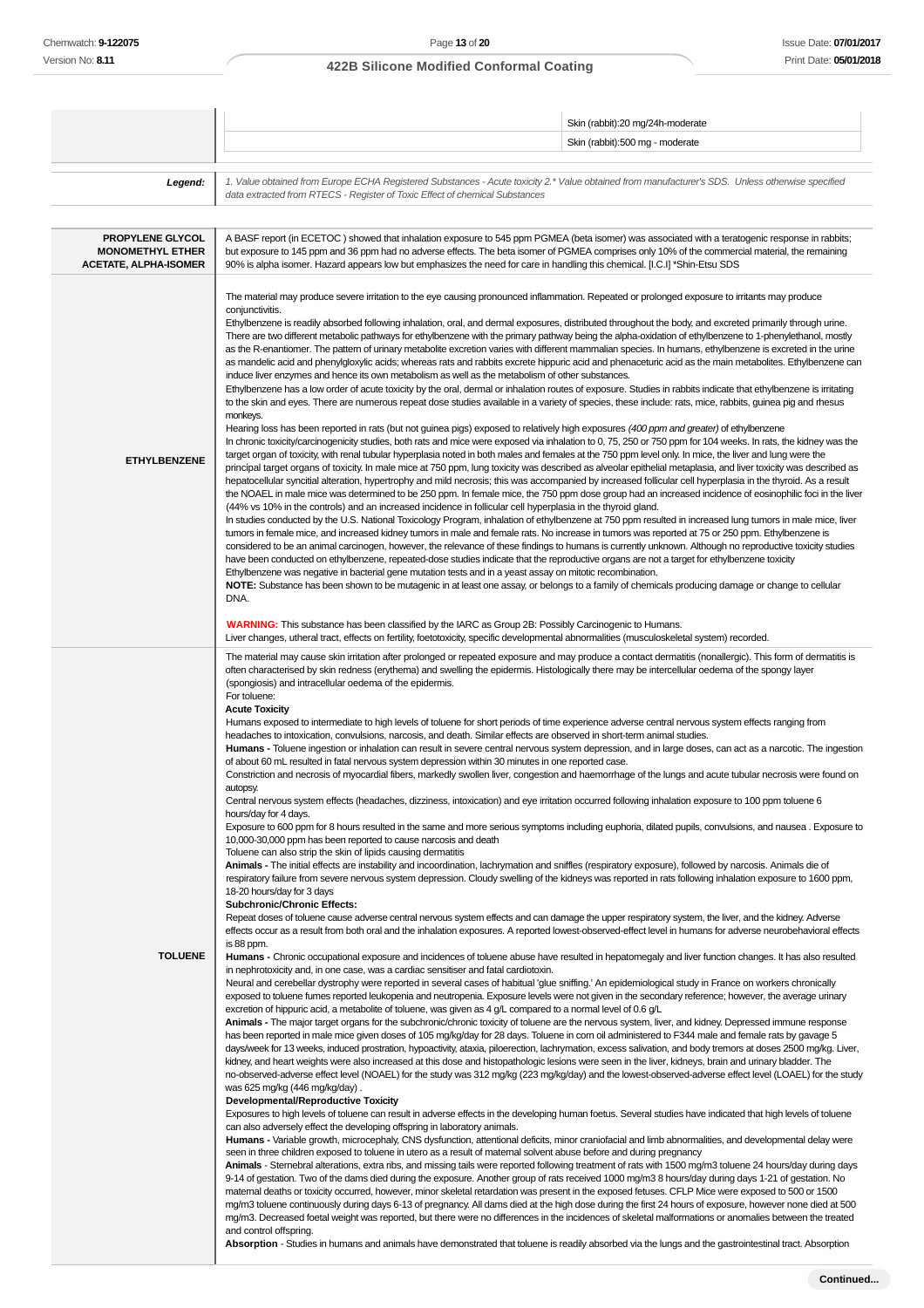|                                                                                                                                         | through the skin is estimated at about 1% of that absorbed by the lungs when exposed to toluene vapor.<br>Dermal absorption is expected to be higher upon exposure to the liquid; however, exposure is limited by the rapid evaporation of toluene.<br>Distribution - In studies with mice exposed to radiolabeled toluene by inhalation, high levels of radioactivity were present in body fat, bone marrow, spinal<br>nerves, spinal cord, and brain white matter. Lower levels of radioactivity were present in blood, kidney, and liver. Accumulation of toluene has generally been<br>found in adipose tissue, other tissues with high fat content, and in highly vascularised tissues.<br>Metabolism - The metabolites of inhaled or ingested toluene include benzyl alcohol resulting from the hydroxylation of the methyl group. Further oxidation<br>results in the formation of benzaldehyde and benzoic acid. The latter is conjugated with glycine to yield hippuric acid or reacted with glucuronic acid to form<br>benzoyl glucuronide. o-cresol and p-cresol formed by ring hydroxylation are considered minor metabolites<br><b>Excretion -</b> Toluene is primarily (60-70%) excreted through the urine as hippuric acid. The excretion of benzoyl glucuronide accounts for 10-20%, and<br>excretion of unchanged toluene through the lungs also accounts for 10-20%. Excretion of hippuric acid is usually complete within 24 hours after exposure.                                                                                                                                                                                                                                                                                                                                                                                                                                                                                                                                                                                                                                                                                                                                                                                                                                                                                                                                                                                                                                                                                                                                                                                                                                                                                                                                                                                                                                                                                                                                                                                                                                                                                                                                                                                                                                                                                                                                                                                                                                                                                                                                                                                                                                                                                                                                                                                                                                                                                                                                                                                                                                                                                                                                                                                                                                                                                                                                                                                                                                                                                                                                                                                                                                                                                                                                                                                                                                                                                                                                                                                                                                                                                                                                                                                                                                                                                                                                                                                                                                                                                                                                                                                                                                                                                                                                                                                                                                                                                                                                                                                                                                                                                                                                                                                                                                                                                                                                                                                                                                                                                                                                                                                                                                                                                                                                                                                                                                                                                                                                                                                                                                                                                                                                                                                                                                                                                                                                                          |
|-----------------------------------------------------------------------------------------------------------------------------------------|--------------------------------------------------------------------------------------------------------------------------------------------------------------------------------------------------------------------------------------------------------------------------------------------------------------------------------------------------------------------------------------------------------------------------------------------------------------------------------------------------------------------------------------------------------------------------------------------------------------------------------------------------------------------------------------------------------------------------------------------------------------------------------------------------------------------------------------------------------------------------------------------------------------------------------------------------------------------------------------------------------------------------------------------------------------------------------------------------------------------------------------------------------------------------------------------------------------------------------------------------------------------------------------------------------------------------------------------------------------------------------------------------------------------------------------------------------------------------------------------------------------------------------------------------------------------------------------------------------------------------------------------------------------------------------------------------------------------------------------------------------------------------------------------------------------------------------------------------------------------------------------------------------------------------------------------------------------------------------------------------------------------------------------------------------------------------------------------------------------------------------------------------------------------------------------------------------------------------------------------------------------------------------------------------------------------------------------------------------------------------------------------------------------------------------------------------------------------------------------------------------------------------------------------------------------------------------------------------------------------------------------------------------------------------------------------------------------------------------------------------------------------------------------------------------------------------------------------------------------------------------------------------------------------------------------------------------------------------------------------------------------------------------------------------------------------------------------------------------------------------------------------------------------------------------------------------------------------------------------------------------------------------------------------------------------------------------------------------------------------------------------------------------------------------------------------------------------------------------------------------------------------------------------------------------------------------------------------------------------------------------------------------------------------------------------------------------------------------------------------------------------------------------------------------------------------------------------------------------------------------------------------------------------------------------------------------------------------------------------------------------------------------------------------------------------------------------------------------------------------------------------------------------------------------------------------------------------------------------------------------------------------------------------------------------------------------------------------------------------------------------------------------------------------------------------------------------------------------------------------------------------------------------------------------------------------------------------------------------------------------------------------------------------------------------------------------------------------------------------------------------------------------------------------------------------------------------------------------------------------------------------------------------------------------------------------------------------------------------------------------------------------------------------------------------------------------------------------------------------------------------------------------------------------------------------------------------------------------------------------------------------------------------------------------------------------------------------------------------------------------------------------------------------------------------------------------------------------------------------------------------------------------------------------------------------------------------------------------------------------------------------------------------------------------------------------------------------------------------------------------------------------------------------------------------------------------------------------------------------------------------------------------------------------------------------------------------------------------------------------------------------------------------------------------------------------------------------------------------------------------------------------------------------------------------------------------------------------------------------------------------------------------------------------------------------------------------------------------------------------------------------------------------------------------------------------------------------------------------------------------------------------------------------------------------------------------------------------------------------------------------------------------------------------------------------------------------------------------------------------------------------------------------------------------------------------------------------------------------------------------------------------------------------------------------------------------------------------------------------------------------------------------------------------------------------------------------------------------------------------------------------------------------------------------------------------------------------------------------------------------------------------------------------------------------------------------------------------------------------------------------------------------------------------------------|
| 422B Silicone Modified<br><b>Conformal Coating &amp;</b><br>PROPYLENE GLYCOL<br><b>MONOMETHYL ETHER</b><br><b>ACETATE, ALPHA-ISOMER</b> | for propylene glycol ethers (PGEs):<br>Typical propylene glycol ethers include propylene glycol n-butyl ether (PnB); dipropylene glycol n-butyl ether (DPnB); dipropylene glycol methyl ether<br>acetate (DPMA); tripropylene glycol methyl ether (TPM).<br>Testing of a wide variety of propylene glycol ethers Testing of a wide variety of propylene glycol ethers has shown that propylene glycol-based ethers are<br>less toxic than some ethers of the ethylene series. The common toxicities associated with the lower molecular weight homologues of the ethylene series,<br>such as adverse effects on reproductive organs, the developing embryo and fetus, blood (haemolytic effects), or thymus, are not seen with the<br>commercial-grade propylene glycol ethers. In the ethylene series, metabolism of the terminal hydroxyl group produces an alkoxyacetic acid. The<br>reproductive and developmental toxicities of the lower molecular weight homologues in the ethylene series are due specifically to the formation of<br>methoxyacetic and ethoxyacetic acids.<br>Longer chain length homologues in the ethylene series are not associated with the reproductive toxicity but can cause haemolysis in sensitive species, also<br>through formation of an alkoxyacetic acid. The predominant alpha isomer of all the PGEs (thermodynamically favored during manufacture of PGEs) is a<br>secondary alcohol incapable of forming an alkoxypropionic acid. In contrast beta-isomers are able to form the alkoxypropionic acids and these are linked to<br>teratogenic effects (and possibly haemolytic effects).<br>This alpha isomer comprises greater than 95% of the isomeric mixture in the commercial product.<br>Because the alpha isomer cannot form an alkoxypropionic acid, this is the most likely reason for the lack of toxicity shown by the PGEs as distinct from the<br>lower molecular weight ethylene glycol ethers. More importantly, however, very extensive empirical test data show that this class of commercial-grade<br>glycol ether presents a low toxicity hazard. PGEs, whether mono, di- or tripropylene glycol-based (and no matter what the alcohol group), show a very<br>similar pattern of low to non-detectable toxicity of any type at doses or exposure levels greatly exceeding those showing pronounced effects from the<br>ethylene series. One of the primary metabolites of the propylene glycol ethers is propylene glycol, which is of low toxicity and completely metabolised in the<br>body.<br>As a class, the propylene glycol ethers are rapidly absorbed and distributed throughout the body when introduced by inhalation or oral exposure. Dermal<br>absorption is somewhat slower but subsequent distribution is rapid. Most excretion for PGEs is via the urine and expired air. A small portion is excreted in<br>the faeces.<br>As a group PGEs exhibits low acute toxicity by the oral, dermal, and inhalation routes. Rat oral LD50s range from >3,000 mg/kg (PnB) to >5,000 mg/kg<br>(DPMA). Dermal LD50s are all > 2,000 mg/kg (PnB, & DPnB; where no deaths occurred), and ranging up to >15,000 mg/kg (TPM). Inhalation LC50<br>values were higher than 5,000 mg/m3 for DPMA (4-hour exposure), and TPM (1-hour exposure). For DPnB the 4-hour LC50 is >2,040 mg/m3. For PnB,<br>the 4-hour LC50 was >651 ppm (>3,412 mg/m3), representing the highest practically attainable vapor level. No deaths occurred at these concentrations.<br>PnB and TPM are moderately irritating to eyes while the remaining category members are only slightly irritating to nonirritating. PnB is moderately<br>irritating to skin while the remaining category members are slightly to non-irritating<br>None are skin sensitisers.<br>In repeated dose studies ranging in duration from 2 to 13 weeks, few adverse effects were found even at high exposure levels and effects that did occur were<br>mild in nature. By the oral route of administration, NOAELs of 350 mg/kg-d (PnB - 13 wk) and 450 mg/kg-d (DPnB - 13 wk) were observed for liver and<br>kidney weight increases (without accompanying histopathology). LOAELs for these two chemicals were 1000 mg/kg-d (highest dose tested).<br>Dermal repeated-dose toxicity tests have been performed for many PGEs. For PnB, no effects were seen in a 13-wk study at doses as high as 1,000<br>mg/kg-d. A dose of 273 mg/kg-d constituted a LOAEL (increased organ weights without histopathology) in a 13-week dermal study for DPnB. For TPM,<br>increased kidney weights (no histopathology) and transiently decreased body weights were found at a dose of 2,895 mg/kg-d in a 90-day study in rabbits. By<br>inhalation, no effects were observed in 2-week studies in rats at the highest tested concentrations of 3244 mg/m3 (600 ppm) for PnB and 2,010 mg/m3 (260<br>ppm) for DPnB. TPM caused increased liver weights without histopathology by inhalation in a 2-week study at a LOAEL of 360 mg/m3 (43 ppm). In this<br>study, the highest tested TPM concentration, 1010 mg/m3 (120 ppm), also caused increased liver weights without accompanying histopathology. Although<br>no repeated-dose studies are available for the oral route for TPM, or for any route for DPMA, it is anticipated that these chemicals would behave similarly to<br>other category members.<br>One and two-generation reproductive toxicity testing has been conducted in mice, rats, and rabbits via the oral or inhalation routes of exposure on PM and<br>PMA. In an inhalation rat study using PM, the NOAEL for parental toxicity is 300 ppm (1106 mg/m3) with decreases in body and organ weights occurring at<br>the LOAEL of 1000 ppm (3686 mg/m3). For offspring toxicity the NOAEL is 1000 ppm (3686 mg/m3), with decreased body weights occurring at 3000 ppm<br>(11058 mg/m3). For PMA, the NOAEL for parental and offspring toxicity is 1000 mg/kg/d. in a two generation gavage study in rats. No adverse effects were<br>found on reproductive organs, fertility rates, or other indices commonly monitored in such studies. In addition, there is no evidence from histopathological<br>data from repeated-dose studies for the category members that would indicate that these chemicals would pose a reproductive hazard to human health.<br>In developmental toxicity studies many PGEs have been tested by various routes of exposure and in various species at significant exposure levels and show<br>no frank developmental effects. Due to the rapid hydrolysis of DPMA to DPM, DPMA would not be expected to show teratogenic effects. At high doses<br>where maternal toxicity occurs (e.g., significant body weight loss), an increased incidence of some anomalies such as delayed skeletal ossification or<br>increased 13th ribs, have been reported. Commercially available PGEs showed no teratogenicity.<br>The weight of the evidence indicates that propylene glycol ethers are not likely to be genotoxic. In vitro, negative results have been seen in a number of<br>assays for PnB, DPnB, DPMA and TPM. Positive results were only seen in 3 out of 5 chromosome aberration assays in mammalian cells with DPnB.<br>However, negative results were seen in a mouse micronucleus assay with DPnB and PM. Thus, there is no evidence to suggest these PGEs would be |
| 422B Silicone Modified<br><b>Conformal Coating &amp;</b><br>PROPYLENE GLYCOL<br><b>MONOMETHYL ETHER</b><br><b>ACETATE, ALPHA-ISOMER</b> | genotoxic in vivo. In a 2-year bioassay on PM, there were no statistically significant increases in tumors in rats and mice.<br>A BASF report (in ECETOC) showed that inhalation exposure to 545 ppm PGMEA (beta isomer) was associated with a teratogenic response in rabbits;<br>but exposure to 145 ppm and 36 ppm had no adverse effects.<br>The beta isomer of PGMEA comprises only 10% of the commercial material, the remaining 90% is alpha isomer. Hazard appears low but emphasizes the<br>need for care in handling this chemical. [I.C.I]                                                                                                                                                                                                                                                                                                                                                                                                                                                                                                                                                                                                                                                                                                                                                                                                                                                                                                                                                                                                                                                                                                                                                                                                                                                                                                                                                                                                                                                                                                                                                                                                                                                                                                                                                                                                                                                                                                                                                                                                                                                                                                                                                                                                                                                                                                                                                                                                                                                                                                                                                                                                                                                                                                                                                                                                                                                                                                                                                                                                                                                                                                                                                                                                                                                                                                                                                                                                                                                                                                                                                                                                                                                                                                                                                                                                                                                                                                                                                                                                                                                                                                                                                                                                                                                                                                                                                                                                                                                                                                                                                                                                                                                                                                                                                                                                                                                                                                                                                                                                                                                                                                                                                                                                                                                                                                                                                                                                                                                                                                                                                                                                                                                                                                                                                                                                                                                                                                                                                                                                                                                                                                                                                                                                                                                                                                                                                                                                                                                                                                                                                                                                                                                                                                                                                                                                                                                                          |
| 422B Silicone Modified<br><b>Conformal Coating &amp;</b><br><b>ACETONE</b>                                                              | for acetone:<br>The acute toxicity of acetone is low. Acetone is not a skin irritant or sensitiser but is a defatting agent to the skin. Acetone is an eye irritant. The subchronic<br>toxicity of acetone has been examined in mice and rats that were administered acetone in the drinking water and again in rats treated by oral gavage.<br>Acetone-induced increases in relative kidney weight changes were observed in male and female rats used in the oral 13-week study. Acetone treatment<br>caused increases in the relative liver weight in male and female rats that were not associated with histopathologic effects and the effects may have been<br>associated with microsomal enzyme induction. Haematologic effects consistent with macrocytic anaemia were also noted in male rats along with<br>hyperpigmentation in the spleen. The most notable findings in the mice were increased liver and decreased spleen weights. Overall, the no-observed-<br>effect-levels in the drinking water study were 1% for male rats (900 mg/kg/d) and male mice (2258 mg/kg/d), 2% for female mice (5945 mg/kg/d), and 5%<br>for female rats (3100 mg/kg/d). For developmental effects, a statistically significant reduction in foetal weight, and a slight, but statistically significant<br>increase in the percent incidence of later resorptions were seen in mice at 15,665 mg/m3 and in rats at 26,100 mg/m3. The no-observable-effect level for<br>developmental toxicity was determined to be 5220 mg/m3 for both rats and mice.<br>Teratogenic effects were not observed in rats and mice tested at 26,110 and 15,665 mg/m3, respectively. Lifetime dermal carcinogenicity studies in mice<br>treated with up to 0.2 mL of acetone did not reveal any increase in organ tumor incidence relative to untreated control animals.<br>The scientific literature contains many different studies that have measured either the neurobehavioural performance or neurophysiological response of<br>humans exposed to acetone. Effect levels ranging from about 600 to greater than 2375 mg/m3 have been reported. Neurobehavioral studies with acetone-<br>exposed employees have recently shown that 8-hr exposures in excess of 2375 mg/m3 were not associated with any dose-related changes in response time,                                                                                                                                                                                                                                                                                                                                                                                                                                                                                                                                                                                                                                                                                                                                                                                                                                                                                                                                                                                                                                                                                                                                                                                                                                                                                                                                                                                                                                                                                                                                                                                                                                                                                                                                                                                                                                                                                                                                                                                                                                                                                                                                                                                                                                                                                                                                                                                                                                                                                                                                                                                                                                                                                                                                                                                                                                                                                                                                                                                                                                                                                                                                                                                                                                                                                                                                                                                                                                                                                                                                                                                                                                                                                                                                                                                                                                                                                                                                                                                                                                                                                                                                                                                                                                                                                                                                                                                                                                                                                                                                                                                                                                                                                                                                                                                                                                                                                                                                                                                                                                                                                                     |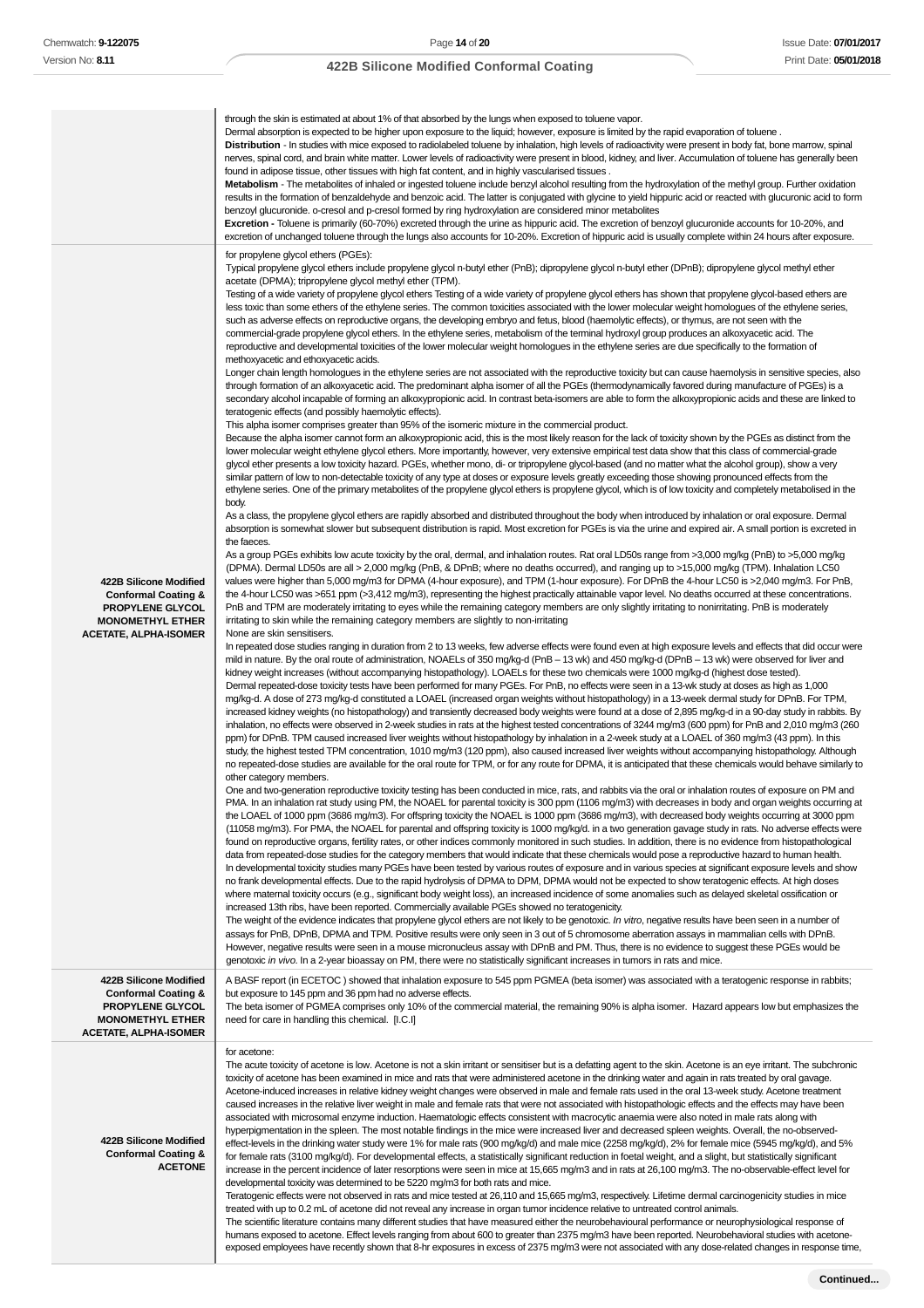**12.1. Toxicity**

 $\bigcirc$  – Data Not Available to make classification

# **422B Silicone Modified Conformal Coating**

|                                             | vigilance, or digit span scores. Clinical case studies, controlled human volunteer studies, animal research, and occupational field evaluations all indicate<br>that the NOAEL for this effect is 2375 mg/m3 or greater.                                                                                                                                             |                                 |                                                                                                                                                           |
|---------------------------------------------|----------------------------------------------------------------------------------------------------------------------------------------------------------------------------------------------------------------------------------------------------------------------------------------------------------------------------------------------------------------------|---------------------------------|-----------------------------------------------------------------------------------------------------------------------------------------------------------|
| <b>ACETONE &amp; ETHYLBENZENE</b>           | The material may cause skin irritation after prolonged or repeated exposure and may produce a contact dermatitis (nonallergic). This form of dermatitis is<br>often characterised by skin redness (erythema) and swelling epidermis. Histologically there may be intercellular oedema of the spongy layer (spongiosis)<br>and intracellular oedema of the epidermis. |                                 |                                                                                                                                                           |
| <b>Acute Toxicity</b>                       | ∾                                                                                                                                                                                                                                                                                                                                                                    | Carcinogenicity                 |                                                                                                                                                           |
| <b>Skin Irritation/Corrosion</b>            | $\checkmark$                                                                                                                                                                                                                                                                                                                                                         | Reproductivity                  | ັ                                                                                                                                                         |
| Serious Eye Damage/Irritation               | $\checkmark$                                                                                                                                                                                                                                                                                                                                                         | <b>STOT - Single Exposure</b>   | ັ                                                                                                                                                         |
| <b>Respiratory or Skin</b><br>sensitisation | $\odot$                                                                                                                                                                                                                                                                                                                                                              | <b>STOT - Repeated Exposure</b> | ັ                                                                                                                                                         |
| <b>Mutagenicity</b>                         | $\circledcirc$                                                                                                                                                                                                                                                                                                                                                       | <b>Aspiration Hazard</b>        | ັ                                                                                                                                                         |
|                                             |                                                                                                                                                                                                                                                                                                                                                                      | Legend:                         | $\blacktriangleright$ - Data available but does not fill the criteria for classification<br>$\blacktriangleright$ - Data available to make classification |

**SECTION 12 ECOLOGICAL INFORMATION**

# **422B Silicone Modified Conformal Coating ENDPOINT TEST DURATION (HR) SPECIES VALUE SOURCE** Not Available Not Available Not Available Not Available Not Available Not Available Not Available **acetone ENDPOINT TEST DURATION (HR) SPECIES VALUE SOURCE**  $\begin{array}{|c|c|c|c|c|}\n \hline\n \text{LCS0} & & \text{96} & \text{Fish} & & \text{100mg/L} & & \text{4} \\
\hline\n \end{array}$  $EC50$   $48$   $Crustacea$   $100mgl$   $100mgl$ EC50 96 96 Algae or other aquatic plants 20.565mg/L 4 NOEC 96 Algae or other aquatic plants 4.950mg/L 4 **xylene ENDPOINT TEST DURATION (HR) SPECIES VALUE SOURCE**  $\begin{array}{|c|c|c|c|c|}\n \hline\n \text{LC50} & & \text{96} & \text{Fish} & & \text{2.6mg/L} & \text{2.2cm} \end{array}$  $EC50$   $48$   $22$ EC50 72 Algae or other aquatic plants 4.6mg/L 2 NOEC 73 Algae or other aquatic plants 0.44mg/L 2 **propylene glycol monomethyl ether acetate, alpha-isomer ENDPOINT TEST DURATION (HR) SPECIES VALUE SOURCE**  $\sim$   $\sim$   $\sim$  96  $\sim$  96  $\sim$  Fish  $\sim$  100mg/L 1  $EC50$   $48$   $48$  Crustacea  $=408$ mg/L 1  $EC0$  24 24 Crustacea = 500mg/L 1  $NOEC$   $336$   $12$

|              | <b>ENDPOINT</b> | <b>TEST DURATION (HR)</b><br><b>SPECIES</b><br><b>VALUE</b><br><b>SOURCE</b><br>96<br>Fish<br>0.0043mg/L<br>$\overline{4}$<br>48<br>1.184mg/L<br>Crustacea<br>4<br>96<br>Algae or other aquatic plants<br>3.6mg/L<br>4<br>168<br>$0.96$ mg/L<br>5<br>Crustacea<br><b>SPECIES</b><br><b>SOURCE</b><br><b>TEST DURATION (HR)</b><br><b>VALUE</b><br>96<br>Fish<br>0.0073mg/L<br>4<br>48<br>5<br>3.78mg/L<br>Crustacea<br>72<br>Algae or other aquatic plants<br>12.5mg/L<br>4<br>24<br>Algae or other aquatic plants<br>10mg/L<br>4<br>168<br>5<br>$0.74$ mg/L<br>Crustacea |  |  |
|--------------|-----------------|---------------------------------------------------------------------------------------------------------------------------------------------------------------------------------------------------------------------------------------------------------------------------------------------------------------------------------------------------------------------------------------------------------------------------------------------------------------------------------------------------------------------------------------------------------------------------|--|--|
|              | <b>LC50</b>     |                                                                                                                                                                                                                                                                                                                                                                                                                                                                                                                                                                           |  |  |
| ethylbenzene | <b>EC50</b>     |                                                                                                                                                                                                                                                                                                                                                                                                                                                                                                                                                                           |  |  |
|              | <b>EC50</b>     |                                                                                                                                                                                                                                                                                                                                                                                                                                                                                                                                                                           |  |  |
|              | <b>NOEC</b>     |                                                                                                                                                                                                                                                                                                                                                                                                                                                                                                                                                                           |  |  |
|              |                 |                                                                                                                                                                                                                                                                                                                                                                                                                                                                                                                                                                           |  |  |
|              | <b>ENDPOINT</b> |                                                                                                                                                                                                                                                                                                                                                                                                                                                                                                                                                                           |  |  |
|              | <b>LC50</b>     |                                                                                                                                                                                                                                                                                                                                                                                                                                                                                                                                                                           |  |  |
|              | <b>EC50</b>     |                                                                                                                                                                                                                                                                                                                                                                                                                                                                                                                                                                           |  |  |
| toluene      | <b>EC50</b>     |                                                                                                                                                                                                                                                                                                                                                                                                                                                                                                                                                                           |  |  |
|              | <b>BCF</b>      |                                                                                                                                                                                                                                                                                                                                                                                                                                                                                                                                                                           |  |  |
|              | <b>NOEC</b>     |                                                                                                                                                                                                                                                                                                                                                                                                                                                                                                                                                                           |  |  |
|              |                 |                                                                                                                                                                                                                                                                                                                                                                                                                                                                                                                                                                           |  |  |
|              |                 |                                                                                                                                                                                                                                                                                                                                                                                                                                                                                                                                                                           |  |  |

**Legend:** Extracted from 1. IUCLID Toxicity Data 2. Europe ECHA Registered Substances - Ecotoxicological Information - Aquatic Toxicity 3. EPIWIN Suite V3.12 (QSAR) - Aquatic Toxicity Data (Estimated) 4. US EPA, Ecotox database - Aquatic Toxicity Data 5. ECETOC Aquatic Hazard Assessment Data 6. NITE (Japan) - Bioconcentration Data 7. METI (Japan) - Bioconcentration Data 8. Vendor Data

Harmful to aquatic organisms, may cause long-term adverse effects in the aquatic environment.

Do NOT allow product to come in contact with surface waters or to intertidal areas below the mean high water mark. Do not contaminate water when cleaning equipment or disposing of equipment wash-waters.

Wastes resulting from use of the product must be disposed of on site or at approved waste sites.

 $\overline{\phantom{a}}$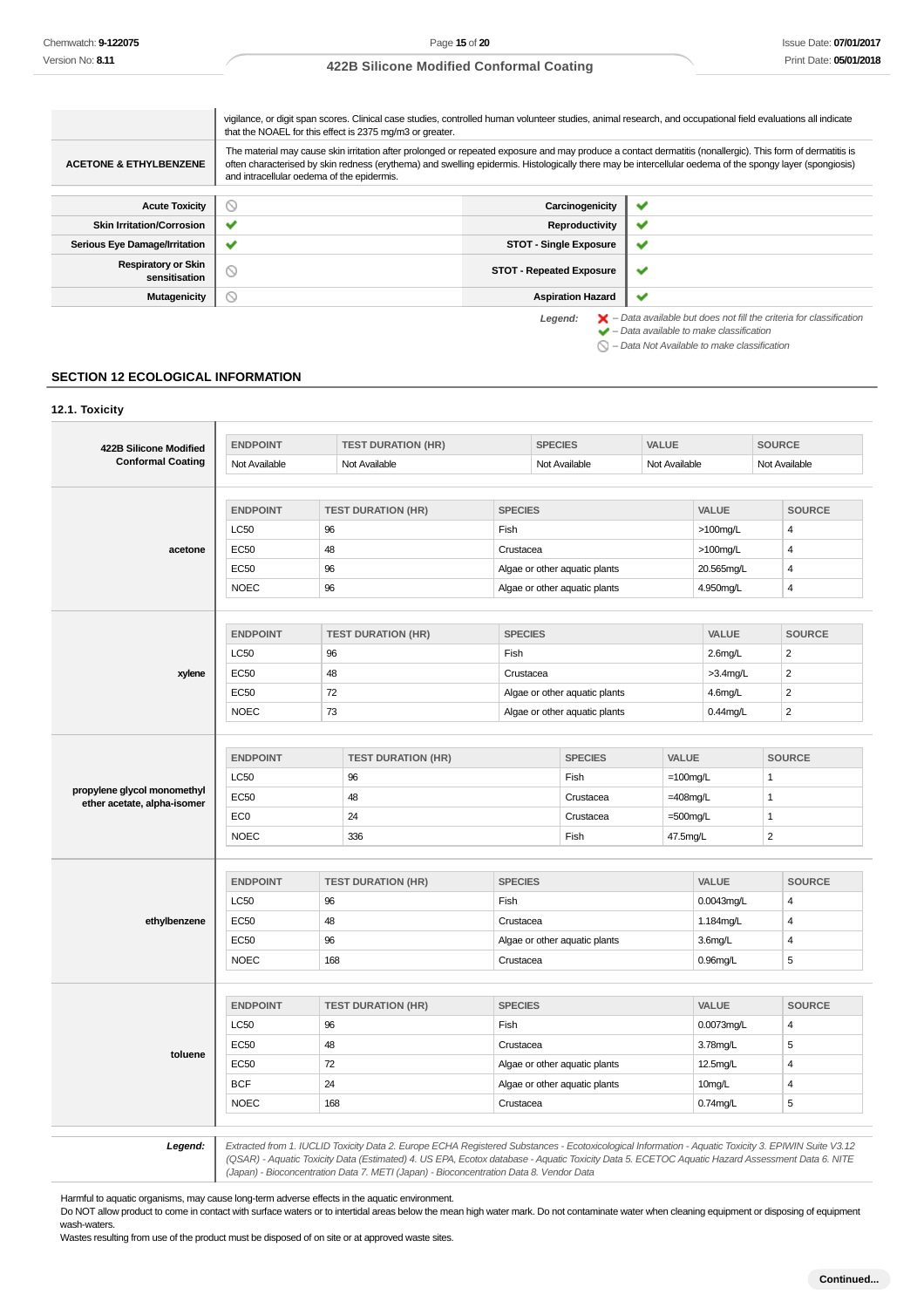#### for propylene glycol ethers: **Environmental fate:**

Most are liquids at room temperature and all are water-soluble.

Typical propylene glycol ethers include propylene glycol n-butyl ether (PnB); dipropylene glycol n-butyl ether (DPnB); dipropylene glycol methyl ether acetate (DPMA); tripropylene glycol methyl ether (TPM)

Environmental fate: Log octanol-water partition coefficients (log Kow's) range from 0.309 for TPM to 1.523 for DPnB. Calculated BCFs range from 1.47 for DPnB to 3.16 for DPMA and TPM, indicating low bioaccumulation. Henry's Law Constants, which indicate propensity to partition from water to air, are low for all category members, ranging from 5.7 x 10-9 atm-m3/mole for TPM to 2.7 x10-9 atm-m3/mole for PnB. Fugacity modeling indicates that most propylene glycol ethers are likely to partition roughly equally into the soil and water compartments in the environment with small to negligible amounts remaining in other environmental compartments (air, sediment, and aquatic biota). Propylene glycol ethers are unlikely to persist in the environment. Once in air, the half-life of the category members due to direct reactions with photochemically generated hydroxyl radicals, range from 2.0 hours for TPM to 4.6 hours for PnB. In water, most members of this family are 'readily biodegradable' under aerobic conditions. (DPMA degraded within 28 days (and within the specified 10-day window) but only using pre-adapted or 'acclimated' inoculum.). In soil, biodegradation is rapid for PM and PMA.

#### **Ecotoxicity:**

Acute aquatic toxicity testing indicates low toxicity for both ethers and acetates. For ethers, effect concentrations are > 500 mg/L. For acetates, effect concentrations are > 151 mg/L. Within an aromatic series, acute toxicity increases with increasing alkyl substitution on the aromatic nucleus. For example, there is an increase in toxicity as alkylation of the naphthalene structure increases. The order of most toxic to least in a study using grass shrimp (Palaemonetes pugio) and brown shrimp (Penaeus aztecus) was dimethylnaphthalenes > methylnaphthalenes >naphthalenes.

Studies conclude that the toxicity of an oil appears to be a function of its di-aromatic and tri-aromatic hydrocarbons, which includes three-ring hydrocarbons such as phenanthrene. The heavier (4-, 5-, and 6-ring) PAHs are more persistent than the lighter (2- and 3-ring) PAHs and tend to have greater carcinogenic and other chronic impact potential. PAHs in general are more frequently associated with chronic risks. These risks include cancer and often are the result of exposures to complex mixtures of chronic-risk aromatics (such as PAHs, alkyl PAHs, benzenes, and alkyl benzenes), rather than exposures to low levels of a single compound.

Anthrcene is a phototoxic PAH . UV light greatly increases the toxicity of anthracene to bluegill sunfish. . Benchmarks developed in the absence of UV light may be under-protective, and biological resources in strong sunlight are at more risk than those that are not.

For xylenes : log Koc : 2.05-3.08 Koc : 25.4-204 Half-life (hr) air : 0.24-42 Half-life (hr) H2O surface water : 24-672 Half-life (hr) H2O ground : 336-8640 Half-life (hr) soil : 52-672 Henry's Pa m3 /mol: 637-879 Henry's atm m3 /mol: 7.68E-03 BOD 5 if unstated: 1.4,1% COD : 2.56,13% ThOD : 3.125 BCF : 23 log BCF : 1.17-2.41 **Environmental Fate**

Terrestrial fate:: Measured Koc values of 166 and 182, indicate that 3-xylene is expected to have moderate mobility in soil. Volatilisation of p-xylene is expected to be important from moist soil surfaces given a measured Henry's Law constant of 7.18x10-3 atm-cu m/mole. The potential for volatilisation of 3-xylene from dry soil surfaces may exist based on a measured vapor pressure of 8.29 mm Hg. p-Xylene may be degraded during its passage through soil). The extent of the degradation is expected to depend on its concentration, residence time in the soil, the nature of the soil, and whether resident microbial populations have been acclimated. p-Xylene, present in soil samples contaminated with jet fuel, was completely degraded aerobically within 5 days. In aquifer studies under anaerobic conditions, p-xylene was degraded, usually within several weeks, with the production of 3-methylbenzylfumaric acid, 3-methylbenzylsuccinic acid, 3-methylbenzoate, and 3-methylbenzaldehyde as metabolites.

Aquatic fate: Koc values indicate that p-xylene may adsorb to suspended solids and sediment in water. p-Xylene is expected to volatilise from water surfaces based on the measured Henry's Law constant. Estimated volatilisation half-lives for a model river and model lake are 3 hours and 4 days, respectively. BCF values of 14.8, 23.4, and 6, measured in goldfish, eels, and clams, respectively, indicate that bioconcentration in aquatic organisms is low. p-Xylene in water with added humic substances was 50% degraded following 3 hours irradiation suggesting that indirect photooxidation in the presence of humic acids may play an important role in the abiotic degradation of p-xylene. Although p-xylene is biodegradable and has been observed to degrade in pond water, there are insufficient data to assess the rate of this process in surface waters. p-Xylene has been observed to degrade in anaerobic and aerobic groundwater in several studies; however, it is known to persist for many years in groundwater, at least at sites where the concentration might have been quite high.

#### **Atmospheric fate:**

Most xylenes released to the environment will occur in the atmosphere and volatilisation is the dominant environmental fate process. In the ambient atmosphere, xylenes are expected to exist solely in the vapour phase. Xylenes are degraded in the atmosphere primarily by reaction with photochemically-produced hydroxyl radicals, with an estimated atmospheric lifetime of about 0.5 to 2 days. Xylenes' susceptibility to photochemical oxidation in the troposphere is to the extent that they may contribute to photochemical smog formation.

According to a model of gas/particle partitioning of semivolatile organic compounds in the atmosphere and from its vapour pressure, p-xylene, is expected to exist solely as a vapour in the ambient atmosphere. Vapour-phase p-xylene is degraded in the atmosphere by reaction with photochemically-produced hydroxyl radicals; the half-life for this reaction in air is estimated to be about 16 hours. A half-life of 1.0 hr in summer and 10 hr in winter was measured for the reaction of p-xylene with photochemically-produced hydroxyl radicals. p-Xylene has a moderately high photochemical reactivity under smog conditions, higher than the other xylene isomers, with loss rates varying from 9-42% per hr. The photooxidation of p-xylene results in the production of carbon monoxide, formaldehyde, glyoxal, methylglyoxal, 3-methylbenzylnitrate, m-tolualdehyde, 4-nitro-3-xylene, 5-nitro-3-xylene, 2,6-dimethyl-p-benzoquinone, 2,4-dimethylphenol, 6-nitro-2,4-dimethylphenol, 2,6-dimethylphenol, and 4-nitro-2,6-dimethylphenol. **Ecotoxicity:**

for xylenes

Fish LC50 (96 h) Pimephales promelas 13.4 mg/l; Oncorhyncus mykiss 8.05 mg/l; Lepomis macrochirus 16.1 mg/l (all flow through values); Pimephales promelas 26.7 (static) Daphnia EC50 948 h): 3.83 mg/l

Photobacterium phosphoreum EC50 (24 h): 0.0084 mg/l Gammarus lacustris LC50 (48 h): 0.6 mg/l

for acetone: log Kow: -0.24 Half-life (hr) air: 312-1896 Half-life (hr) H2O surface water: 20 Henry's atm m3 /mol: 3.67E-05 BOD 5: 0.31-1.76,46-55% COD: 1.12-2.07 ThOD: 2.2  $BCF: 0.69$ 

#### **Environmental fate:**

Acetone preferentially locates in the air compartment when released to the environment. A substantial amount of acetone can also be found in water, which is consistent with the high water to air partition coefficient and its small, but detectable, presence in rain water, sea water, and lake water samples. Very little acetone is expected to reside in soil, biota, or suspended solids. This is entirely consistent with the physical and chemical properties of acetone and with measurements showing a low propensity for soil absorption and a high preference for moving through the soil and into the ground water

In air, acetone is lost by photolysis and reaction with photochemically produced hydroxyl radicals; the estimated half-life of these combined processes is about 22 days. The relatively long half-life allows acetone to be transported long distances from its emission source.

Acetone is highly soluble and slightly persistent in water, with a half-life of about 20 hours; it is minimally toxic to aquatic life.

Acetone released to soil volatilises although some may leach into the ground where it rapidly biodegrades.

Acetone does not concentrate in the food chain.

Acetone meets the OECD definition of readily biodegradable which requires that the biological oxygen demand (BOD) is at least 70% of the theoretical oxygen demand (THOD) within the 28-day test period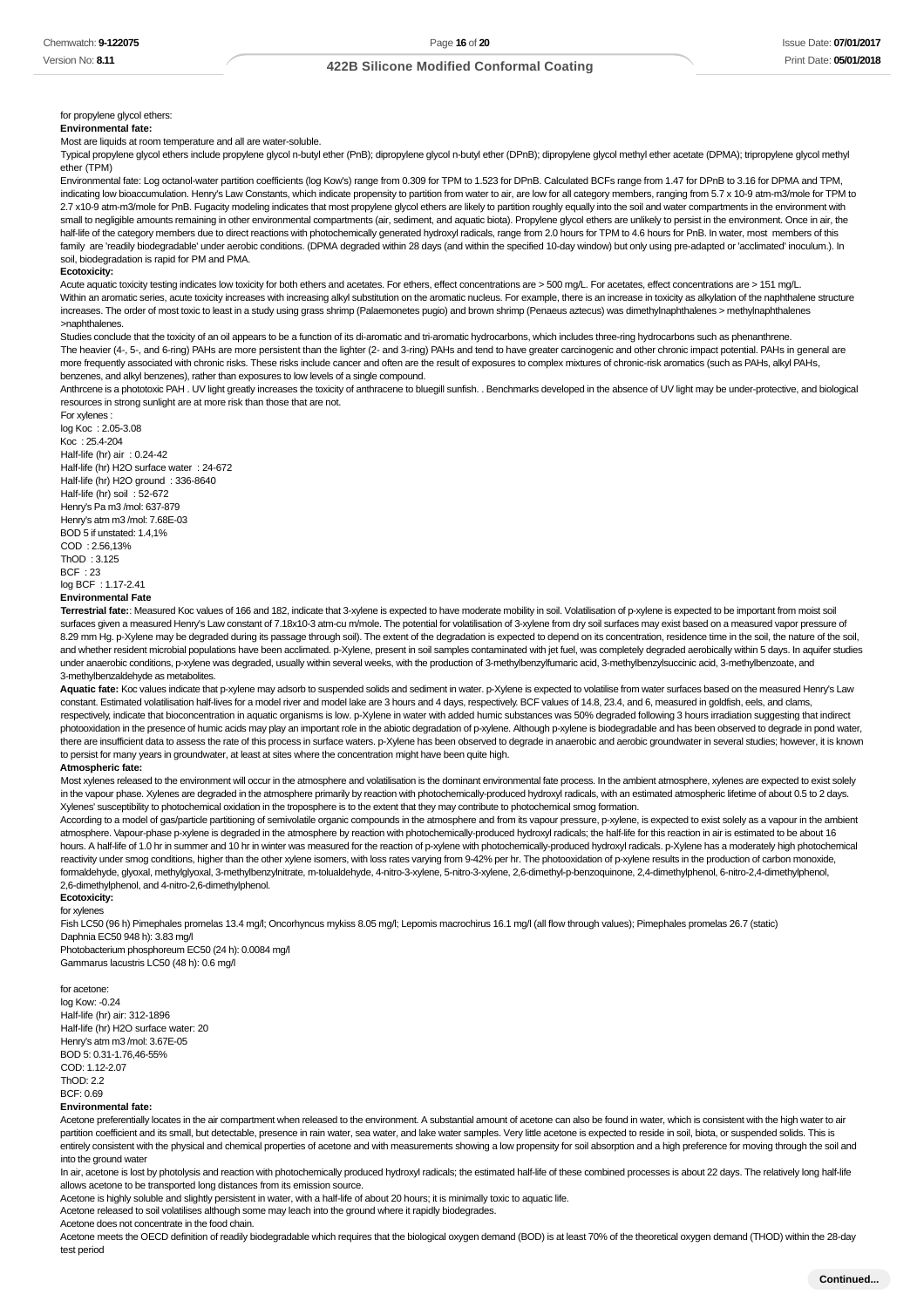# **422B Silicone Modified Conformal Coating**

Drinking Water Standard: none available. Soil Guidelines: none available. Air Quality Standards: none available. **Ecotoxicity:** Testing shows that acetone exhibits a low order of toxicity Fish LC50: brook trout 6070 mg/l; fathead minnow 15000 mg/l Bird LC0 (5 day): Japanese quail, ring-neck pheasant 40,000 mg/l Daphnia magna LC50 (48 h): 15800 mg/l; NOEC 8500 mg/l Aquatic invertebrate 2100 - 16700 mg/l Aquatic plant NOEC: 5400-7500 mg/l Daphnia magna chronic NOEC 1660 mg/l

Acetone vapors were shown to be relatively toxic to two types insects and their eggs. The time to 50% lethality (LT50) was found to be 51.2 hr and 67.9 hr when the flour beetle (Tribolium confusum) and the flour moth (Ephestia kuehniella) were exposed to an airborne acetone concentration of 61.5 mg/m3. The LT50 values for the eggs were 30-50% lower than for the adult. The direct application of acetone liquid to the body of the insects or surface of the eggs did not, however, cause any mortality.

The ability of acetone to inhibit cell multiplication has been examined in a wide variety of microorganisms. The results have generally indicated mild to minimal toxicity with NOECs greater than 1700 mg/L for exposures lasting from 6 hr to 4 days. Longer exposure periods of 7 to 8 days with bacteria produced mixed results; but overall the data indicate a low degree of toxicity for acetone. The only exception to these findings were the results obtained with the flagellated protozoa (Entosiphon sulcatum) which yielded a 3-day NOEC of 28 mg/L.

#### **DO NOT** discharge into sewer or waterways.

## **12.2. Persistence and degradability**

| Ingredient                                                 | Persistence: Water/Soil       | Persistence: Air                   |
|------------------------------------------------------------|-------------------------------|------------------------------------|
| acetone                                                    | LOW (Half-life $= 14$ days)   | MEDIUM (Half-life = $116.25$ days) |
| xylene                                                     | $HIGH$ (Half-life = 360 days) | LOW (Half-life $= 1.83$ days)      |
| propylene glycol monomethyl ether<br>acetate, alpha-isomer | LOW                           | <b>LOW</b>                         |
| ethylbenzene                                               | HIGH (Half-life = 228 days)   | LOW (Half-life $=$ 3.57 days)      |
| toluene                                                    | LOW (Half-life $= 28$ days)   | LOW (Half-life $=$ 4.33 days)      |

#### **12.3. Bioaccumulative potential**

| Ingredient                                                 | <b>Bioaccumulation</b> |
|------------------------------------------------------------|------------------------|
| acetone                                                    | LOW (BCF = $0.69$ )    |
| xylene                                                     | $MEDIUM (BCF = 740)$   |
| propylene glycol monomethyl ether<br>acetate, alpha-isomer | LOW (LogKOW = $0.56$ ) |
| ethylbenzene                                               | LOW (BCF = $79.43$ )   |
| toluene                                                    | $LOW (BCF = 90)$       |

#### **12.4. Mobility in soil**

| Ingredient                                                 | <b>Mobility</b>       |
|------------------------------------------------------------|-----------------------|
| acetone                                                    | $HIGH (KOC = 1.981)$  |
| propylene glycol monomethyl ether<br>acetate, alpha-isomer | $HIGH (KOC = 1.838)$  |
| ethylbenzene                                               | LOW ( $KOC = 517.8$ ) |
| toluene                                                    | LOW ( $KOC = 268$ )   |

### **12.5.Results of PBT and vPvB assessment**

| Relevant available data | Not Available | Not Available | Not Available |
|-------------------------|---------------|---------------|---------------|
| PBT Criteria fulfilled? | Not Available | Not Available | Not Available |

#### **12.6. Other adverse effects**

No data available

# **SECTION 13 DISPOSAL CONSIDERATIONS**

#### **13.1. Waste treatment methods**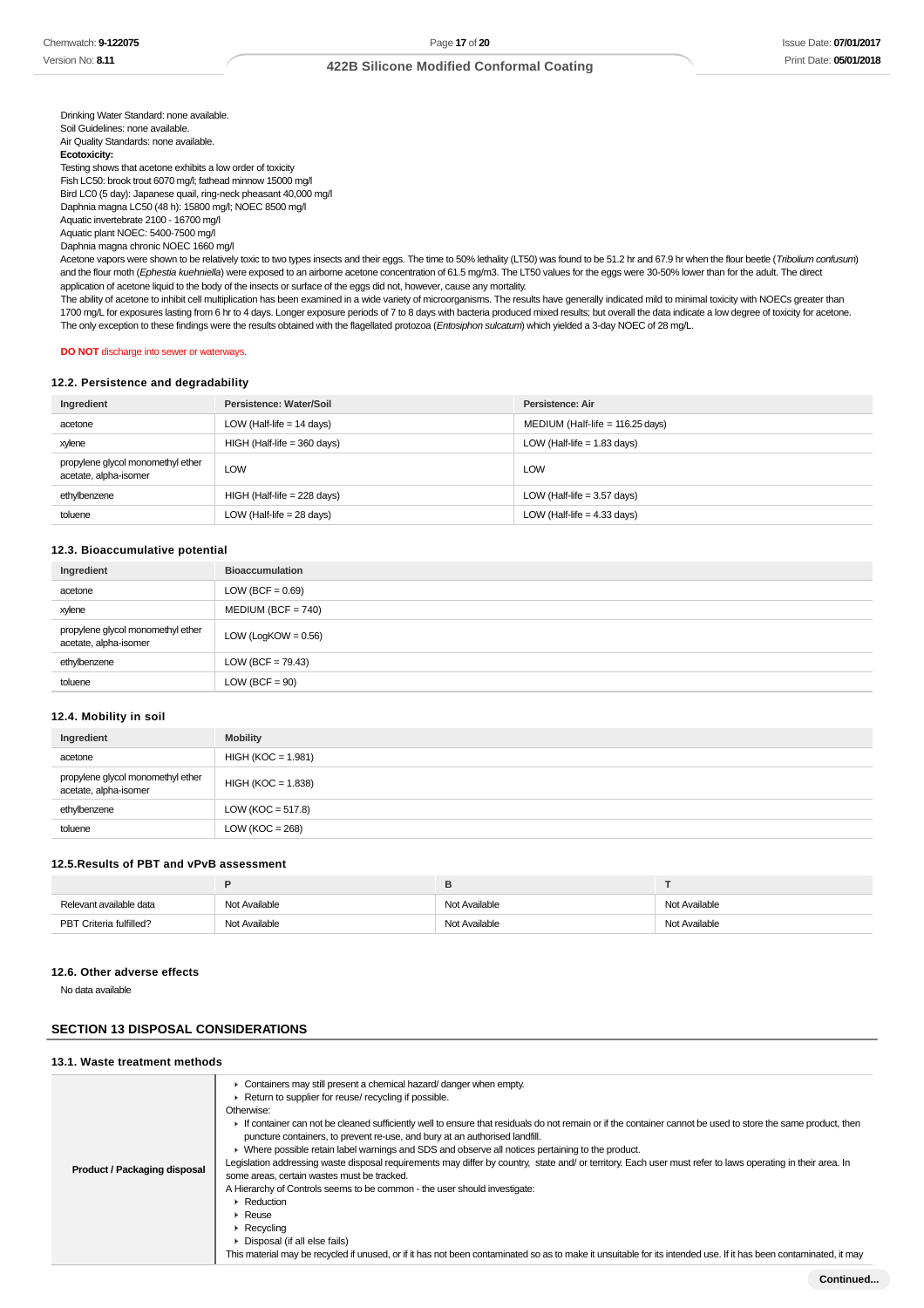|                         | be possible to reclaim the product by filtration, distillation or some other means. Shelf life considerations should also be applied in making decisions of this |
|-------------------------|------------------------------------------------------------------------------------------------------------------------------------------------------------------|
|                         | type. Note that properties of a material may change in use, and recycling or reuse may not always be appropriate.                                                |
|                         | DO NOT allow wash water from cleaning or process equipment to enter drains.                                                                                      |
|                         | It may be necessary to collect all wash water for treatment before disposal.                                                                                     |
|                         | In all cases disposal to sewer may be subject to local laws and regulations and these should be considered first.                                                |
|                         | $\triangleright$ Where in doubt contact the responsible authority.                                                                                               |
|                         | $\blacktriangleright$ Recycle wherever possible.                                                                                                                 |
|                         | • Consult manufacturer for recycling options or consult local or regional waste management authority for disposal if no suitable treatment or disposal           |
|                         | facility can be identified.                                                                                                                                      |
|                         | Dispose of by: burial in a land-fill specifically licensed to accept chemical and / or pharmaceutical wastes or Incineration in a licensed apparatus (after      |
|                         | admixture with suitable combustible material).                                                                                                                   |
|                         | • Decontaminate empty containers. Observe all label safeguards until containers are cleaned and destroyed.                                                       |
| Waste treatment options | Not Available                                                                                                                                                    |
| Sewage disposal options | Not Available                                                                                                                                                    |

# **SECTION 14 TRANSPORT INFORMATION**

# **Labels Required**



# **Land transport (ADR)**

| 14.1.UN number                        | 1263                                                                                                                   |                                                          |  |  |
|---------------------------------------|------------------------------------------------------------------------------------------------------------------------|----------------------------------------------------------|--|--|
| 14.2.UN proper shipping name          | PAINT or PAINT RELATED MATERIAL                                                                                        |                                                          |  |  |
| 14.3. Transport hazard class(es)      | 3<br>Class<br>Subrisk<br>Not Applicable                                                                                |                                                          |  |  |
| 14.4. Packing group                   | $\mathbf{II}$                                                                                                          |                                                          |  |  |
| 14.5. Environmental hazard            | Not Applicable                                                                                                         |                                                          |  |  |
| 14.6. Special precautions for<br>user | Hazard identification (Kemler)<br>Classification code<br><b>Hazard Label</b><br>Special provisions<br>Limited quantity | 33<br>F <sub>1</sub><br>3<br>163 367 640C 640D 650<br>5L |  |  |

# **Air transport (ICAO-IATA / DGR)**

| 14.1. UN number                       | 1263                                                                                                                                                                         |                                                                                                                                                                                              |                                                                  |  |
|---------------------------------------|------------------------------------------------------------------------------------------------------------------------------------------------------------------------------|----------------------------------------------------------------------------------------------------------------------------------------------------------------------------------------------|------------------------------------------------------------------|--|
| 14.2. UN proper shipping name         |                                                                                                                                                                              | Paint (including paint, lacquer, enamel, stain, shellac, varnish, polish, liquid filler and liquid lacquer base); Paint related material (including paint thinning<br>or reducing compounds) |                                                                  |  |
| 14.3. Transport hazard class(es)      | 3<br><b>ICAO/IATA Class</b><br>ICAO / IATA Subrisk<br>Not Applicable<br><b>ERG Code</b><br>3L                                                                                |                                                                                                                                                                                              |                                                                  |  |
| 14.4. Packing group                   | $\mathbf{I}$                                                                                                                                                                 |                                                                                                                                                                                              |                                                                  |  |
| 14.5. Environmental hazard            | Not Applicable                                                                                                                                                               |                                                                                                                                                                                              |                                                                  |  |
| 14.6. Special precautions for<br>user | Special provisions<br>Cargo Only Packing Instructions<br>Cargo Only Maximum Qty / Pack<br>Passenger and Cargo Packing Instructions<br>Passenger and Cargo Maximum Qty / Pack | Passenger and Cargo Limited Quantity Packing Instructions<br>Passenger and Cargo Limited Maximum Qty / Pack                                                                                  | A3 A72 A192<br>364<br>60L<br>353<br>5L<br>Y341<br>1 <sub>L</sub> |  |

# **Sea transport (IMDG-Code / GGVSee)**

| 14.1. UN number               | 1263                                                                                                                                                                                          |
|-------------------------------|-----------------------------------------------------------------------------------------------------------------------------------------------------------------------------------------------|
| 14.2. UN proper shipping name | PAINT (including paint, lacquer, enamel, stain, shellac, varnish, polish, liquid filler and liquid lacquer base) or PAINT RELATED MATERIAL (including<br>paint thinning or reducing compound) |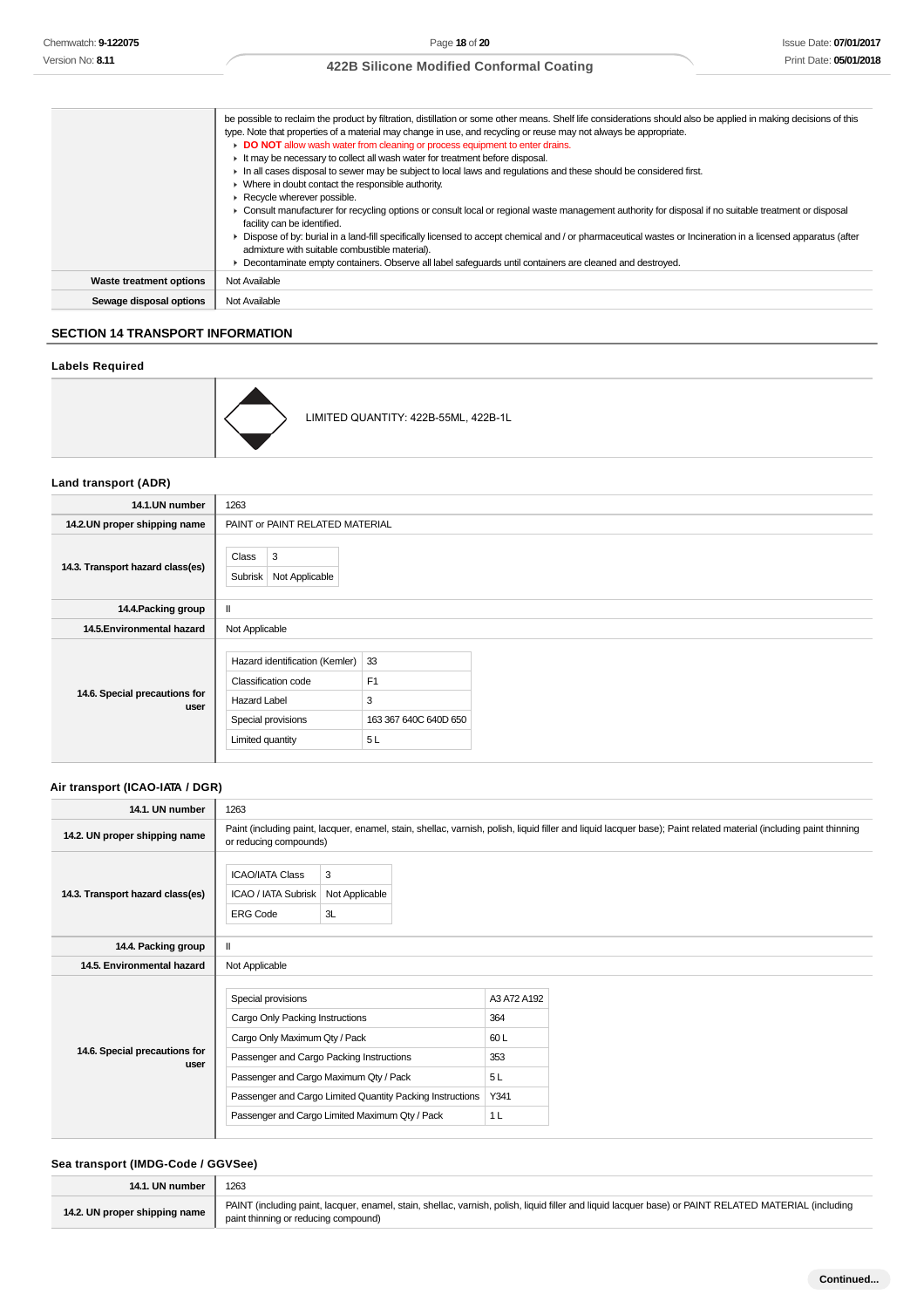| 14.3. Transport hazard class(es)      | <b>IMDG Class</b><br>3<br>Not Applicable<br><b>IMDG Subrisk</b>                               |  |  |
|---------------------------------------|-----------------------------------------------------------------------------------------------|--|--|
| 14.4. Packing group                   | $\mathbf{I}$                                                                                  |  |  |
| 14.5. Environmental hazard            | Not Applicable                                                                                |  |  |
| 14.6. Special precautions for<br>user | $F-E$ , S-E<br><b>EMS Number</b><br>Special provisions<br>163 367<br>5L<br>Limited Quantities |  |  |

### **Inland waterways transport (ADN)**

| 14.1. UN number                       | 1263                                                                                                                                                                                           |  |  |
|---------------------------------------|------------------------------------------------------------------------------------------------------------------------------------------------------------------------------------------------|--|--|
| 14.2. UN proper shipping name         | PAINT (including paint, lacquer, enamel, stain, shellac, varnish, polish, liquid filler and liquid lacquer base) or PAINT RELATED MATERIAL (including<br>paint thinning and reducing compound) |  |  |
| 14.3. Transport hazard class(es)      | 3<br>Not Applicable                                                                                                                                                                            |  |  |
| 14.4. Packing group                   | $\mathbf{I}$                                                                                                                                                                                   |  |  |
| 14.5. Environmental hazard            | Not Applicable                                                                                                                                                                                 |  |  |
| 14.6. Special precautions for<br>user | F1<br>Classification code<br>Special provisions<br>163; 367; 640C; 650; 640D<br>5L<br>Limited quantity<br>PP, EX, A<br>Equipment required<br>Fire cones number                                 |  |  |

# **14.7. Transport in bulk according to Annex II of MARPOL and the IBC code**

Not Applicable

# **SECTION 15 REGULATORY INFORMATION**

#### **15.1. Safety, health and environmental regulations / legislation specific for the substance or mixture**

#### **ACETONE(67-64-1) IS FOUND ON THE FOLLOWING REGULATORY LISTS**

| EU Consolidated List of Indicative Occupational Exposure Limit Values (IOELVs)                                                                                                | European Union - European Inventory of Existing Commercial Chemical Substances (EINECS)<br>(English) |
|-------------------------------------------------------------------------------------------------------------------------------------------------------------------------------|------------------------------------------------------------------------------------------------------|
| EU REACH Regulation (EC) No 1907/2006 - Annex XVII - Restrictions on the manufacture,<br>placing on the market and use of certain dangerous substances, mixtures and articles | European Union (EU) Regulation (EC) No 1272/2008 on Classification, Labelling and                    |
| European Customs Inventory of Chemical Substances ECICS (English)                                                                                                             | Packaging of Substances and Mixtures - Annex VI                                                      |
| European Trade Union Confederation (ETUC) Priority List for REACH Authorisation                                                                                               | UK Workplace Exposure Limits (WELs)                                                                  |
| XYLENE(1330-20-7) IS FOUND ON THE FOLLOWING REGULATORY LISTS                                                                                                                  |                                                                                                      |
| EU Consolidated List of Indicative Occupational Exposure Limit Values (IOELVs)                                                                                                | European Union - European Inventory of Existing Commercial Chemical Substances (EINECS)              |
| EU European Chemicals Agency (ECHA) Community Rolling Action Plan (CoRAP) List of                                                                                             | (English)                                                                                            |
| Substances                                                                                                                                                                    | European Union (EU) Regulation (EC) No 1272/2008 on Classification, Labelling and                    |
| EU REACH Regulation (EC) No 1907/2006 - Annex XVII - Restrictions on the manufacture,                                                                                         | Packaging of Substances and Mixtures - Annex VI                                                      |
| placing on the market and use of certain dangerous substances, mixtures and articles                                                                                          | International Agency for Research on Cancer (IARC) - Agents Classified by the IARC                   |
| European Customs Inventory of Chemical Substances ECICS (English)                                                                                                             | Monographs                                                                                           |
| European Trade Union Confederation (ETUC) Priority List for REACH Authorisation                                                                                               | UK Workplace Exposure Limits (WELs)                                                                  |
|                                                                                                                                                                               |                                                                                                      |
| PROPYLENE GLYCOL MONOMETHYL ETHER ACETATE, ALPHA-ISOMER(108-65-6) IS FOUND ON THE FOLLOWING REGULATORY LISTS                                                                  |                                                                                                      |
| EU Consolidated List of Indicative Occupational Exposure Limit Values (IOELVs)                                                                                                | European Customs Inventory of Chemical Substances ECICS (English)                                    |
| EU REACH Regulation (EC) No 1907/2006 - Annex XVII - Restrictions on the manufacture,<br>placing on the market and use of certain dangerous substances, mixtures and articles | European Union - European Inventory of Existing Commercial Chemical Substances (EINECS)<br>(English) |

placing on the market and use of certain dangerous substances, mixtures and articles EU REACH Regulation (EC) No 1907/2006 - Annex XVII (Appendix 6) Toxic to reproduction: category 1B (Table 3.1)/category 2 (Table 3.2)

Europe AeroSpace and Defence Industries Association of Europe (ASD) REACH Implementation Working Group Priority Declarable Substances List (PDSL)

#### **ETHYLBENZENE(100-41-4) IS FOUND ON THE FOLLOWING REGULATORY LISTS**

EU Consolidated List of Indicative Occupational Exposure Limit Values (IOELVs) EU European Chemicals Agency (ECHA) Community Rolling Action Plan (CoRAP) List of Substances

EU REACH Regulation (EC) No 1907/2006 - Annex XVII - Restrictions on the manufacture, placing on the market and use of certain dangerous substances, mixtures and articles European Customs Inventory of Chemical Substances ECICS (English) European Trade Union Confederation (ETUC) Priority List for REACH Authorisation

**TOLUENE(108-88-3) IS FOUND ON THE FOLLOWING REGULATORY LISTS**

European Union - European Inventory of Existing Commercial Chemical Substances (EINECS) (English)

European Union (EU) Regulation (EC) No 1272/2008 on Classification, Labelling and Packaging of Substances and Mixtures - Annex VI

European Union (EU) Regulation (EC) No 1272/2008 on Classification, Labelling and

International Agency for Research on Cancer (IARC) - Agents Classified by the IARC Monographs

UK Workplace Exposure Limits (WELs)

Packaging of Substances and Mixtures - Annex VI UK Workplace Exposure Limits (WELs)